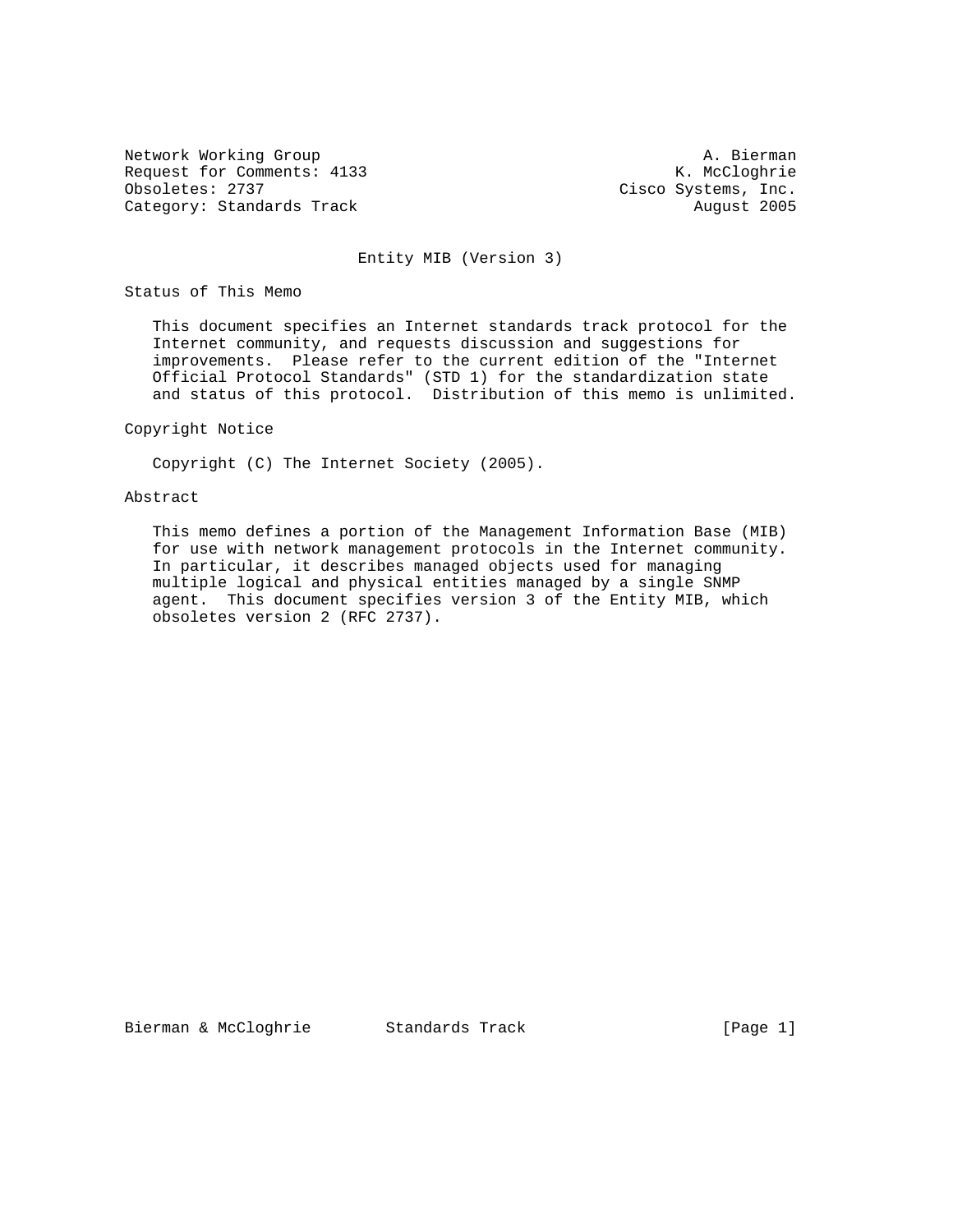# Table of Contents

|    | 2.2. Relationship to Community Strings 5    |
|----|---------------------------------------------|
|    |                                             |
|    |                                             |
|    |                                             |
|    |                                             |
|    |                                             |
|    |                                             |
|    | 2.9. Multiple Instances of the Entity MIB 7 |
|    |                                             |
|    |                                             |
|    |                                             |
|    |                                             |
|    | 2.12.2. entityLogical Group 11              |
|    | 2.12.3. entityMapping Group 11              |
|    | 2.12.4. entityGeneral Group 12              |
|    | 2.12.5. entityNotifications Group 12        |
|    | 2.13.                                       |
|    |                                             |
|    | 2.14.1. Textual Conventions 12              |
|    | 2.14.2. New entPhysicalTable Objects 13     |
|    | 2.14.3. New entLogicalTable Objects 13      |
|    |                                             |
|    |                                             |
|    | 2.15.1. Textual Conventions 13              |
|    |                                             |
|    |                                             |
|    |                                             |
|    |                                             |
|    |                                             |
|    |                                             |
|    |                                             |
| б. |                                             |
|    |                                             |
|    |                                             |
|    |                                             |
|    |                                             |

Bierman & McCloghrie Standards Track (Page 2)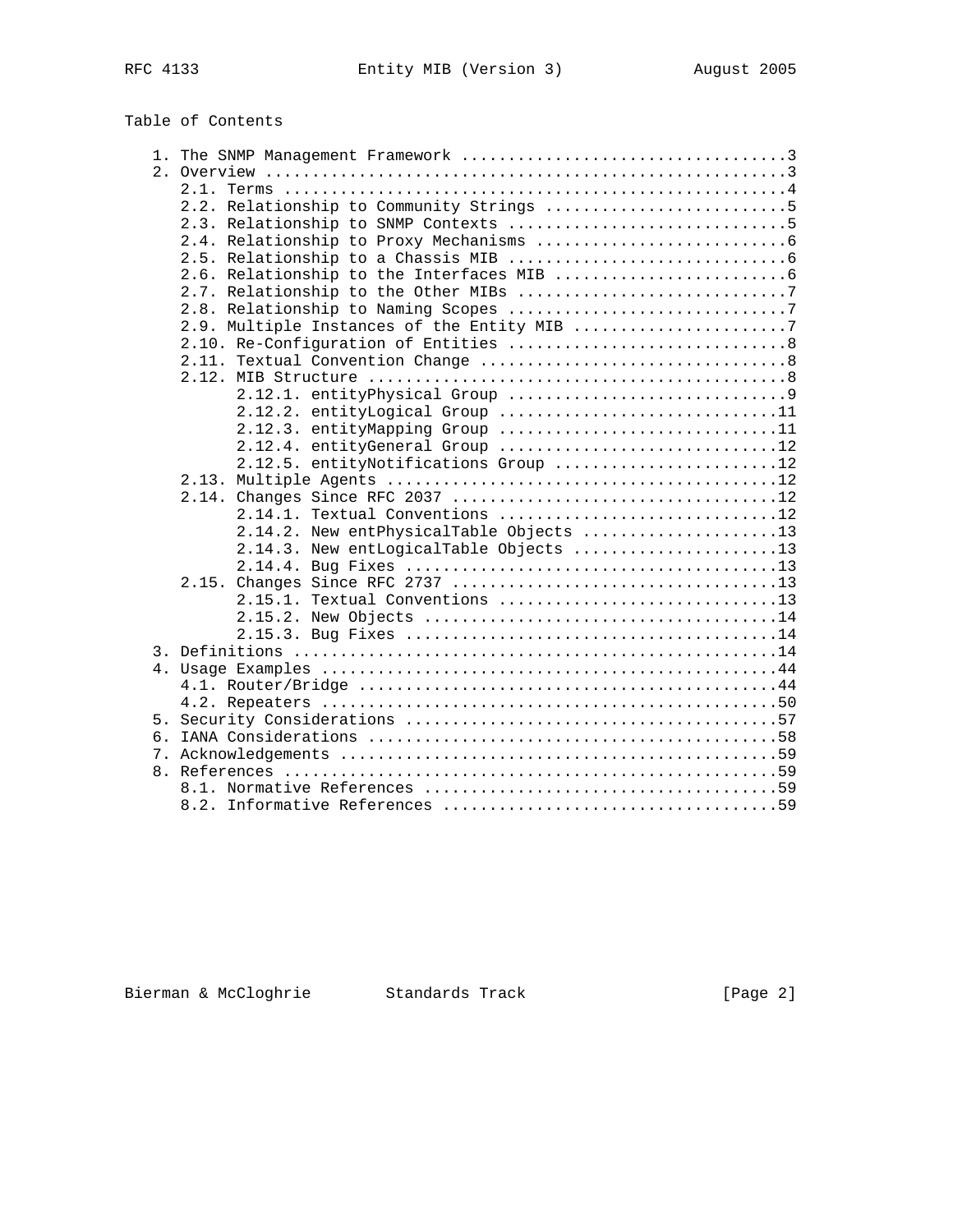1. The SNMP Management Framework

 For a detailed overview of the documents that describe the current Internet-Standard Management Framework, please refer to section 7 of RFC 3410 [RFC3410].

 Managed objects are accessed via a virtual information store, termed the Management Information Base or MIB. MIB objects are generally accessed through the Simple Network Management Protocol (SNMP). Objects in the MIB are defined using the mechanisms defined in the Structure of Management Information (SMI). This memo specifies a MIB module that is compliant to the SMIv2, which is described in STD 58, RFC 2578 [RFC2578], STD 58, RFC 2579 [RFC2579] and STD 58, RFC 2580 [RFC2580].

2. Overview

 There is a need for a standardized way of representing a single agent, which supports multiple instances of one MIB. This is presently true for at least 3 standard MIBs, and is likely to become true for more and more MIBs as time passes. For example:

- multiple instances of a bridge supported within a single device that has a single agent;
- multiple repeaters supported by a single agent;
- multiple OSPF backbone areas, each operating as part of its own Autonomous System, and each identified by the same area-id (e.g., 0.0.0.0), supported inside a single router with one agent.

 The single agent present in each of these cases implies a relationship binds these entities. Effectively, there is some "overall" physical entity which houses the sum of the things managed by that one agent, i.e., there are multiple "logical" entities within a single physical entity. Sometimes, the overall physical entity contains multiple (smaller) physical entities, and each logical entity is associated with a particular physical entity. Sometimes, the overall physical entity is a "compound" of multiple physical entities (e.g., a stack of stackable hubs).

 What is needed is a way to determine exactly which logical entities are managed by the agent (with some version of SNMP) in order to communicate with the agent about a particular logical entity. When different logical entities are associated with different physical entities within the overall physical entity, it is also useful to be able to use this information to distinguish between logical entities.

Bierman & McCloghrie Standards Track [Page 3]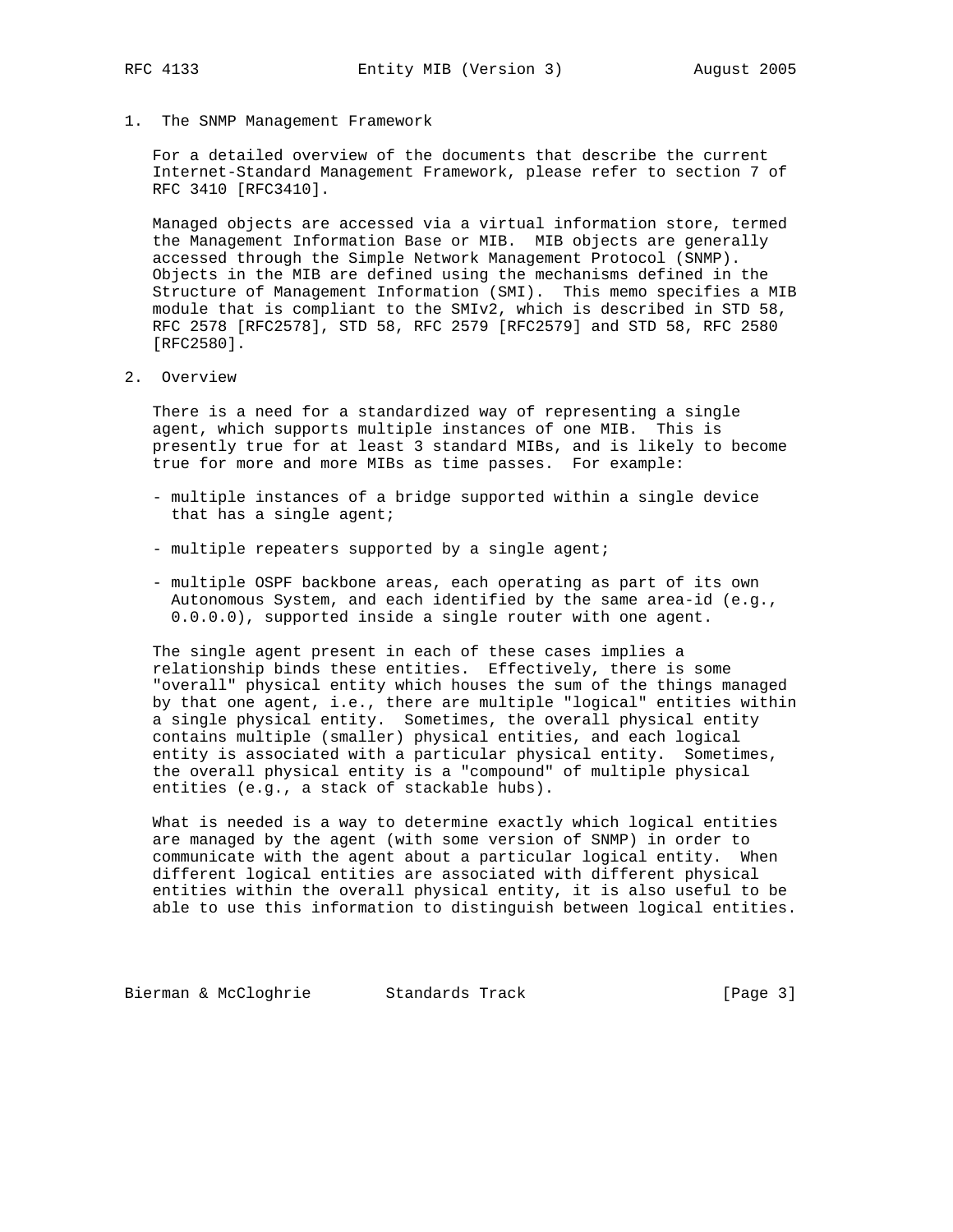In these situations, there is no need for varbinds for multiple logical entities to be referenced in the same SNMP message (although that might be useful in the future). Rather, it is sufficient, and in some situations preferable, to have the context/community in the message identify the logical entity to which the varbinds apply.

 Version 2 of this MIB addresses new requirements, which have emerged since the publication of the first Entity MIB (RFC 2037 [RFC2037]). There is a need for a standardized way of providing non-volatile, administratively-assigned identifiers for physical components represented with the Entity MIB. There is also a need to align the Entity MIB with the SNMPv3 administrative framework (STD 62, RFC 3411 [RFC3411]). Implementation experience has shown that additional physical component attributes are also desirable.

 Version 3 of this MIB addresses new requirements, which have emerged since the publication of the second Entity MIB (RFC 2737 [RFC2737]). There is a need to identify physical entities that are central processing units (CPUs) and a need to provide a textual convention that identifies an entPhysicalIndex value or zero, where the value zero has application-specific semantics. Two new objects have been added to the entPhysicalTable to identify the manufacturing date and provide additional URIs for a particular physical entity.

# 2.1. Terms

Some new terms are used throughout this document:

- Naming Scope

 A "naming scope" represents the set of information that may be potentially accessed through a single SNMP operation. All instances within the naming scope share the same unique identifier space. For SNMPv1, a naming scope is identified by the value of the associated 'entLogicalCommunity' instance. For SNMPv3, the term 'context' is used instead of 'naming scope'. The complete definition of an SNMP context can be found in section 3.3.1 of RFC 3411 [RFC3411].

- Multi-Scoped Object

 A MIB object, for which identical instance values identify different managed information in different naming scopes, is called a "multi-scoped" MIB object.

 - Single-Scoped Object A MIB object, for which identical instance values identify the same managed information in different naming scopes, is called a "single-scoped" MIB object.

Bierman & McCloghrie Standards Track [Page 4]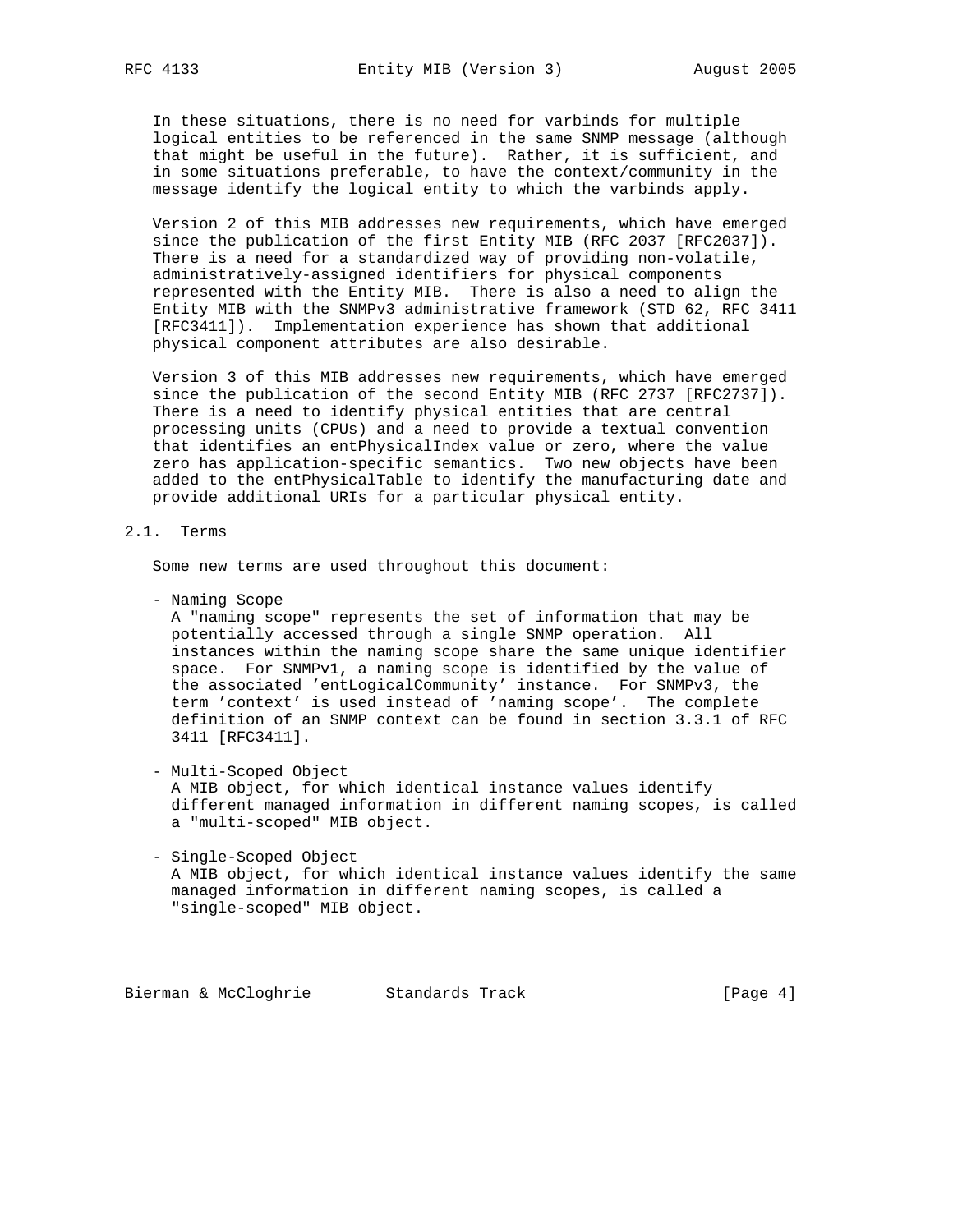- Logical Entity

 A managed system contains one or more logical entities, each represented by at most one instantiation of each of a particular set of MIB objects. A set of management functions is associated with each logical entity. Examples of logical entities include routers, bridges, print-servers, etc.

- Physical Entity

 A "physical entity" or "physical component" represents an identifiable physical resource within a managed system. Zero or more logical entities may utilize a physical resource at any given time. Determining which physical components are represented by an agent in the EntPhysicalTable is an implementation-specific matter. Typically, physical resources (e.g., communications ports, backplanes, sensors, daughter-cards, power supplies, the overall chassis), which can be managed via functions associated with one or more logical entities, are included in the MIB.

#### - Containment Tree

 Each physical component may be modeled as 'contained' within another physical component. A "containment-tree" is the conceptual sequence of entPhysicalIndex values that uniquely specifies the exact physical location of a physical component within the managed system. It is generated by 'following and recording' each 'entPhysicalContainedIn' instance 'up the tree towards the root', until a value of zero indicating no further containment is found.

### 2.2. Relationship to Community Strings

 For community-based SNMP, differentiating logical entities is one (but not the only) purpose of the community string (RFC 1157 [RFC1157]). This is accommodated by representing each community string as a logical entity.

 Note that different logical entities may share the same naming scope and, therefore, the same values of entLogicalCommunity. This is possible, providing they have no need for the same instance of a MIB object to represent different managed information.

## 2.3. Relationship to SNMP Contexts

 Version 2 of the Entity MIB contains support for associating SNMPv3 contexts with logical entities. Two new MIB objects, defining an SnmpEngineID and ContextName pair, are used together to identify an SNMP context associated with a logical entity. This context can be used (in conjunction with the entLogicalTAddress and entLogicalTDomain MIB objects) to send SNMPv3 messages on behalf of a particular logical entity.

Bierman & McCloghrie Standards Track (Page 5)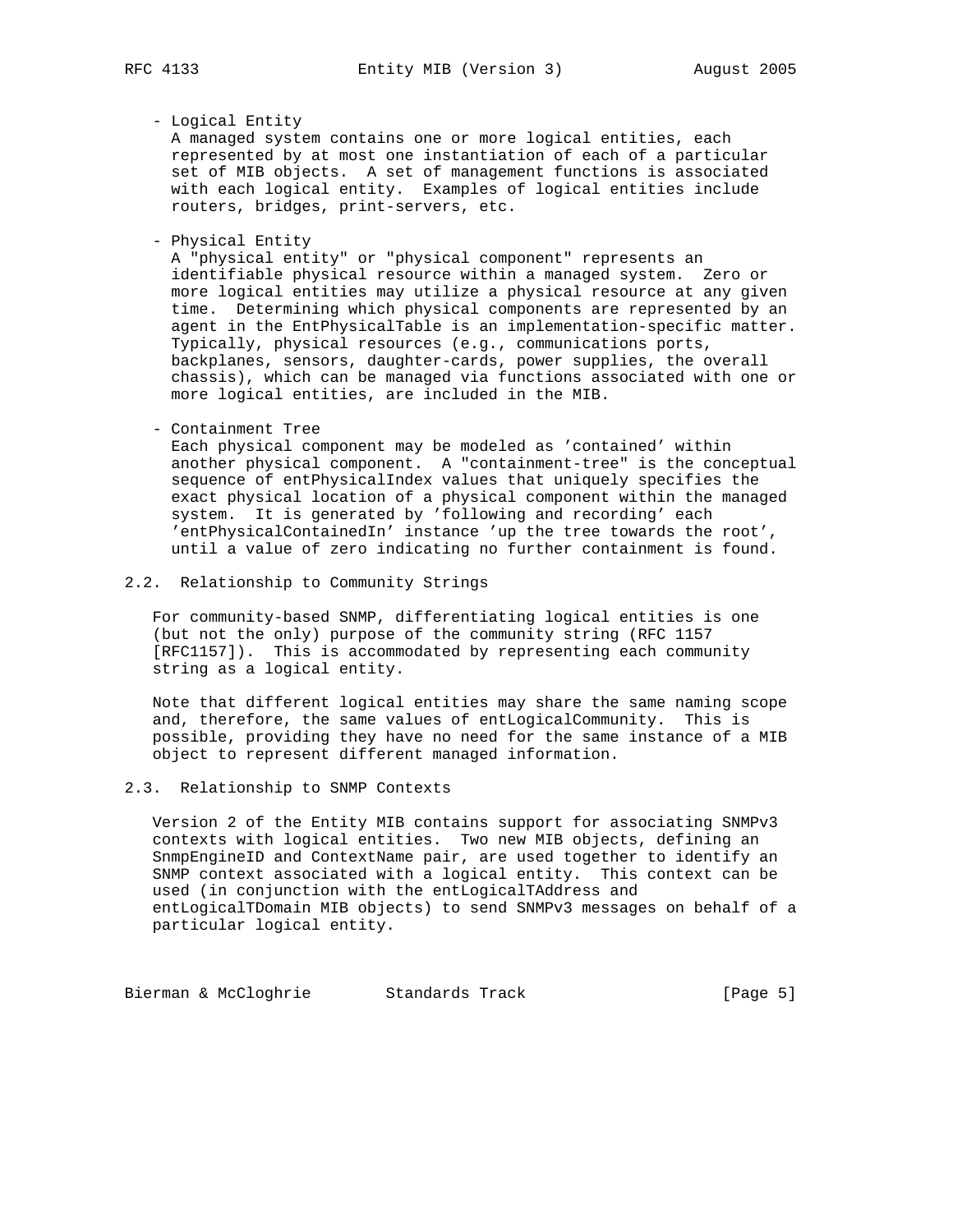# 2.4. Relationship to Proxy Mechanisms

 The Entity MIB is designed to allow functional component discovery. The administrative relationships between different logical entities are not visible in any Entity MIB tables. A Network Management System (NMS) cannot determine whether MIB instances in different naming scopes are realized locally or remotely (e.g., via some proxy mechanism) by examining any particular Entity MIB objects.

 The management of administrative framework functions is not an explicit goal of the Entity MIB WG at this time. This new area of functionality may be revisited after some operational experience with the Entity MIB is gained.

 Note that for community-based versions of SNMP, a network administrator will likely be able to associate community strings with naming scopes that have proprietary mechanisms, as a matter of configuration. There are no mechanisms for managing naming scopes defined in this MIB.

#### 2.5. Relationship to a Chassis MIB

 Some readers may recall that a previous IETF working group attempted to define a Chassis MIB. No consensus was reached by that working group, possibly because its scope was too broad. As such, it is not the purpose of this MIB to be a "Chassis MIB replacement", nor is it within the scope of this MIB to contain all the information which might be necessary to manage a "chassis". On the other hand, the entities represented by an implementation of this MIB might well be contained in a chassis.

## 2.6. Relationship to the Interfaces MIB

 The Entity MIB contains a mapping table identifying physical components that have 'external values' (e.g., ifIndex) associated with them within a given naming scope. This table can be used to identify the physical location of each interface in the ifTable (RFC 2863 [RFC2863]). Because ifIndex values in different contexts are not related to one another, the interface to physical component associations are relative to the same logical entity within the agent.

 The Entity MIB also contains 'entPhysicalName' and 'entPhysicalAlias' objects, which approximate the semantics of the 'ifName' and 'ifAlias' objects (respectively) from the Interfaces MIB [RFC2863], for all types of physical components.

Bierman & McCloghrie Standards Track [Page 6]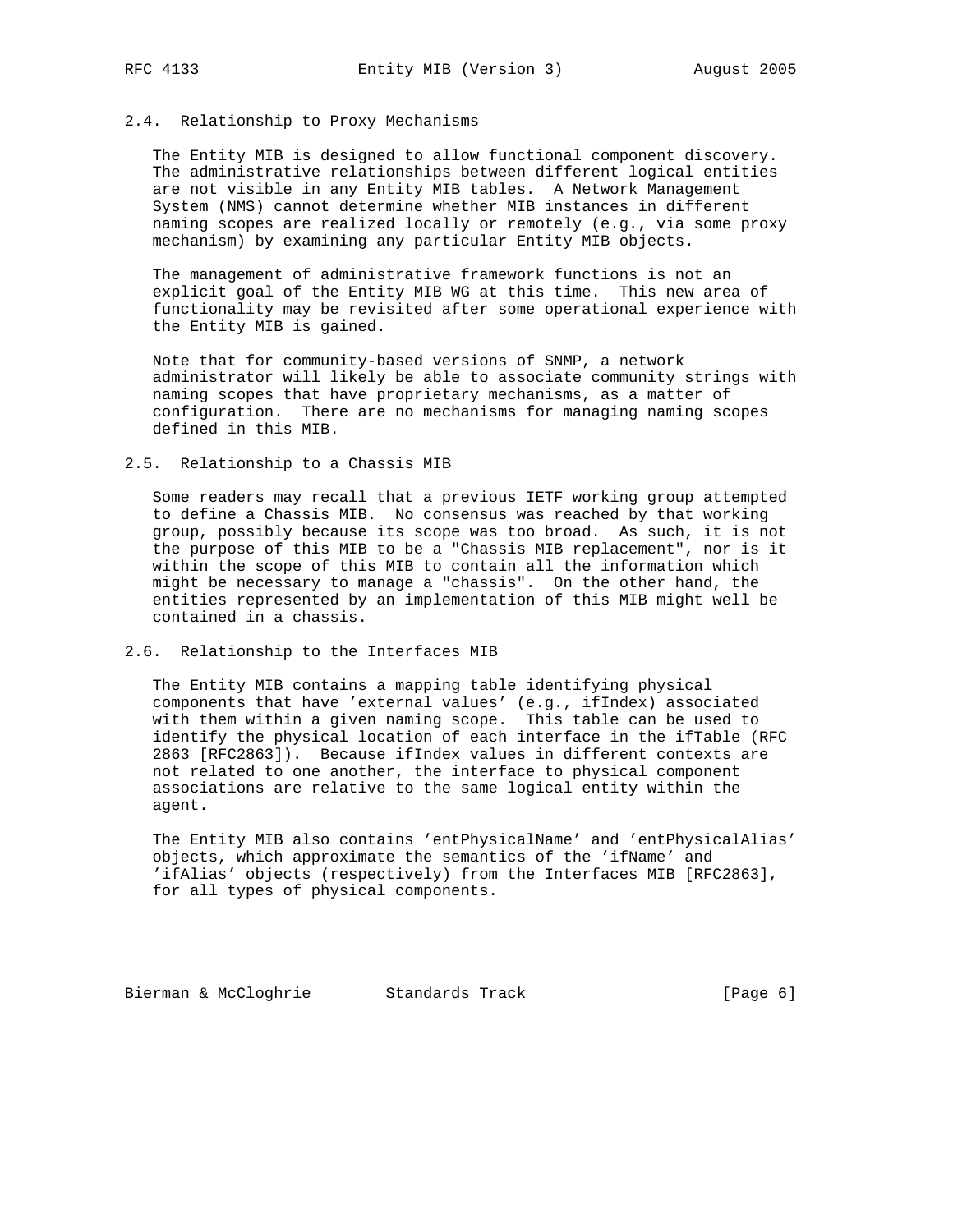# 2.7. Relationship to the Other MIBs

 The Entity MIB contains a mapping table identifying physical components that have identifiers from other standard MIBs associated with them. For example, this table can be used along with the physical mapping table to identify the physical location of each repeater port in the rptrPortTable, or each interface in the ifTable.

## 2.8. Relationship to Naming Scopes

 There is some question as to which MIB objects may be returned within a given naming scope. MIB objects which are not multi-scoped within a managed system are likely to ignore context information in implementation. In such a case, it is likely such objects will be returned in all naming scopes (e.g., not just the 'default' naming scope or the SNMPv3 default context).

 For example, a community string used to access the management information for logical device 'bridge2' may allow access to all the non-bridge related objects in the 'default' naming scope, as well as a second instance of the Bridge MIB (RFC 1493 [RFC1493]).

 The isolation of single-scoped MIB objects by the agent is an implementation-specific matter. An agent may wish to limit the objects returned in a particular naming scope to only the multi scoped objects in that naming scope (e.g., system group and the Bridge MIB). In this case, all single-scoped management information would belong to a common naming scope (e.g., 'default'), which itself may contain some multi-scoped objects (e.g., system group).

# 2.9. Multiple Instances of the Entity MIB

 It is possible that more than one agent may exist in a managed system. In such cases, multiple instances of the Entity MIB (representing the same managed objects) may be available to an NMS.

 In order to reduce complexity for agent implementation, multiple instances of the Entity MIB are not required to be equivalent or even consistent. An NMS may be able to 'align' instances returned by different agents by examining the columns of each table, but vendor specific identifiers and (especially) index values are likely to be different. Each agent may be managing different subsets of the entire chassis as well.

 When all of a physically-modular device is represented by a single agent, the entry (for which entPhysicalContainedIn has the value zero) would likely have 'chassis' as the value of its entPhysicalClass. Alternatively, for an agent on a module where the

Bierman & McCloghrie Standards Track [Page 7]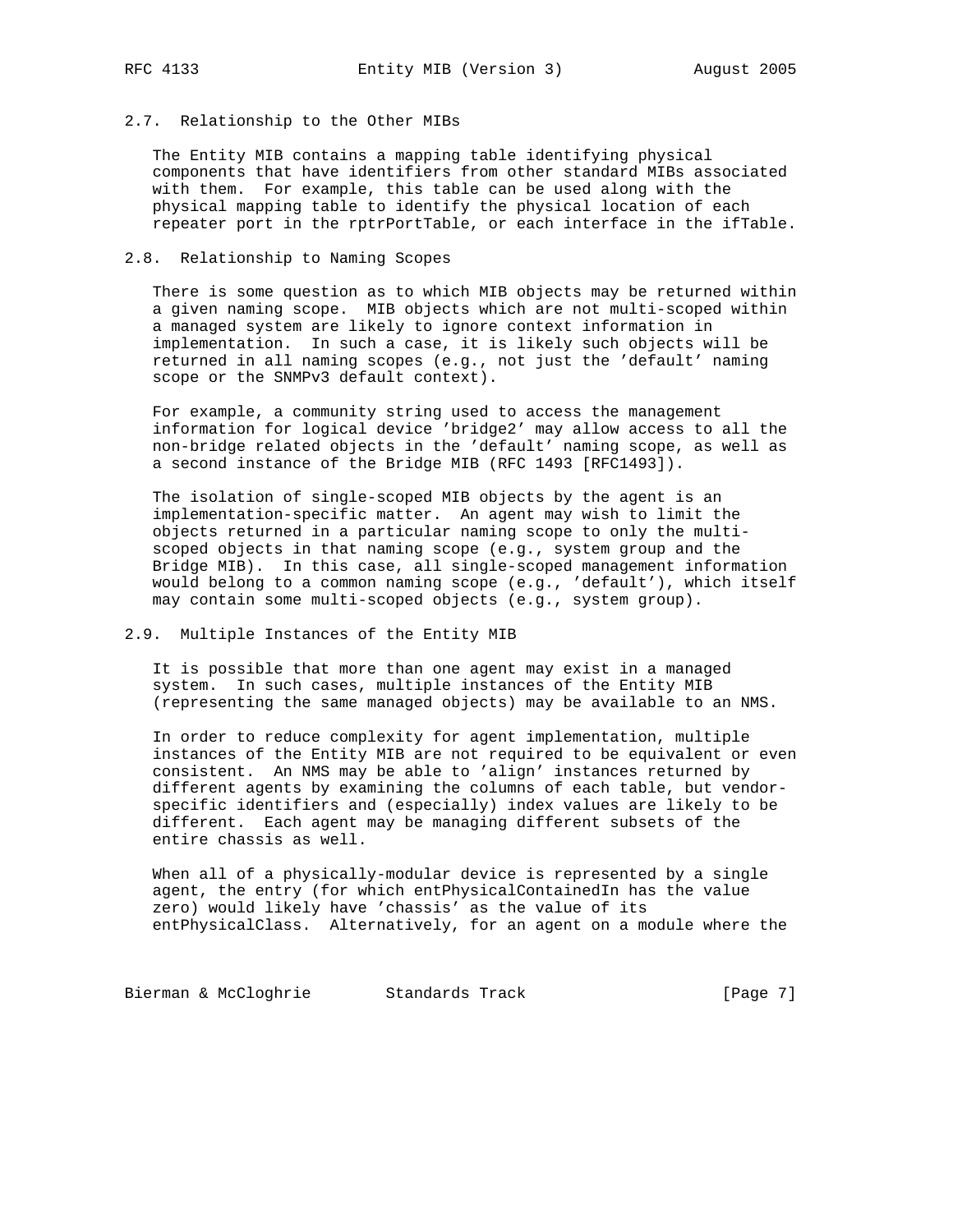agent represents only the physical entities on that module (not those on other modules), the entry (for which entPhysicalContainedIn has the value zero) would likely have 'module' as the value of its entPhysicalClass.

 An agent implementation of the entLogicalTable is not required to contain information about logical entities managed primarily by other agents. That is, the entLogicalTAddress and entLogicalTDomain objects in the entLogicalTable are provided to support an historical multiplexing mechanism, not to identify other SNMP agents.

 Note that the Entity MIB is a single-scoped MIB, in the event an agent represents the MIB in different naming scopes.

2.10. Re-Configuration of Entities

 Most of the MIB objects defined in this MIB have, at most, a read only MAX-ACCESS clause. This is a conscious decision by the working group to limit this MIB's scope. The second version of the Entity MIB allows a network administrator to configure some common attributes of physical components.

2.11. Textual Convention Change

 Version 1 of the Entity MIB contains three MIB objects defined with the (now obsolete) DisplayString textual convention. In version 2 of the Entity MIB, the syntax for these objects has been updated to use the (now preferred) SnmpAdminString textual convention.

 The working group realizes that this change is not strictly supported by SMIv2. In our judgment, the alternative of deprecating the old objects and defining new objects would have a more adverse impact on backward compatibility and interoperability, given the particular semantics of these objects.

# 2.12. MIB Structure

The Entity MIB contains five groups of MIB objects:

- entityPhysical group Describes the physical entities managed by a single agent.
- entityLogical group Describes the logical entities managed by a single agent.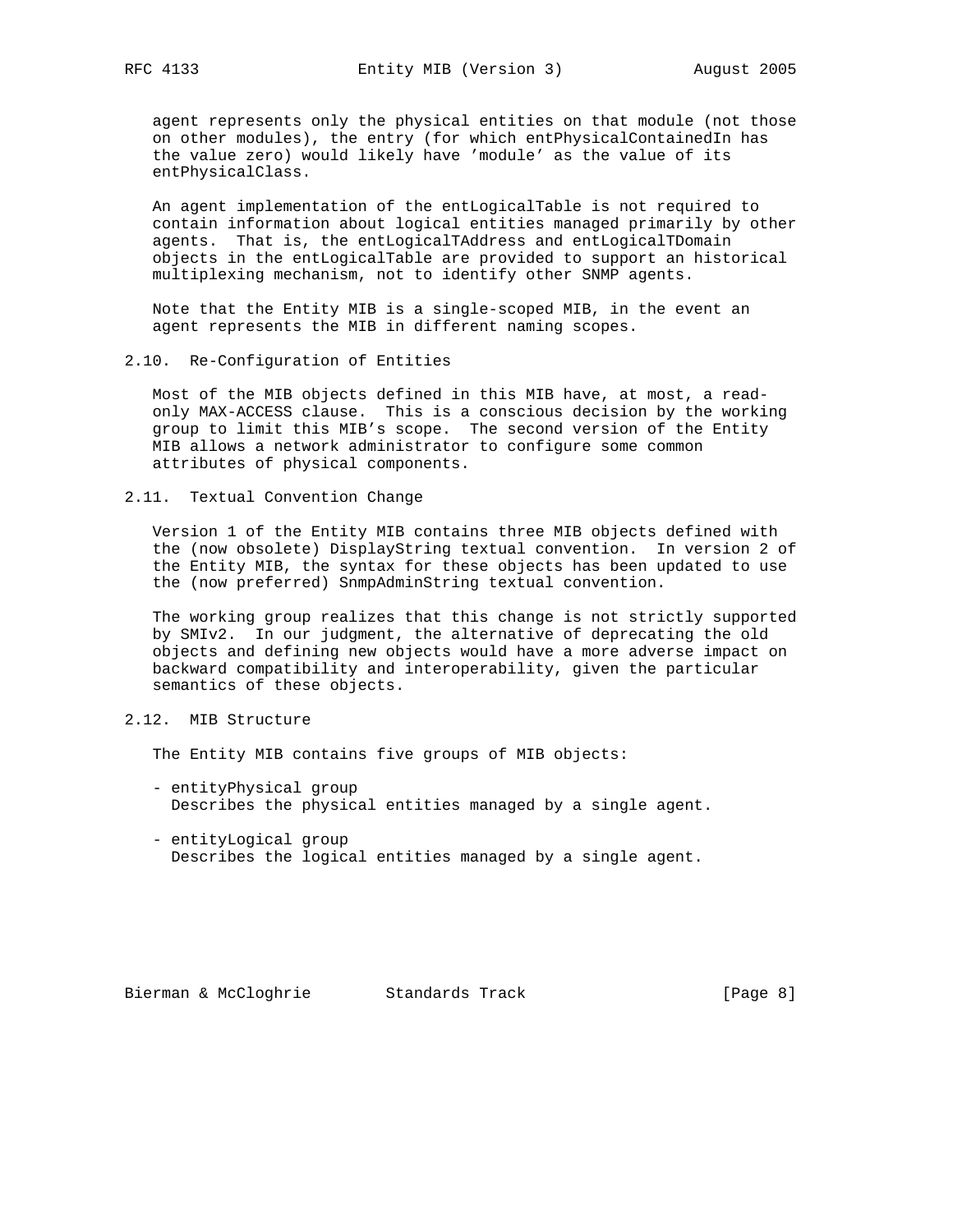- entityMapping group Describes the associations between the physical entities, logical entities, interfaces, and non-interface ports managed by a single agent.

- entityGeneral group Describes general system attributes shared by potentially all types of entities managed by a single agent.
- entityNotifications group Contains status indication notifications.

## 2.12.1. entityPhysical Group

 This group contains a single table to identify physical system components, called the entPhysicalTable.

 The entPhysicalTable contains one row per physical entity, and must always contain at least one row for an "overall" physical entity, which should have an entPhysicalClass value of 'stack(11)', 'chassis(3)' or 'module(9)'.

 Each row is indexed by an arbitrary, small integer, and contains a description and type of the physical entity. It also optionally contains the index number of another entPhysicalEntry, indicating a containment relationship between the two.

 Version 2 of the Entity MIB provides additional MIB objects for each physical entity. Some common read-only attributes have been added, as well as three writable string objects.

#### - entPhysicalAlias

 This string can be used by an NMS as a non-volatile identifier for the physical component. Maintaining a non-volatile string for every physical component represented in the entPhysicalTable can be costly and unnecessary. An agent may algorithmically generate 'entPhysicalAlias' strings for particular entries (e.g., based on the entPhysicalClass value).

- entPhysicalAssetID

 This string is provided to store a user-specific asset identifier for removable physical components. In order to reduce the non volatile storage needed by a particular agent, a network administrator should only assign asset identifiers to physical entities that are field-replaceable (i.e., not permanently contained within another physical entity).

Bierman & McCloghrie Standards Track [Page 9]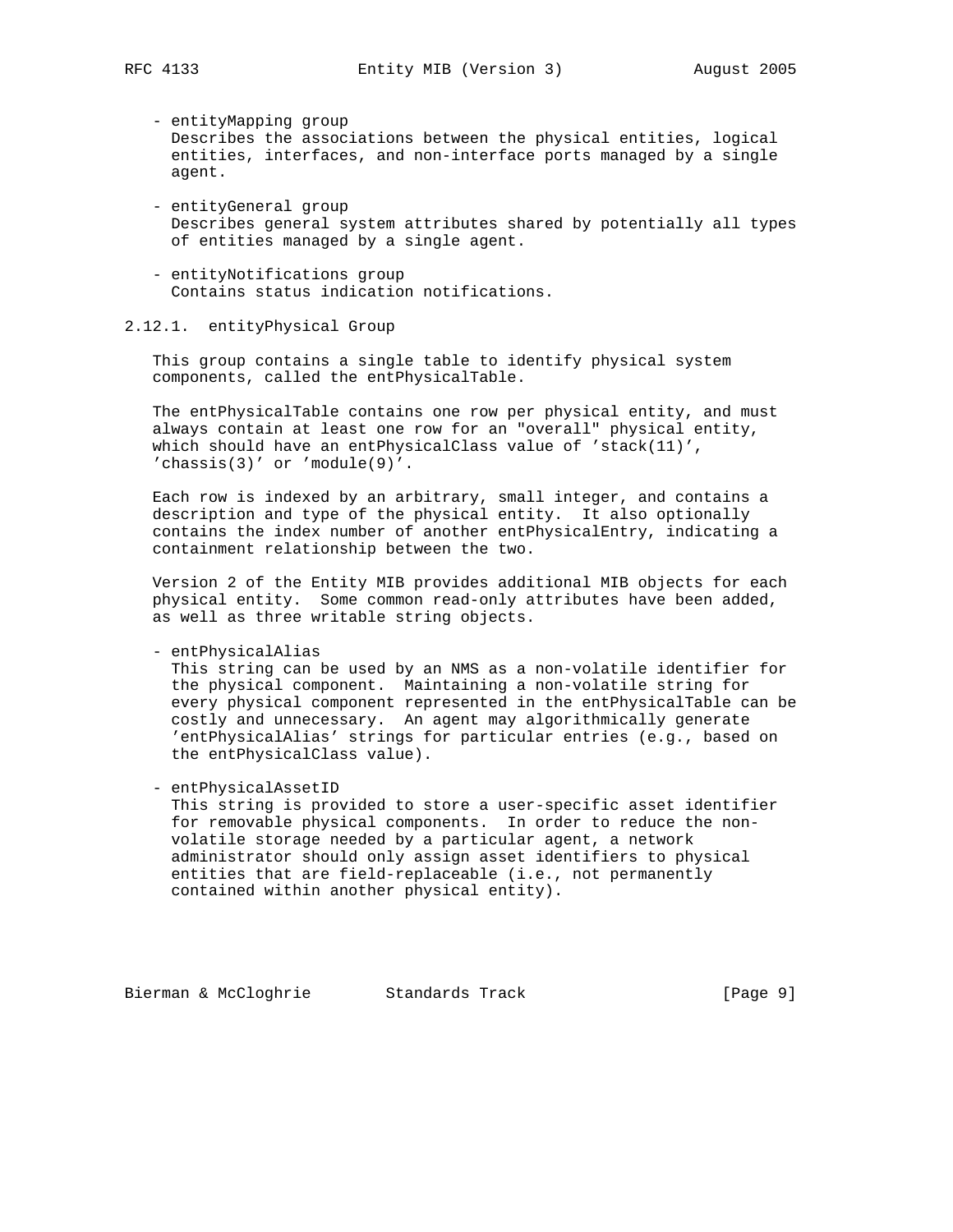# - entPhysicalSerialNum

 This string is provided to store a vendor-specific serial number string for physical components. This writable object is used when an agent cannot identify the serial numbers of all installed physical entities, and a network administrator wishes to configure the non-volatile serial number strings manually (via an NMS application).

 Version 3 of the Entity MIB provides two additional MIB objects for each physical entity:

- entPhysicalMfgDate

 This object contains the date of manufacturing of the managed entity. If the manufacturing date is unknown or not supported the object is not instantiated. The special value '0000000000000000'H may also be returned in this case.

 - entPhysicalUris This object provides additional identification information about the physical entity.

 This object contains one or more Uniform Resource Identifiers (URIs) and, therefore, the syntax of this object must conform to RFC 3986 [RFC3986] section 2. Uniform Resource Names (URNs), RFC 3406 [RFC3406], are resource identifiers with the specific requirements for enabling location independent identification of a resource, as well as longevity of reference. URNs are part of the larger URI family with the specific goal of providing persistent naming of resources. URI schemes and URN name spaces are registered by IANA (see http://www.iana.org/assignments/uri-schemes and http://www.iana.org/assignments/urn-namespaces).

 For example, the entPhysicalUris object may be used to encode a URI containing a Common Language Equipment Identifier (CLEI) URN for the managed physical entity. The URN name space for CLEIs is defined in [RFC4152], and the CLEI format is defined in [T1.213][T1.213a]. For example, an entPhysicalUris instance may have the value of

URN:CLEI:D4CE18B7AA

 [RFC3986] and [RFC4152] identify this as a URI in the CLEI URN name space. The specific CLEI code, D4CE18B7AA, is based on the example provided in [T1.213a].

 Multiple URIs may be present and are separated by white space characters. Leading and trailing white space characters are ignored.

Bierman & McCloghrie Standards Track [Page 10]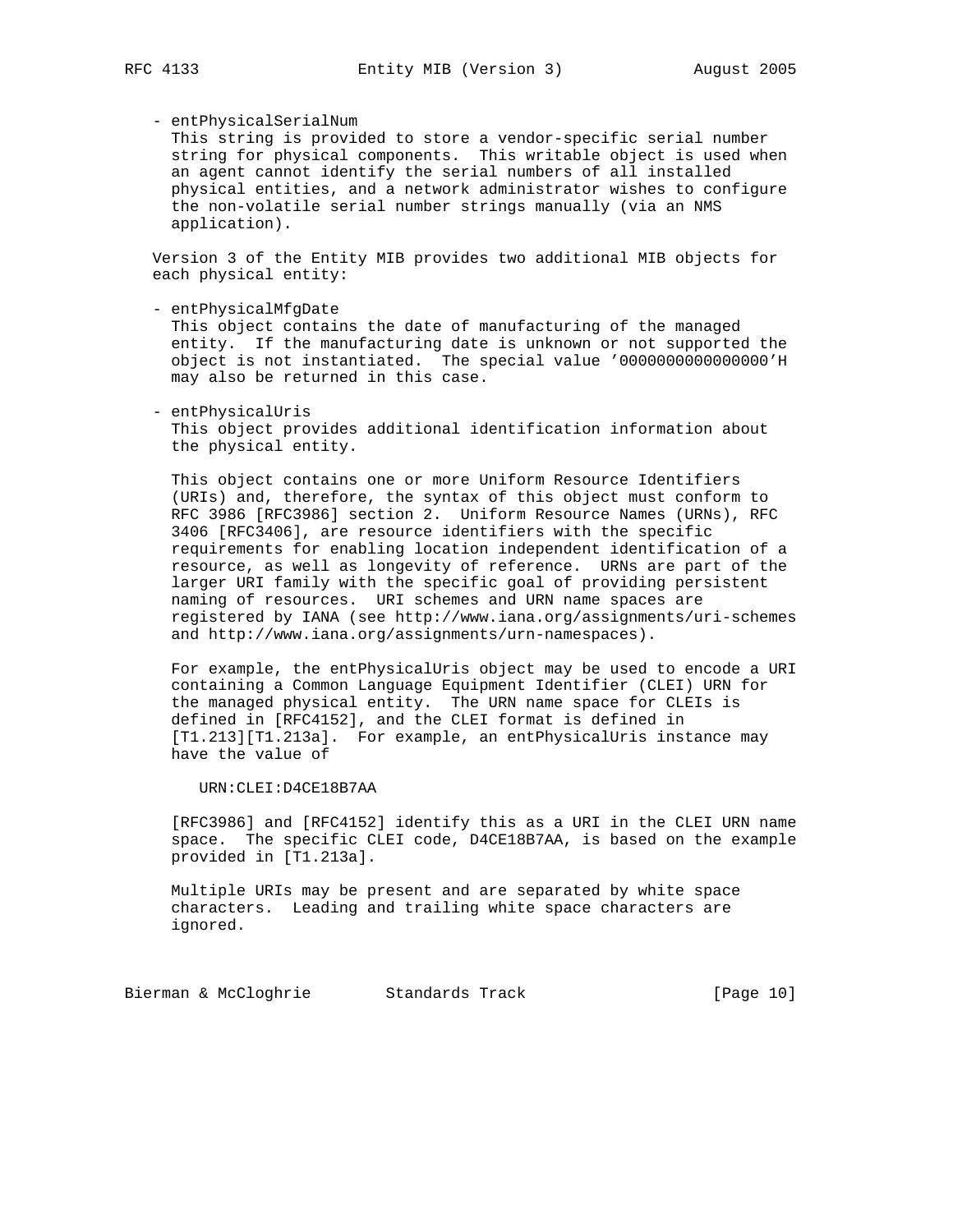If no additional identification information is known about the physical entity or supported, the object is not instantiated.

2.12.2. entityLogical Group

 This group contains a single table to identify logical entities, called the entLogicalTable.

 The entLogicalTable contains one row per logical entity. Each row is indexed by an arbitrary, small integer and contains a name, description, and type of the logical entity. It also contains information to allow access to the MIB information for the logical entity. This includes SNMP versions that use a community name (with some form of implied context representation) and SNMP versions that use the SNMP ARCH [RFC3411] method of context identification.

 If an agent represents multiple logical entities with this MIB, then this group must be implemented for all logical entities known to the agent.

 If an agent represents a single logical entity, or multiple logical entities within a single naming scope, then implementation of this group may be omitted by the agent.

2.12.3. entityMapping Group

 This group contains three tables to identify associations between different system components.

- entLPMappingTable

 This table contains mappings between entLogicalIndex values (logical entities) and entPhysicalIndex values (the physical components supporting that entity). A logical entity can map to more than one physical component, and more than one logical entity can map to (share) the same physical component. If an agent represents a single logical entity, or multiple logical entities within a single naming scope, then implementation of this table may be omitted by the agent.

- entAliasMappingTable

 This table contains mappings between entLogicalIndex, entPhysicalIndex pairs, and 'alias' object identifier values. This allows resources managed with other MIBs (e.g., repeater ports, bridge ports, physical and logical interfaces) to be identified in the physical entity hierarchy. Note that each alias identifier is only relevant in a particular naming scope. If an agent represents

Bierman & McCloghrie Standards Track [Page 11]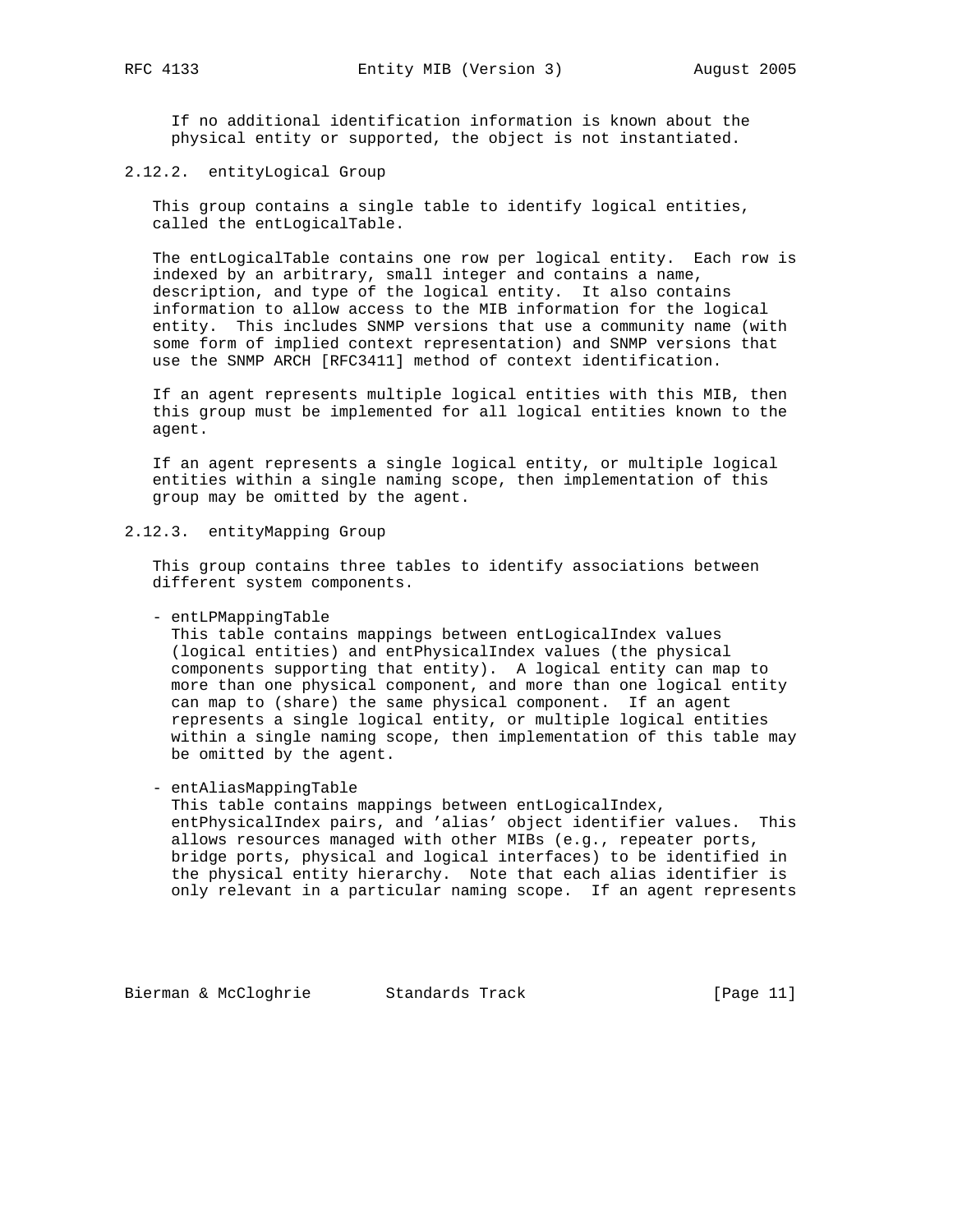a single logical entity, or multiple logical entities within a single naming scope, then implementation of this table may be omitted by the agent.

 - entPhysicalContainsTable This table contains simple mappings between 'entPhysicalContainedIn' values for each container/'containee' relationship in the managed system. The indexing of this table allows an NMS to quickly discover the 'entPhysicalIndex' values for all children of a given physical entity.

#### 2.12.4. entityGeneral Group

 This group contains general information relating to the other object groups.

 At this time, the entGeneral group contains a single scalar object (entLastChangeTime), which represents the value of sysUptime when any part of the Entity MIB configuration last changed.

#### 2.12.5. entityNotifications Group

 This group contains notification definitions relating to the overall status of the Entity MIB instantiation.

## 2.13. Multiple Agents

 Even though a primary motivation for this MIB is to represent the multiple logical entities supported by a single agent, another motivation is to represent multiple logical entities supported by multiple agents (in the same "overall" physical entity). Indeed, it is implicit in the SNMP architecture that the number of agents is transparent to a network management station.

 However, there is no agreement at this time as to the degree of cooperation that should be expected for agent implementations. Therefore, multiple agents within the same managed system are free to implement the Entity MIB independently. (For more information, refer to Section 2.9, "Multiple Instances of the Entity MIB".)

# 2.14. Changes Since RFC 2037

#### 2.14.1. Textual Conventions

 The PhysicalClass TC text has been clarified, and a new enumeration to support 'stackable' components has been added. The SnmpEngineIdOrNone TC has been added to support SNMPv3.

Bierman & McCloghrie Standards Track [Page 12]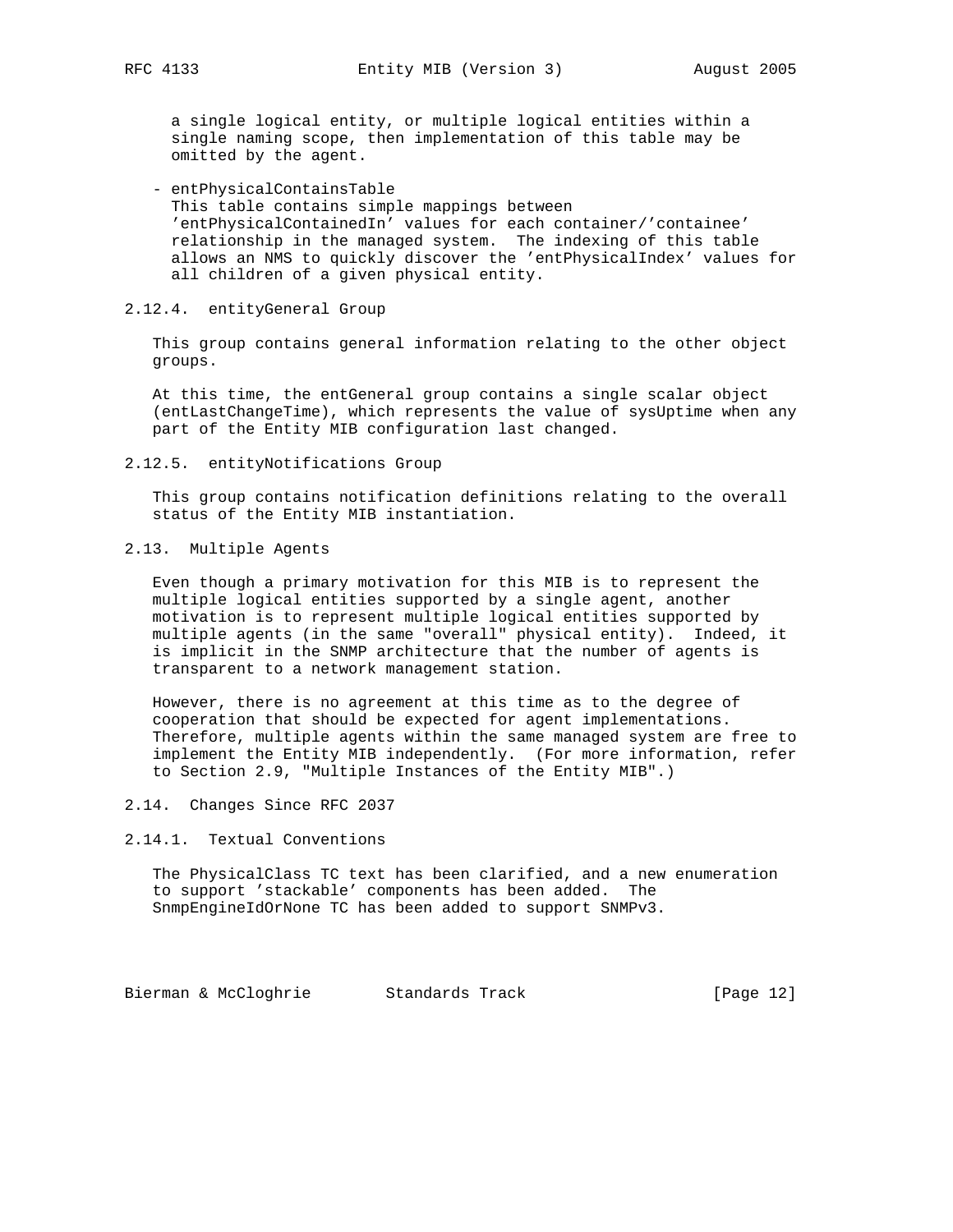#### 2.14.2. New entPhysicalTable Objects

 The entPhysicalHardwareRev, entPhysicalFirmwareRev, and entPhysicalSoftwareRev objects have been added for revision identification.

 The entPhysicalSerialNum, entPhysicalMfgName, entPhysicalModelName, and entPhysicalIsFru objects have been added for better vendor identification for physical components. In the event the agent cannot identify this information, the entPhysicalSerialNum object can be set by a management station.

 The entPhysicalAlias and entPhysicalAssetID objects have been added for better user component identification. These objects are intended to be set by a management station and preserved by the agent across restarts.

2.14.3. New entLogicalTable Objects

 The entLogicalContextEngineID and entLogicalContextName objects have been added to provide an SNMP context for SNMPv3 access on behalf of a logical entity.

2.14.4. Bug Fixes

 A bug was fixed in the entLogicalCommunity object. The subrange was incorrect (1..255) and is now (0..255). The description clause has also been clarified. This object is now deprecated.

 The entLastChangeTime object description has been changed to generalize the events that cause an update to the last change timestamp.

 The syntax was changed from DisplayString to SnmpAdminString for the entPhysicalDescr, entPhysicalName, and entLogicalDescr objects.

2.15. Changes Since RFC 2737

2.15.1. Textual Conventions

 The PhysicalIndexOrZero TC has been added to allow objects to reference an entPhysicalIndex value or zero. The PhysicalClass TC has been extended to support a new enumeration for central processing units.

Bierman & McCloghrie Standards Track [Page 13]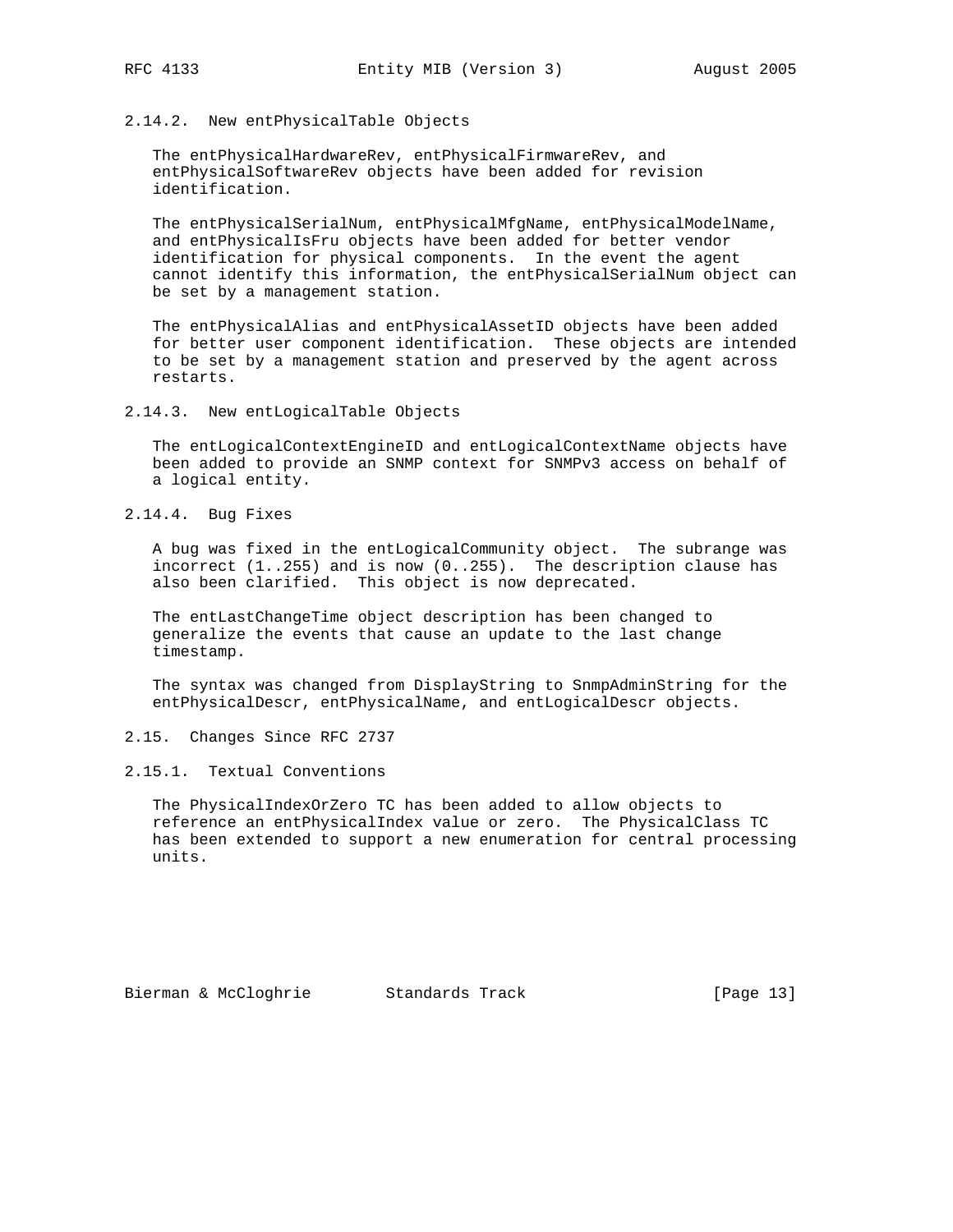2.15.2. New Objects

 The entPhysicalMfgDate object has been added to the entPhysicalTable to provide the date of manufacturing of the managed entity.

 The entPhysicalUris object has been added to the entPhysicalTable to provide additional identification information about the physical entity, such as a Common Language Equipment Identifier (CLEI) URN.

```
2.15.3. Bug Fixes
```
 The syntax was changed from INTEGER to Integer32 for the entPhysicalParentRelPos, entLogicalIndex, and entAliasLogicalIndexOrZero objects, and from INTEGER to PhysicalIndexOrZero for the entPhysicalContainedIn object.

3. Definitions

ENTITY-MIB DEFINITIONS ::= BEGIN

#### IMPORTS

 MODULE-IDENTITY, OBJECT-TYPE, mib-2, NOTIFICATION-TYPE, Integer32 FROM SNMPv2-SMI TDomain, TAddress, TEXTUAL-CONVENTION, AutonomousType, RowPointer, TimeStamp, TruthValue, DateAndTime FROM SNMPv2-TC MODULE-COMPLIANCE, OBJECT-GROUP, NOTIFICATION-GROUP FROM SNMPv2-CONF SnmpAdminString FROM SNMP-FRAMEWORK-MIB;

entityMIB MODULE-IDENTITY

```
 LAST-UPDATED "200508100000Z"
 ORGANIZATION "IETF ENTMIB Working Group"
 CONTACT-INFO
        " WG E-mail: entmib@ietf.org
                 Mailing list subscription info:
                   http://www.ietf.org/mailman/listinfo/entmib
```
 Andy Bierman ietf@andybierman.com

 Keith McCloghrie Cisco Systems Inc. 170 West Tasman Drive San Jose, CA 95134

Bierman & McCloghrie Standards Track [Page 14]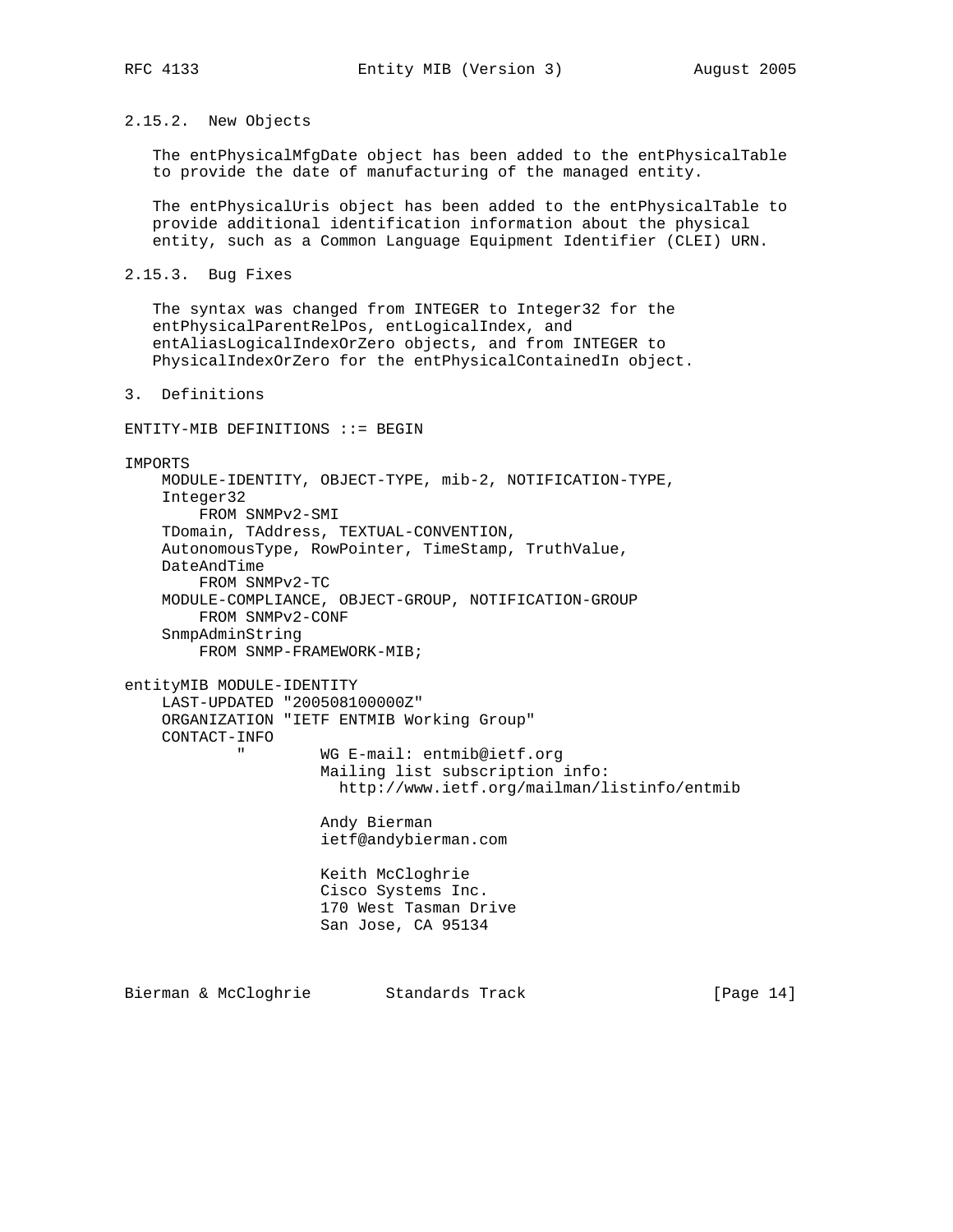+1 408-526-5260

 kzm@cisco.com" DESCRIPTION "The MIB module for representing multiple logical entities supported by a single SNMP agent. Copyright (C) The Internet Society (2005). This version of this MIB module is part of RFC 4133; see the RFC itself for full legal notices." REVISION "200508100000Z" DESCRIPTION "Initial Version of Entity MIB (Version 3). This revision obsoletes RFC 2737. Additions: - cpu(12) enumeration added to PhysicalClass TC - DISPLAY-HINT clause to PhysicalIndex TC - PhysicalIndexOrZero TC - entPhysicalMfgDate object - entPhysicalUris object Changes: - entPhysicalContainedIn SYNTAX changed from INTEGER to PhysicalIndexOrZero This version published as RFC 4133." REVISION "199912070000Z" DESCRIPTION "Initial Version of Entity MIB (Version 2). This revision obsoletes RFC 2037. This version published as RFC 2737." REVISION "199610310000Z" DESCRIPTION "Initial version (version 1), published as RFC 2037."  $::=$  { mib-2 47 } entityMIBObjects OBJECT IDENTIFIER ::= { entityMIB 1 } -- MIB contains four groups entityPhysical OBJECT IDENTIFIER ::= { entityMIBObjects 1 } entityLogical OBJECT IDENTIFIER ::= { entityMIBObjects 2 } entityMapping OBJECT IDENTIFIER ::= { entityMIBObjects 3 } entityGeneral OBJECT IDENTIFIER ::= { entityMIBObjects 4 }

Bierman & McCloghrie Standards Track [Page 15]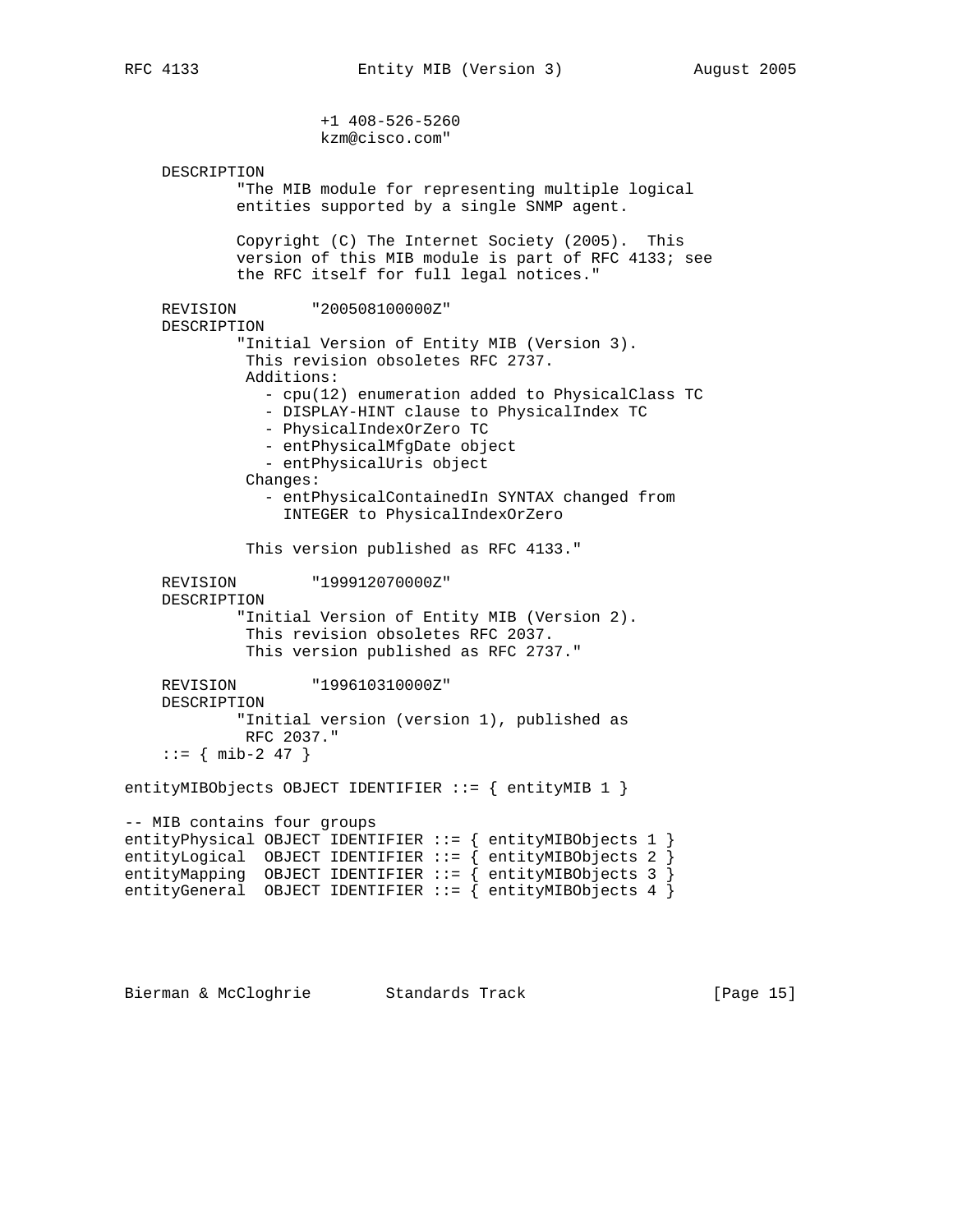-- Textual Conventions PhysicalIndex ::= TEXTUAL-CONVENTION DISPLAY-HINT "d" STATUS current DESCRIPTION "An arbitrary value that uniquely identifies the physical entity. The value should be a small, positive integer. Index values for different physical entities are not necessarily contiguous." SYNTAX Integer32 (1..2147483647) PhysicalIndexOrZero ::= TEXTUAL-CONVENTION DISPLAY-HINT "d" STATUS current DESCRIPTION "This textual convention is an extension of the PhysicalIndex convention, which defines a greater than zero value used to identify a physical entity. This extension permits the additional value of zero. The semantics of the value zero are object-specific and must, therefore, be defined as part of the description of any object that uses this syntax. Examples of the usage of this extension are situations where none or all physical entities need to be referenced." SYNTAX Integer32 (0..2147483647) PhysicalClass ::= TEXTUAL-CONVENTION STATUS current DESCRIPTION "An enumerated value which provides an indication of the general hardware type of a particular physical entity. There are no restrictions as to the number of entPhysicalEntries of each entPhysicalClass, which must be instantiated by an agent. The enumeration 'other' is applicable if the physical entity class is known, but does not match any of the supported values. The enumeration 'unknown' is applicable if the physical entity class is unknown to the agent. The enumeration 'chassis' is applicable if the physical entity class is an overall container for networking equipment. Any class of physical entity, except a stack, may be contained within a chassis; and a chassis may only be contained within a stack.

Bierman & McCloghrie Standards Track [Page 16]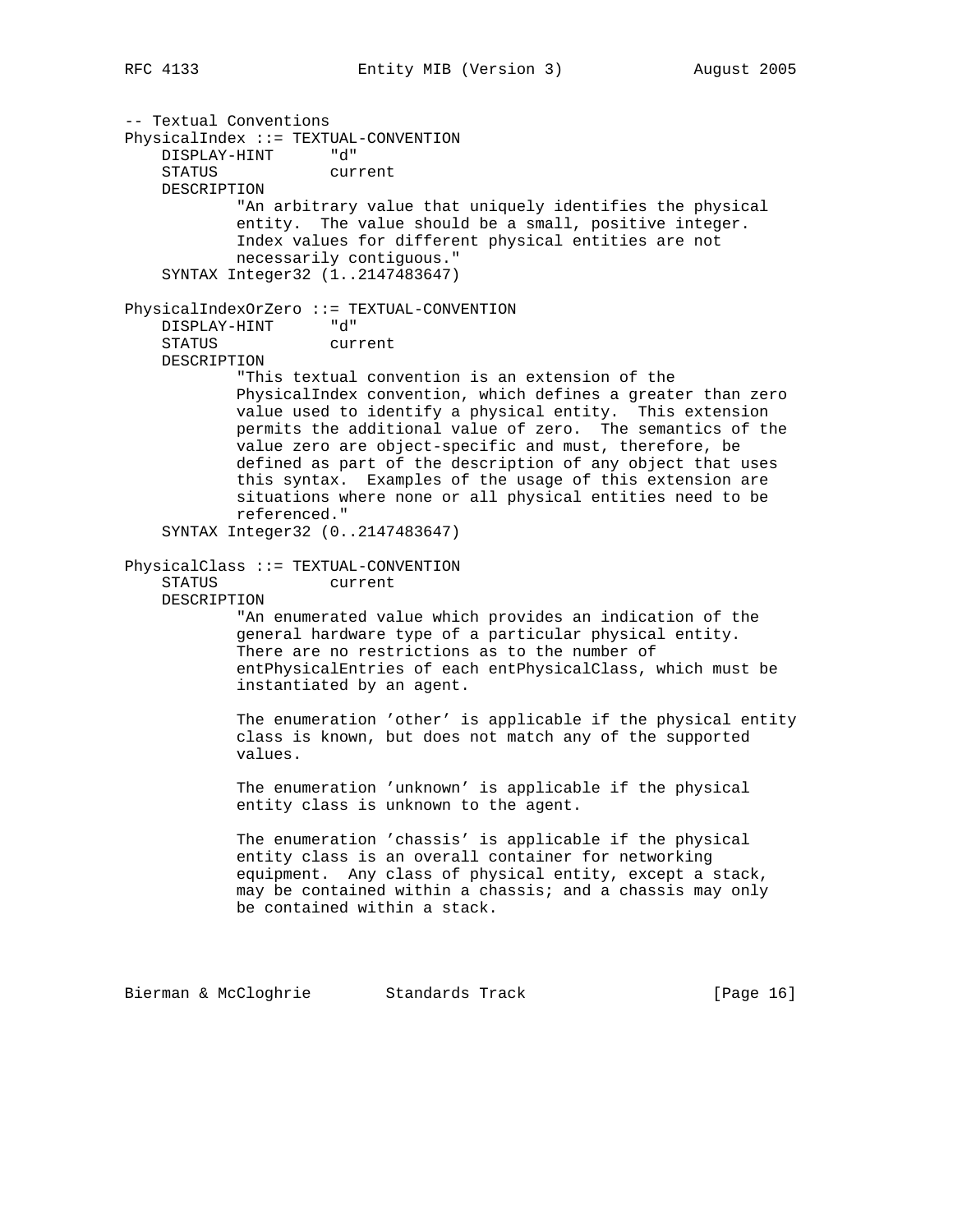The enumeration 'backplane' is applicable if the physical entity class is some sort of device for aggregating and forwarding networking traffic, such as a shared backplane in a modular ethernet switch. Note that an agent may model a backplane as a single physical entity, which is actually implemented as multiple discrete physical components (within a chassis or stack).

 The enumeration 'container' is applicable if the physical entity class is capable of containing one or more removable physical entities, possibly of different types. For example, each (empty or full) slot in a chassis will be modeled as a container. Note that all removable physical entities should be modeled within a container entity, such as field-replaceable modules, fans, or power supplies. Note that all known containers should be modeled by the agent, including empty containers.

 The enumeration 'powerSupply' is applicable if the physical entity class is a power-supplying component.

 The enumeration 'fan' is applicable if the physical entity class is a fan or other heat-reduction component.

 The enumeration 'sensor' is applicable if the physical entity class is some sort of sensor, such as a temperature sensor within a router chassis.

 The enumeration 'module' is applicable if the physical entity class is some sort of self-contained sub-system. If the enumeration 'module' is removable, then it should be modeled within a container entity, otherwise it should be modeled directly within another physical entity (e.g., a chassis or another module).

 The enumeration 'port' is applicable if the physical entity class is some sort of networking port, capable of receiving and/or transmitting networking traffic.

 The enumeration 'stack' is applicable if the physical entity class is some sort of super-container (possibly virtual), intended to group together multiple chassis entities. A stack may be realized by a 'virtual' cable, a real interconnect cable, attached to multiple chassis, or may in fact be comprised of multiple interconnect cables. A stack should not be modeled within any other physical entities, but a stack may be contained within another stack. Only chassis entities should be contained within a stack.

Bierman & McCloghrie Standards Track [Page 17]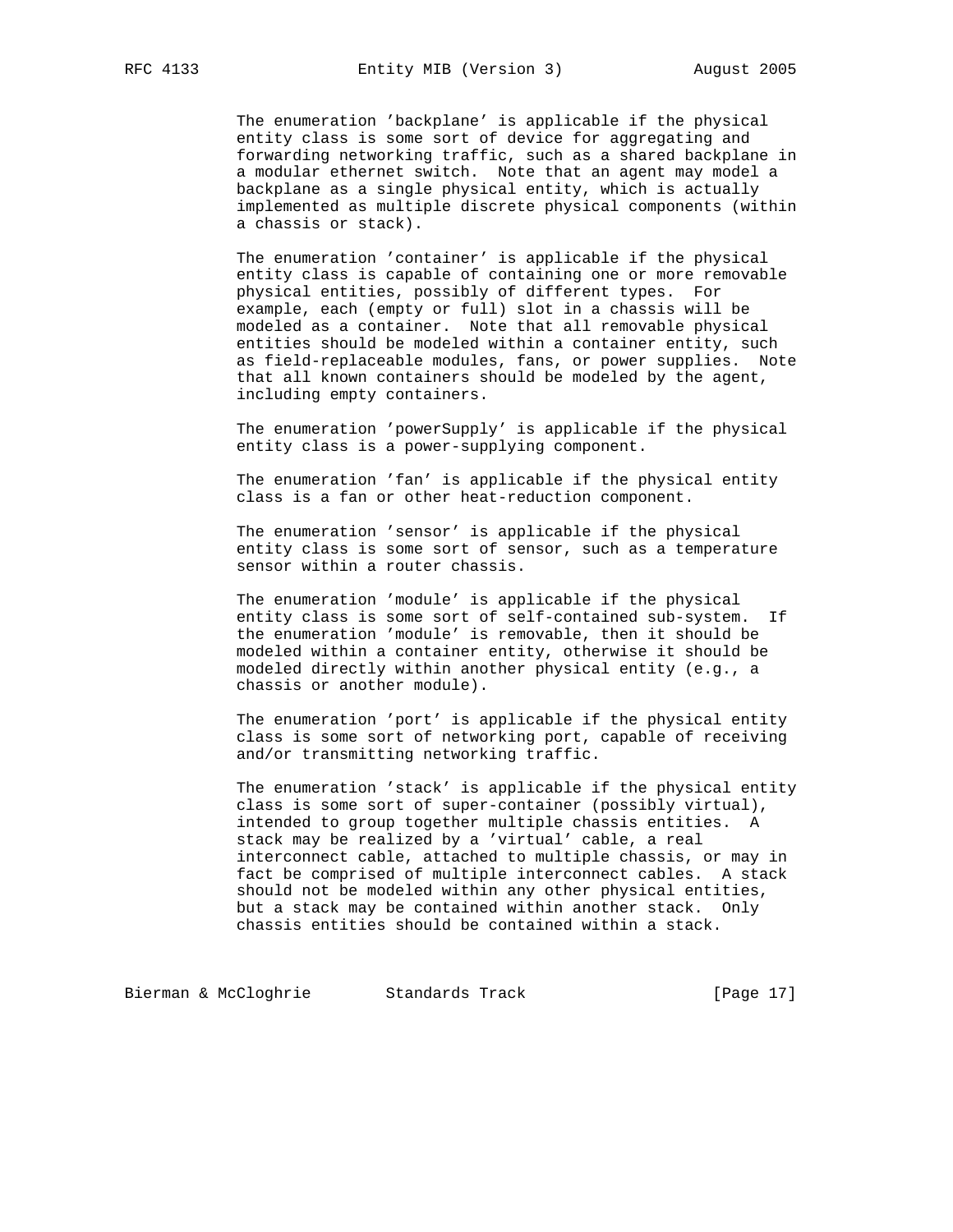```
 The enumeration 'cpu' is applicable if the physical entity
            class is some sort of central processing unit."
    SYNTAX INTEGER {
       other(1),
       unknown(2),
       chassis(3),
       backplane(4),
      container(5), -- e.g., chassis slot or daughter-card holder
       powerSupply(6),
       fan(7),
      sensor(8),<br>module(9),
                       -- e.g., plug-in card or daughter-card
      port(10),<br>stack(11),
                       -- e.g., stack of multiple chassis entities
       cpu(12)
     }
SnmpEngineIdOrNone ::= TEXTUAL-CONVENTION
             current
    DESCRIPTION
            "A specially formatted SnmpEngineID string for use with the
            Entity MIB.
            If an instance of an object of SYNTAX SnmpEngineIdOrNone has
            a non-zero length, then the object encoding and semantics
            are defined by the SnmpEngineID textual convention (see STD
            62, RFC 3411 [RFC3411]).
            If an instance of an object of SYNTAX SnmpEngineIdOrNone
            contains a zero-length string, then no appropriate
            SnmpEngineID is associated with the logical entity (i.e.,
            SNMPv3 is not supported)."
    SYNTAX OCTET STRING (SIZE(0..32)) -- empty string or SnmpEngineID
            The Physical Entity Table
entPhysicalTable OBJECT-TYPE
    SYNTAX SEQUENCE OF EntPhysicalEntry
    MAX-ACCESS not-accessible
    STATUS current
    DESCRIPTION
            "This table contains one row per physical entity. There is
            always at least one row for an 'overall' physical entity."
    ::= { entityPhysical 1 }
entPhysicalEntry OBJECT-TYPE
    SYNTAX EntPhysicalEntry
    MAX-ACCESS not-accessible
Bierman & McCloghrie Standards Track [Page 18]
```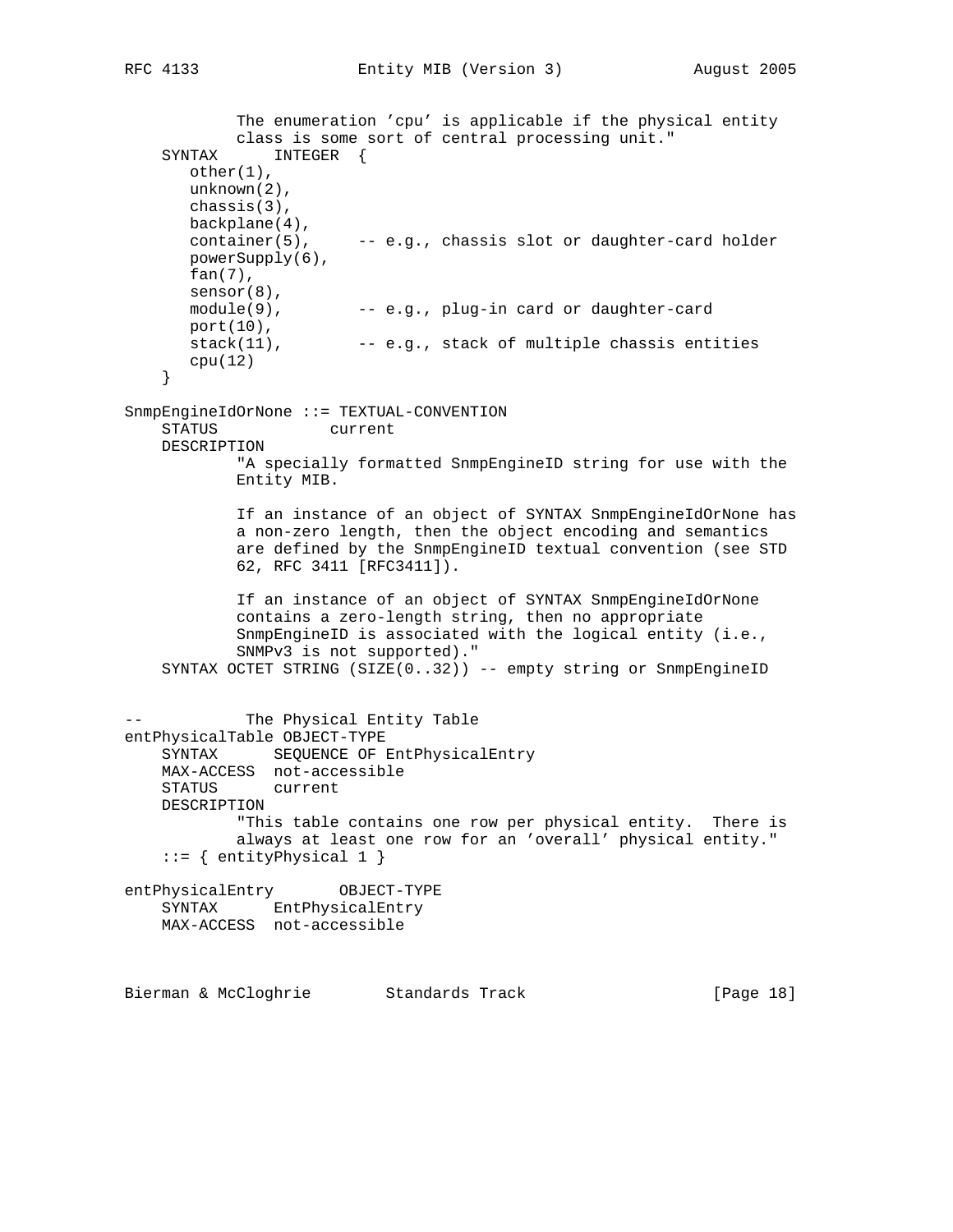```
 STATUS current
    DESCRIPTION
            "Information about a particular physical entity.
            Each entry provides objects (entPhysicalDescr,
            entPhysicalVendorType, and entPhysicalClass) to help an NMS
            identify and characterize the entry, and objects
            (entPhysicalContainedIn and entPhysicalParentRelPos) to help
            an NMS relate the particular entry to other entries in this
            table."
    INDEX { entPhysicalIndex }
   ::= { entPhysicalTable 1 }
EntPhysicalEntry ::= SEQUENCE {
     entPhysicalIndex PhysicalIndex,<br>entPhysicalDescr SnmpAdminString,
entPhysicalDescr SnmpAdminString,
 entPhysicalVendorType AutonomousType,
 entPhysicalContainedIn PhysicalIndexOrZero,
     entPhysicalClass PhysicalClass,
      entPhysicalParentRelPos Integer32,
     entPhysicalName SnmpAdminString,<br>entPhysicalHardwareRev SnmpAdminString,
 entPhysicalHardwareRev SnmpAdminString,
 entPhysicalFirmwareRev SnmpAdminString,
 entPhysicalSoftwareRev SnmpAdminString,
entPhysicalSerialNum SnmpAdminString,
entPhysicalMfgName SnmpAdminString,
entPhysicalModelName SnmpAdminString,
entPhysicalAlias SnmpAdminString,
entPhysicalAssetID SnmpAdminString,
entPhysicalIsFRU TruthValue,
entPhysicalMfgDate DateAndTime,
entPhysicalUris OCTET STRING
}
entPhysicalIndex OBJECT-TYPE
    SYNTAX PhysicalIndex
    MAX-ACCESS not-accessible
    STATUS current
    DESCRIPTION
           "The index for this entry."
    ::= { entPhysicalEntry 1 }
entPhysicalDescr OBJECT-TYPE
    SYNTAX SnmpAdminString
    MAX-ACCESS read-only
    STATUS current
    DESCRIPTION
```
Bierman & McCloghrie Standards Track [Page 19]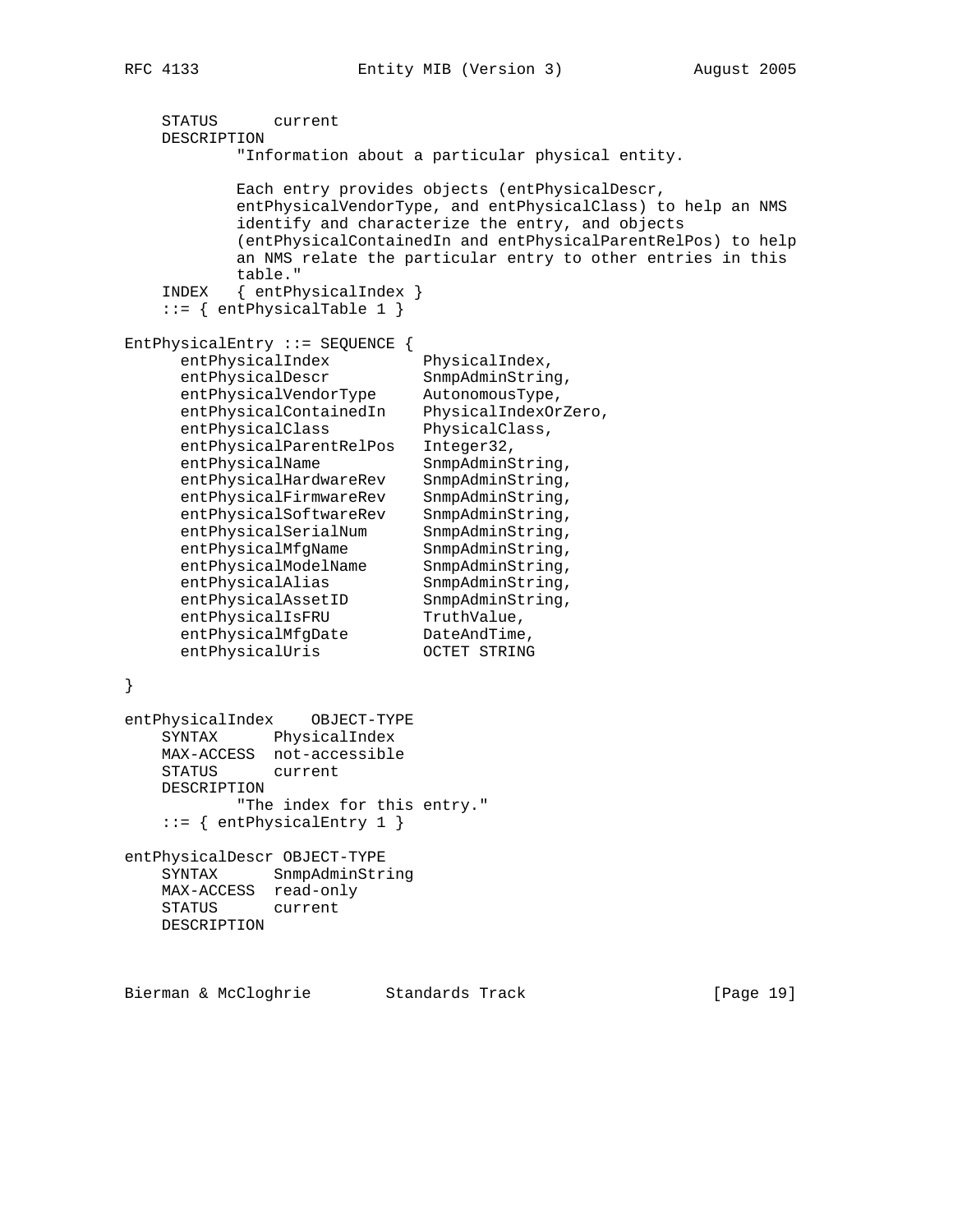"A textual description of physical entity. This object should contain a string that identifies the manufacturer's name for the physical entity, and should be set to a distinct value for each version or model of the physical entity." ::= { entPhysicalEntry 2 } entPhysicalVendorType OBJECT-TYPE SYNTAX AutonomousType MAX-ACCESS read-only STATUS current DESCRIPTION "An indication of the vendor-specific hardware type of the physical entity. Note that this is different from the definition of MIB-II's sysObjectID. An agent should set this object to an enterprise-specific registration identifier value indicating the specific equipment type in detail. The associated instance of entPhysicalClass is used to indicate the general type of hardware device. If no vendor-specific registration identifier exists for this physical entity, or the value is unknown by this agent, then the value  $\{ 0\ 0\}$  is returned."  $::=$  { entPhysicalEntry 3 } entPhysicalContainedIn OBJECT-TYPE SYNTAX PhysicalIndexOrZero MAX-ACCESS read-only STATUS current DESCRIPTION "The value of entPhysicalIndex for the physical entity which 'contains' this physical entity. A value of zero indicates this physical entity is not contained in any other physical entity. Note that the set of 'containment' relationships define a strict hierarchy; that is, recursion is not allowed. In the event that a physical entity is contained by more than one physical entity (e.g., double-wide modules), this object should identify the containing entity with the lowest value of entPhysicalIndex."  $::=$  { entPhysicalEntry 4 } entPhysicalClass OBJECT-TYPE SYNTAX PhysicalClass MAX-ACCESS read-only

Bierman & McCloghrie Standards Track [Page 20]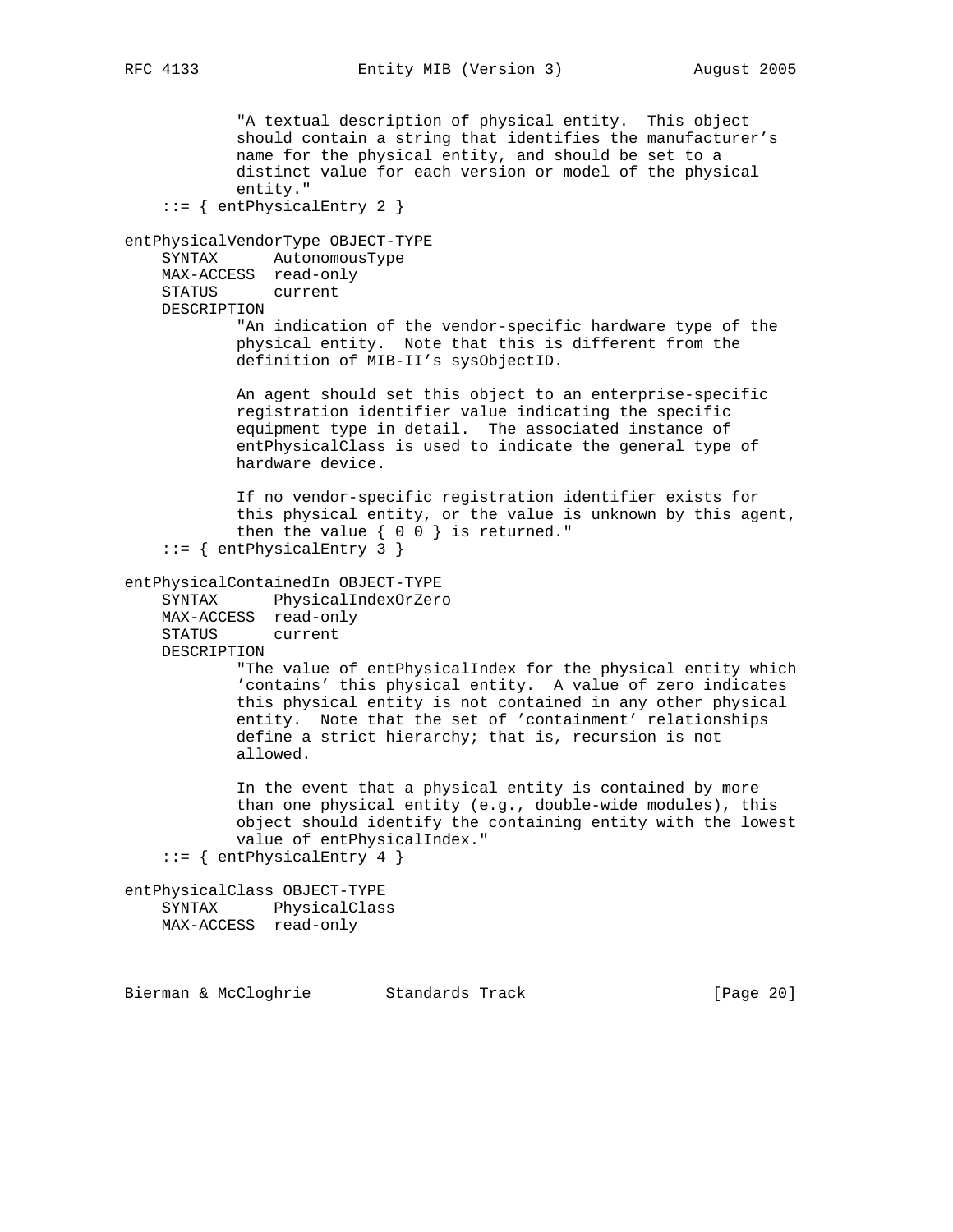STATUS current DESCRIPTION "An indication of the general hardware type of the physical entity. An agent should set this object to the standard enumeration value that most accurately indicates the general class of the physical entity, or the primary class if there is more than one entity. If no appropriate standard registration identifier exists for this physical entity, then the value 'other $(1)'$  is returned. If the value is unknown by this agent, then the value 'unknown(2)' is returned." ::= { entPhysicalEntry 5 } entPhysicalParentRelPos OBJECT-TYPE SYNTAX Integer32 (-1..2147483647) MAX-ACCESS read-only STATUS current DESCRIPTION "An indication of the relative position of this 'child' component among all its 'sibling' components. Sibling components are defined as entPhysicalEntries that share the same instance values of each of the entPhysicalContainedIn and entPhysicalClass objects. An NMS can use this object to identify the relative ordering for all sibling components of a particular parent (identified by the entPhysicalContainedIn instance in each sibling entry). If possible, this value should match any external labeling of the physical component. For example, for a container (e.g., card slot) labeled as 'slot #3', entPhysicalParentRelPos should have the value '3'. Note that the entPhysicalEntry for the module plugged in slot 3 should have an entPhysicalParentRelPos value of '1'. If the physical position of this component does not match any external numbering or clearly visible ordering, then user documentation or other external reference material

 should be used to determine the parent-relative position. If this is not possible, then the agent should assign a consistent (but possibly arbitrary) ordering to a given set of 'sibling' components, perhaps based on internal representation of the components.

Bierman & McCloghrie Standards Track [Page 21]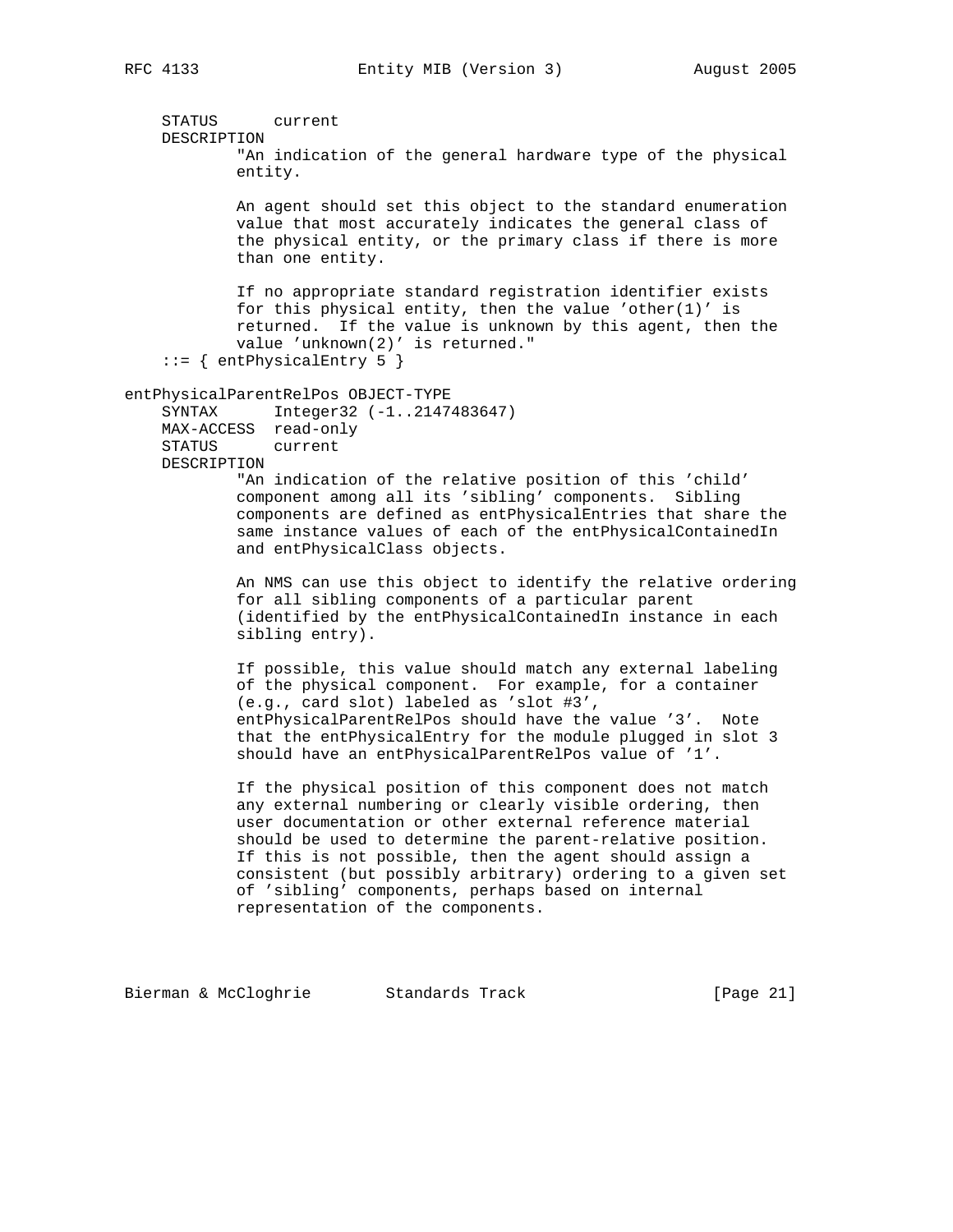RFC 4133 **Entity MIB** (Version 3) August 2005

 If the agent cannot determine the parent-relative position for some reason, or if the associated value of entPhysicalContainedIn is '0', then the value '-1' is returned. Otherwise, a non-negative integer is returned, indicating the parent-relative position of this physical entity.

 Parent-relative ordering normally starts from '1' and continues to 'N', where 'N' represents the highest positioned child entity. However, if the physical entities (e.g., slots) are labeled from a starting position of zero, then the first sibling should be associated with an entPhysicalParentRelPos value of '0'. Note that this ordering may be sparse or dense, depending on agent implementation.

 The actual values returned are not globally meaningful, as each 'parent' component may use different numbering algorithms. The ordering is only meaningful among siblings of the same parent component.

 The agent should retain parent-relative position values across reboots, either through algorithmic assignment or use of non-volatile storage."

::= { entPhysicalEntry 6 }

entPhysicalName OBJECT-TYPE

 SYNTAX SnmpAdminString MAX-ACCESS read-only STATUS current DESCRIPTION

> "The textual name of the physical entity. The value of this object should be the name of the component as assigned by the local device and should be suitable for use in commands entered at the device's 'console'. This might be a text name (e.g., 'console') or a simple component number (e.g., port or module number, such as '1'), depending on the physical component naming syntax of the device.

 If there is no local name, or if this object is otherwise not applicable, then this object contains a zero-length string.

 Note that the value of entPhysicalName for two physical entities will be the same in the event that the console interface does not distinguish between them, e.g., slot-1 and the card in slot-1."

 $::=$  { entPhysicalEntry 7 }

Bierman & McCloghrie Standards Track (Page 22)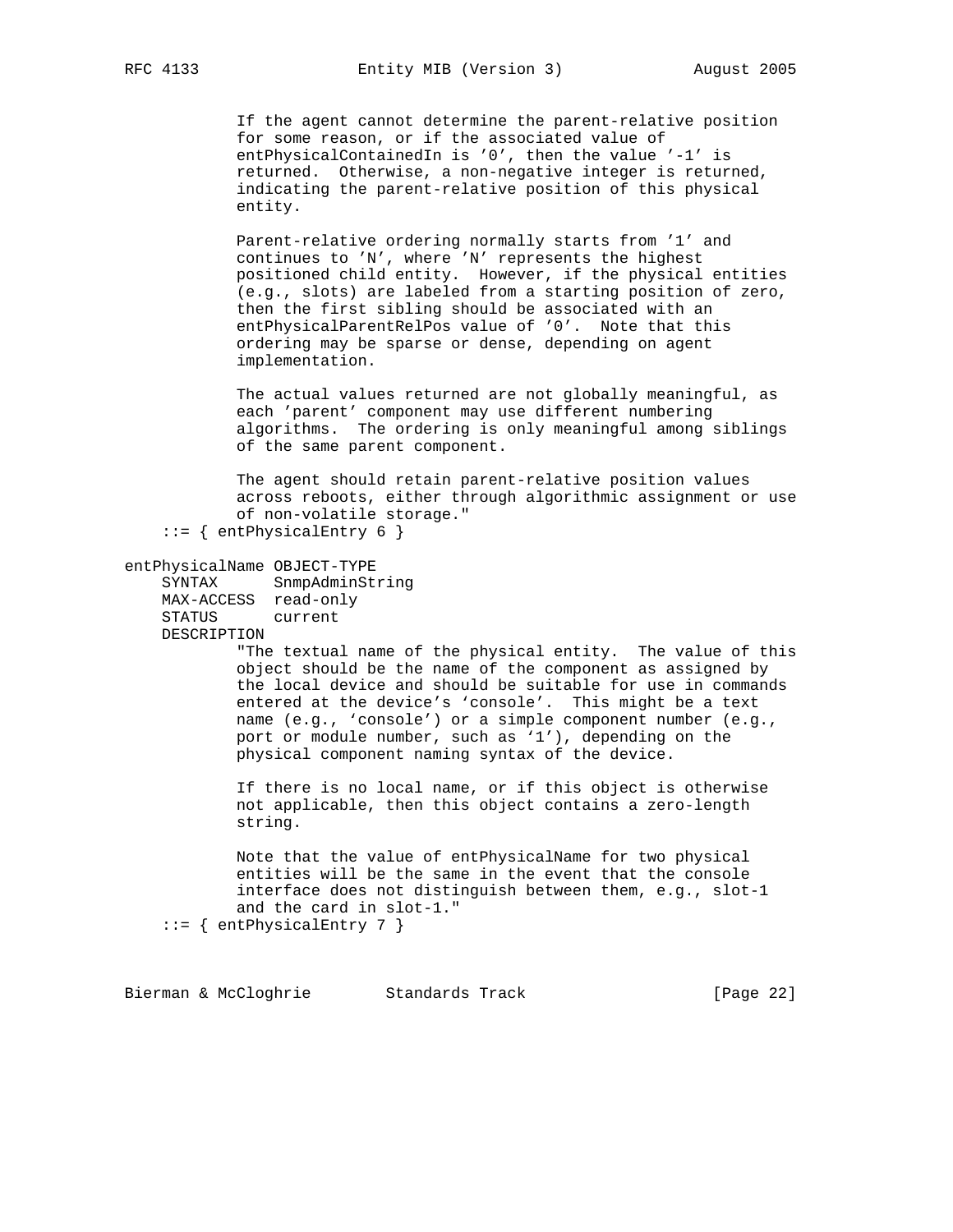entPhysicalHardwareRev OBJECT-TYPE SYNTAX SnmpAdminString MAX-ACCESS read-only STATUS current DESCRIPTION "The vendor-specific hardware revision string for the physical entity. The preferred value is the hardware revision identifier actually printed on the component itself (if present). Note that if revision information is stored internally in a non-printable (e.g., binary) format, then the agent must convert such information to a printable format, in an implementation-specific manner. If no specific hardware revision string is associated with the physical component, or if this information is unknown to the agent, then this object will contain a zero-length string."  $::=$  { entPhysicalEntry 8 } entPhysicalFirmwareRev OBJECT-TYPE SYNTAX SnmpAdminString MAX-ACCESS read-only STATUS current DESCRIPTION "The vendor-specific firmware revision string for the physical entity. Note that if revision information is stored internally in a non-printable (e.g., binary) format, then the agent must convert such information to a printable format, in an implementation-specific manner. If no specific firmware programs are associated with the physical component, or if this information is unknown to the agent, then this object will contain a zero-length string."  $::=$  { entPhysicalEntry 9 } entPhysicalSoftwareRev OBJECT-TYPE SYNTAX SnmpAdminString MAX-ACCESS read-only STATUS current DESCRIPTION "The vendor-specific software revision string for the physical entity. Note that if revision information is stored internally in a

Bierman & McCloghrie Standards Track [Page 23]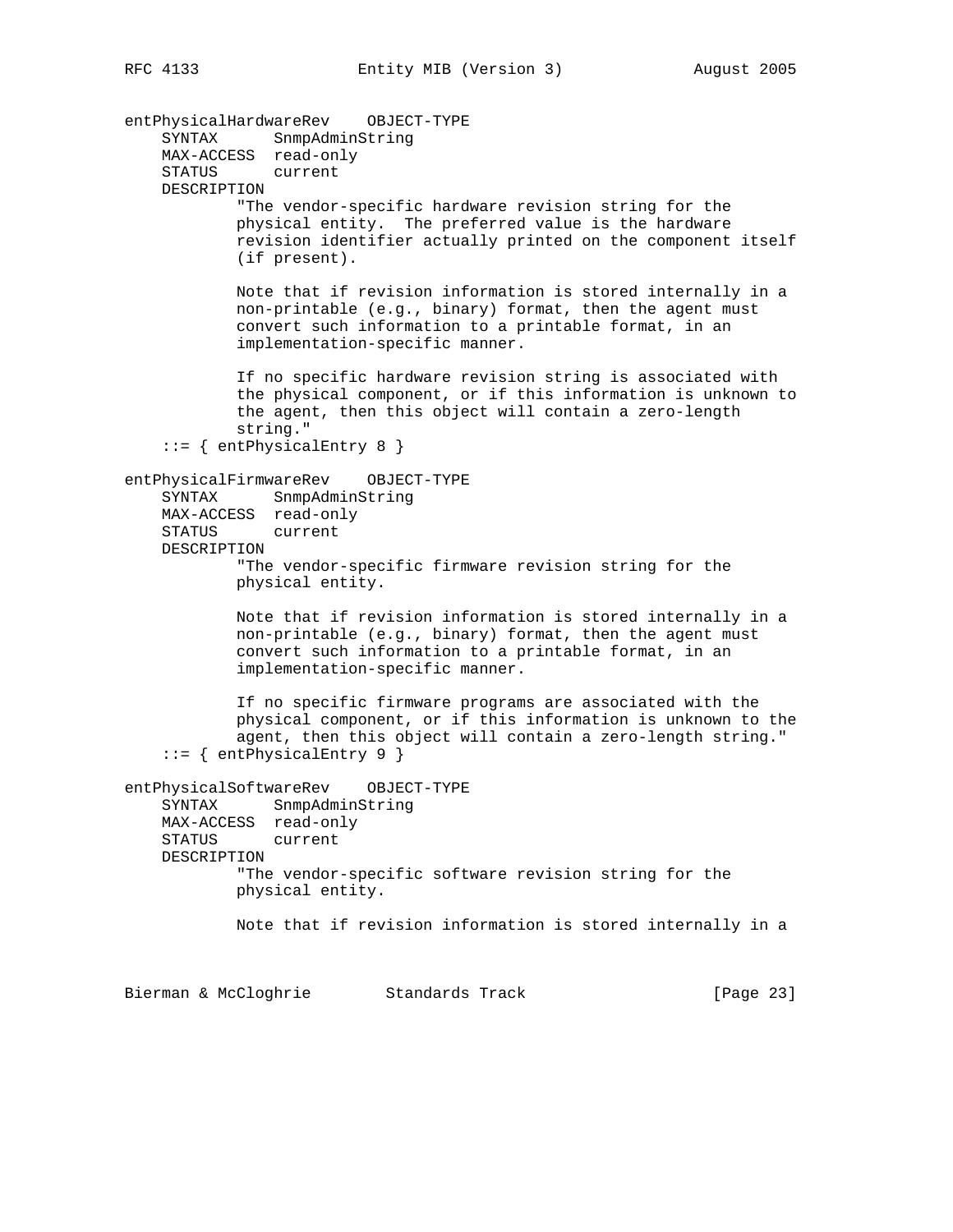non-printable (e.g., binary) format, then the agent must convert such information to a printable format, in an implementation-specific manner.

 If no specific software programs are associated with the physical component, or if this information is unknown to the agent, then this object will contain a zero-length string."  $::=$  { entPhysicalEntry 10 }

# entPhysicalSerialNum OBJECT-TYPE

SYNTAX SnmpAdminString (SIZE (0..32)) MAX-ACCESS read-write STATUS current DESCRIPTION "The vendor-specific serial number string for the physical

 entity. The preferred value is the serial number string actually printed on the component itself (if present).

 On the first instantiation of an physical entity, the value of entPhysicalSerialNum associated with that entity is set to the correct vendor-assigned serial number, if this information is available to the agent. If a serial number is unknown or non-existent, the entPhysicalSerialNum will be set to a zero-length string instead.

 Note that implementations that can correctly identify the serial numbers of all installed physical entities do not need to provide write access to the entPhysicalSerialNum object. Agents which cannot provide non-volatile storage for the entPhysicalSerialNum strings are not required to implement write access for this object.

 Not every physical component will have a serial number, or even need one. Physical entities for which the associated value of the entPhysicalIsFRU object is equal to 'false(2)' (e.g., the repeater ports within a repeater module), do not need their own unique serial number. An agent does not have to provide write access for such entities, and may return a zero-length string.

 If write access is implemented for an instance of entPhysicalSerialNum, and a value is written into the instance, the agent must retain the supplied value in the entPhysicalSerialNum instance (associated with the same physical entity) for as long as that entity remains instantiated. This includes instantiations across all re-initializations/reboots of the network management system, including those resulting in a change of the physical

Bierman & McCloghrie Standards Track (Page 24)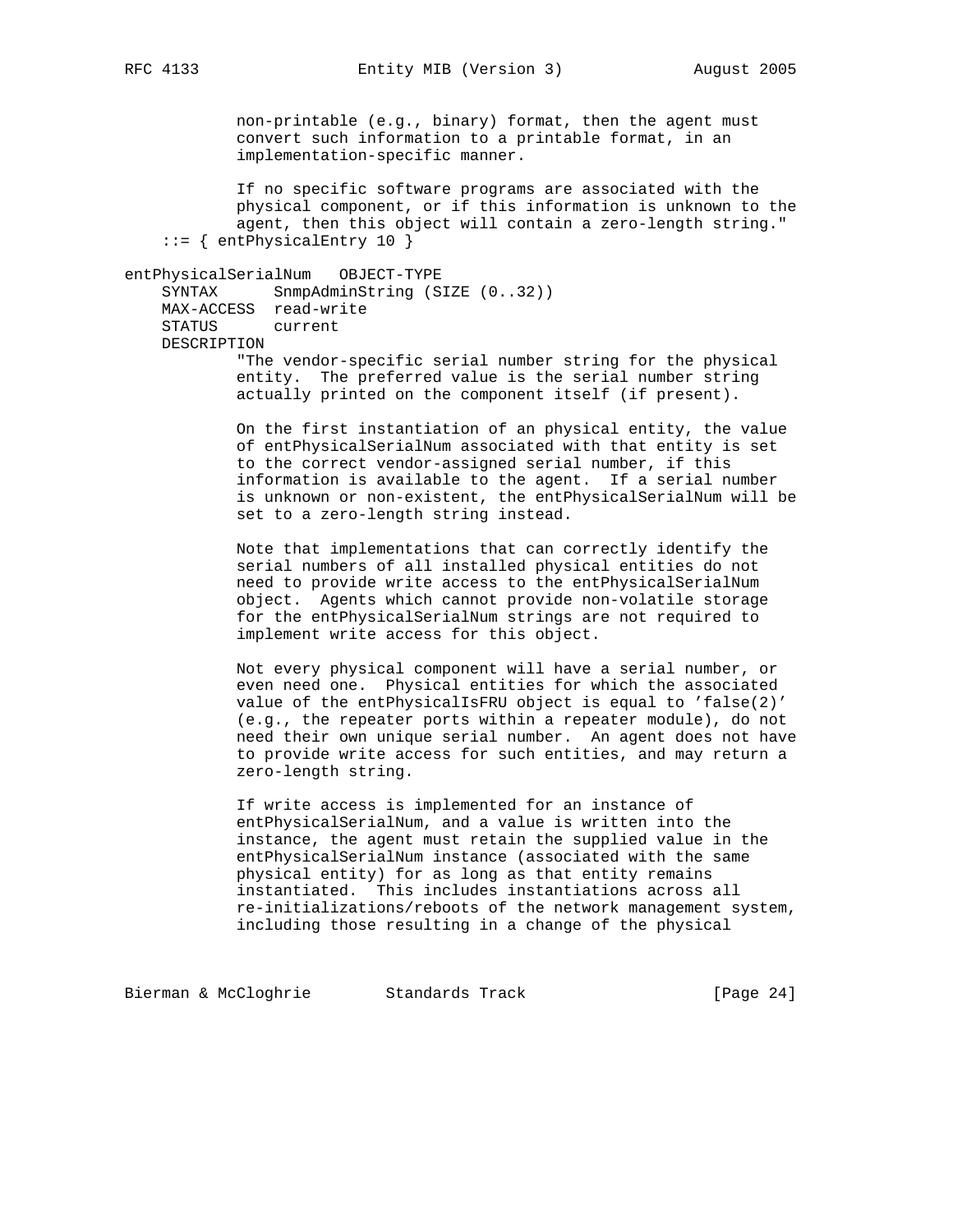entity's entPhysicalIndex value." ::= { entPhysicalEntry 11 } entPhysicalMfgName OBJECT-TYPE SYNTAX SnmpAdminString MAX-ACCESS read-only STATUS current DESCRIPTION "The name of the manufacturer of this physical component. The preferred value is the manufacturer name string actually printed on the component itself (if present). Note that comparisons between instances of the entPhysicalModelName, entPhysicalFirmwareRev, entPhysicalSoftwareRev, and the entPhysicalSerialNum objects, are only meaningful amongst entPhysicalEntries with the same value of entPhysicalMfgName. If the manufacturer name string associated with the physical component is unknown to the agent, then this object will contain a zero-length string." ::= { entPhysicalEntry 12 } entPhysicalModelName OBJECT-TYPE SYNTAX SnmpAdminString MAX-ACCESS read-only STATUS current DESCRIPTION "The vendor-specific model name identifier string associated with this physical component. The preferred value is the customer-visible part number, which may be printed on the component itself. If the model name string associated with the physical component is unknown to the agent, then this object will contain a zero-length string." ::= { entPhysicalEntry 13 } entPhysicalAlias OBJECT-TYPE SYNTAX SnmpAdminString (SIZE (0..32)) MAX-ACCESS read-write STATUS current DESCRIPTION "This object is an 'alias' name for the physical entity, as specified by a network manager, and provides a non-volatile 'handle' for the physical entity. On the first instantiation of a physical entity, the value Bierman & McCloghrie Standards Track [Page 25]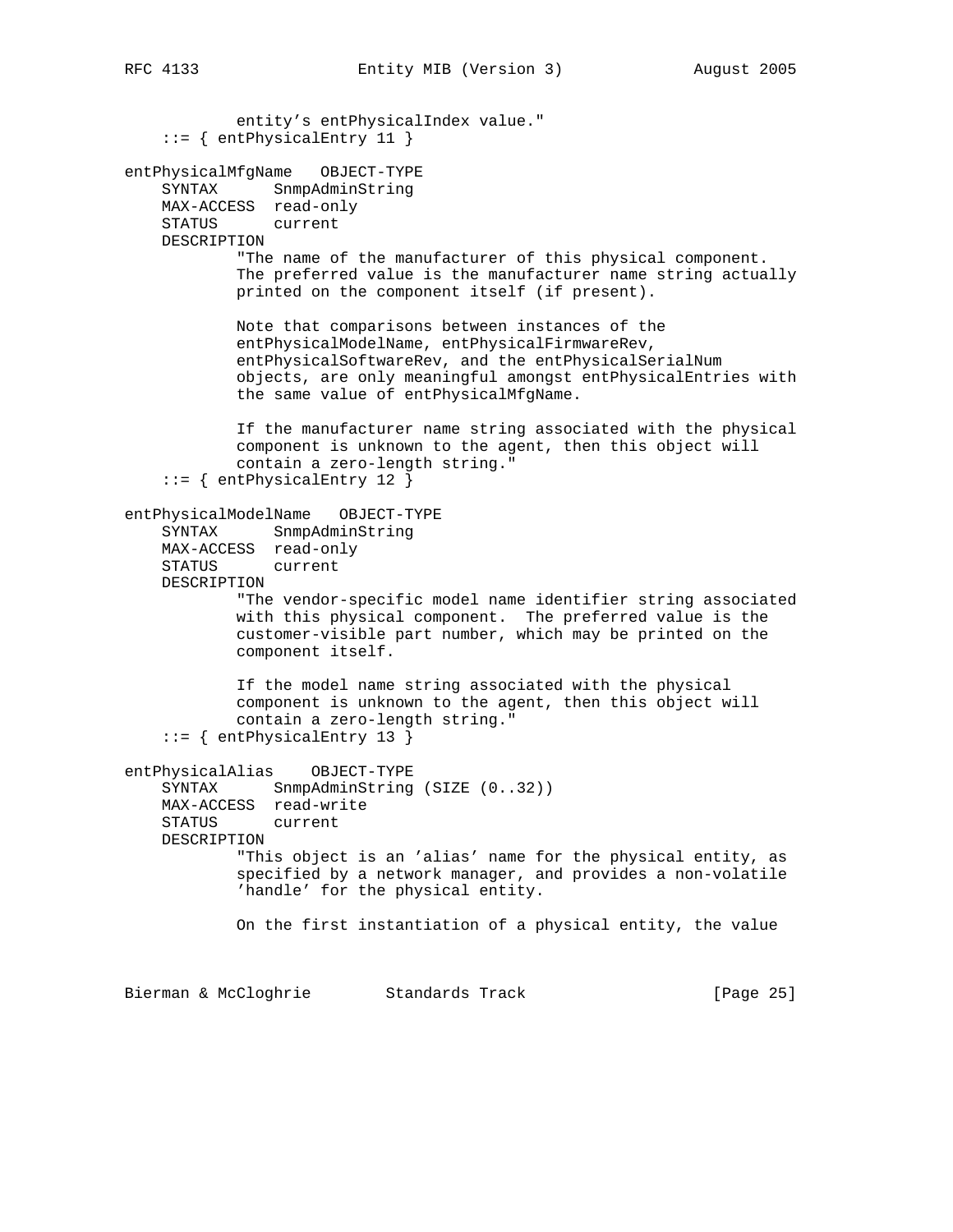RFC 4133 **Entity MIB** (Version 3) August 2005

 of entPhysicalAlias associated with that entity is set to the zero-length string. However, the agent may set the value to a locally unique default value, instead of a zero-length string.

 If write access is implemented for an instance of entPhysicalAlias, and a value is written into the instance, the agent must retain the supplied value in the entPhysicalAlias instance (associated with the same physical entity) for as long as that entity remains instantiated. This includes instantiations across all re-initializations/reboots of the network management system, including those resulting in a change of the physical entity's entPhysicalIndex value."

```
 ::= { entPhysicalEntry 14 }
```
entPhysicalAssetID OBJECT-TYPE

SYNTAX SnmpAdminString (SIZE (0..32)) MAX-ACCESS read-write STATUS current DESCRIPTION

 "This object is a user-assigned asset tracking identifier (as specified by a network manager) for the physical entity, and provides non-volatile storage of this information.

 On the first instantiation of a physical entity, the value of entPhysicalAssetID associated with that entity is set to the zero-length string.

 Not every physical component will have an asset tracking identifier, or even need one. Physical entities for which the associated value of the entPhysicalIsFRU object is equal to 'false(2)' (e.g., the repeater ports within a repeater module), do not need their own unique asset tracking identifier. An agent does not have to provide write access for such entities, and may instead return a zero-length string.

 If write access is implemented for an instance of entPhysicalAssetID, and a value is written into the instance, the agent must retain the supplied value in the entPhysicalAssetID instance (associated with the same physical entity) for as long as that entity remains instantiated. This includes instantiations across all re-initializations/reboots of the network management system, including those resulting in a change of the physical entity's entPhysicalIndex value.

Bierman & McCloghrie Standards Track (Page 26)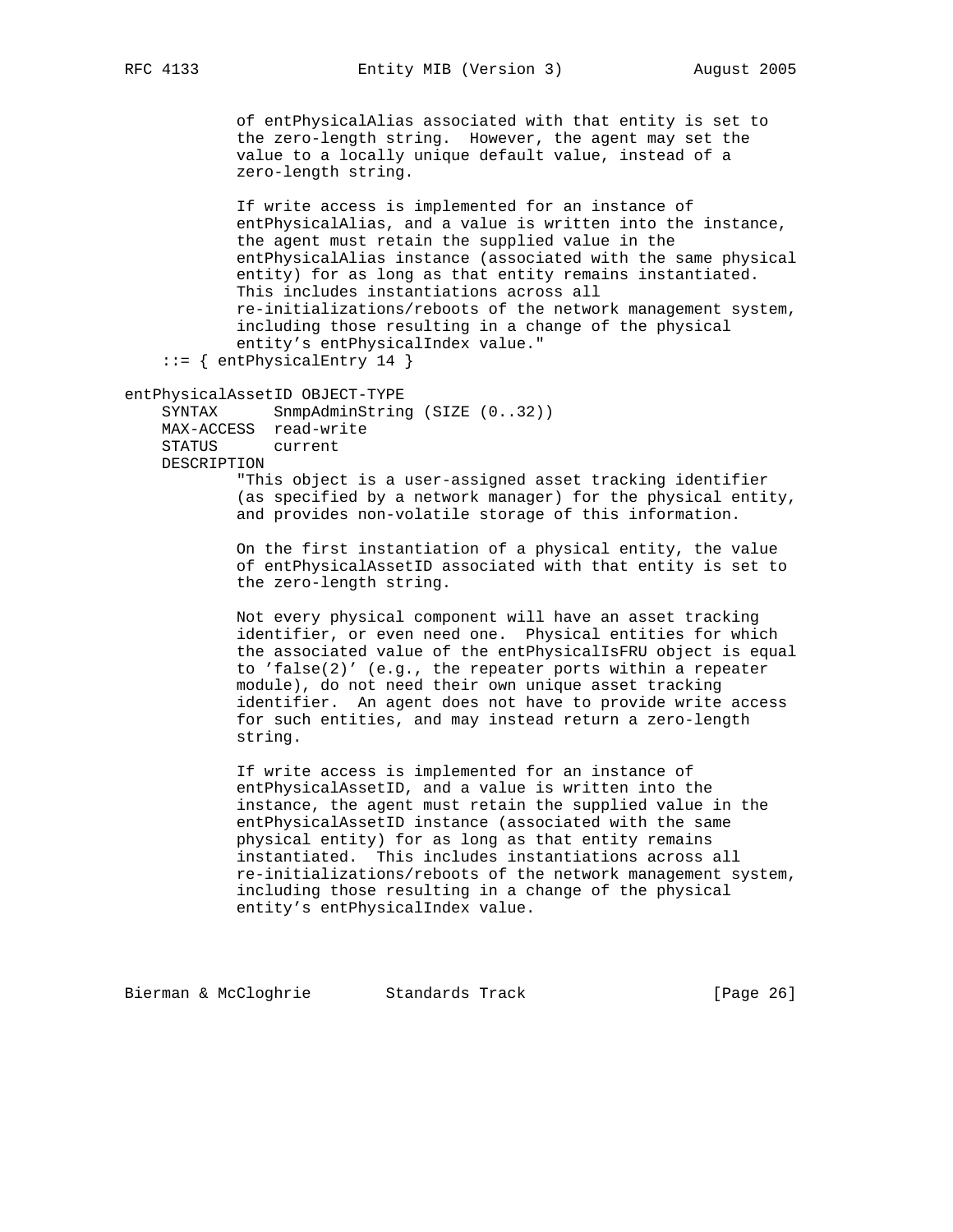```
 If no asset tracking information is associated with the
            physical component, then this object will contain a
            zero-length string."
     ::= { entPhysicalEntry 15 }
entPhysicalIsFRU OBJECT-TYPE
    SYNTAX TruthValue
    MAX-ACCESS read-only
    STATUS current
    DESCRIPTION
            "This object indicates whether or not this physical entity
            is considered a 'field replaceable unit' by the vendor. If
           this object contains the value 'true(1)' then this
            entPhysicalEntry identifies a field replaceable unit. For
            all entPhysicalEntries that represent components
            permanently contained within a field replaceable unit, the
            value 'false(2)' should be returned for this object."
     ::= { entPhysicalEntry 16 }
entPhysicalMfgDate OBJECT-TYPE
    SYNTAX DateAndTime
    MAX-ACCESS read-only
    STATUS current
    DESCRIPTION
            "This object contains the date of manufacturing of the
            managed entity. If the manufacturing date is unknown or not
            supported, the object is not instantiated. The special
            value '0000000000000000'H may also be returned in this
            case."
     ::= { entPhysicalEntry 17 }
entPhysicalUris OBJECT-TYPE
    SYNTAX OCTET STRING
    MAX-ACCESS read-write
    STATUS current
    DESCRIPTION
            "This object contains additional identification information
            about the physical entity. The object contains URIs and,
            therefore, the syntax of this object must conform to RFC
            3986, section 2.
            Multiple URIs may be present and are separated by white
            space characters. Leading and trailing white space
            characters are ignored.
            If no additional identification information is known
            about the physical entity or supported, the object is not
            instantiated. A zero length octet string may also be
Bierman & McCloghrie Standards Track [Page 27]
```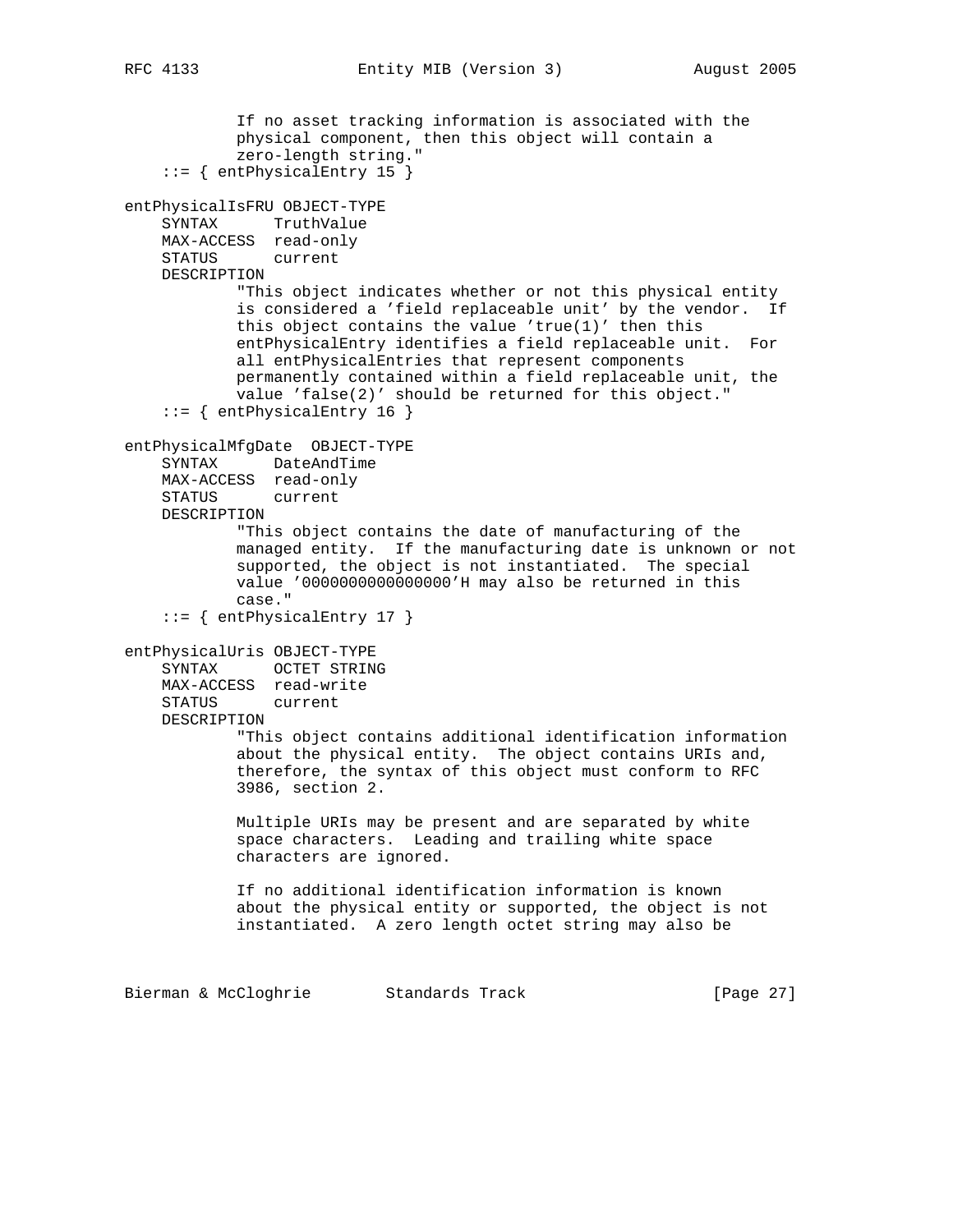returned in this case." REFERENCE "RFC 3986, Uniform Resource Identifiers (URI): Generic Syntax, section 2, August 1998." ::= { entPhysicalEntry 18 } -- The Logical Entity Table entLogicalTable OBJECT-TYPE SYNTAX SEQUENCE OF EntLogicalEntry MAX-ACCESS not-accessible STATUS current DESCRIPTION "This table contains one row per logical entity. For agents that implement more than one naming scope, at least one entry must exist. Agents which instantiate all MIB objects within a single naming scope are not required to implement this table." ::= { entityLogical 1 } entLogicalEntry OBJECT-TYPE SYNTAX EntLogicalEntry MAX-ACCESS not-accessible STATUS current DESCRIPTION "Information about a particular logical entity. Entities may be managed by this agent or other SNMP agents (possibly) in the same chassis." INDEX { entLogicalIndex } ::= { entLogicalTable 1 } EntLogicalEntry ::= SEQUENCE { entLogicalIndex 1nteger32, entLogicalDescr SnmpAdminString, entLogicalType AutonomousType, entLogicalCommunity OCTET STRING, entLogicalTAddress TAddress, entLogicalTDomain TDomain, entLogicalContextEngineID SnmpEngineIdOrNone, entLogicalContextName SnmpAdminString } entLogicalIndex OBJECT-TYPE SYNTAX Integer32 (1..2147483647) MAX-ACCESS not-accessible STATUS current DESCRIPTION Bierman & McCloghrie Standards Track [Page 28]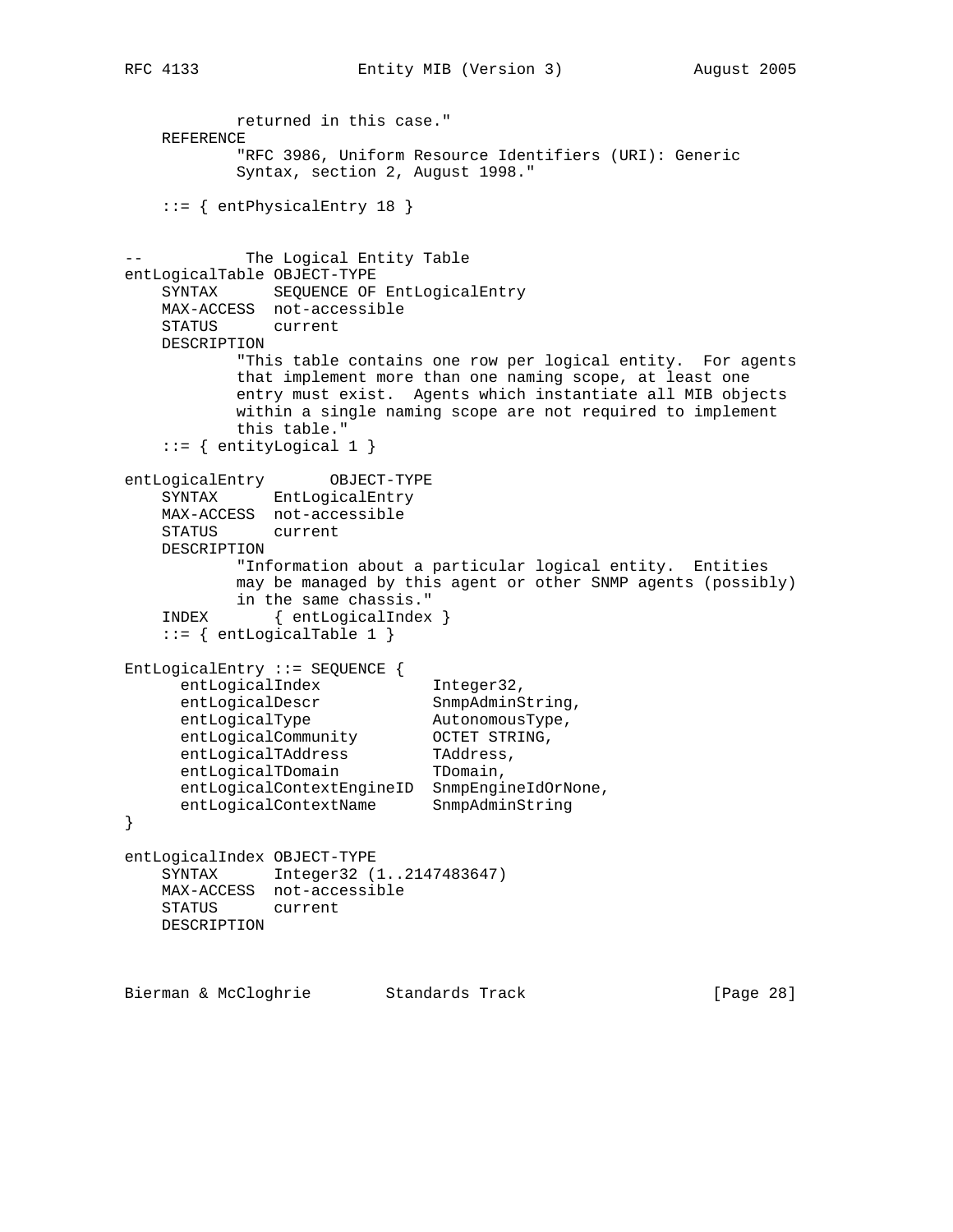```
RFC 4133 Entity MIB (Version 3) August 2005
```
 "The value of this object uniquely identifies the logical entity. The value should be a small positive integer; index values for different logical entities are not necessarily contiguous."  $::=$  { entLogicalEntry 1 } entLogicalDescr OBJECT-TYPE SYNTAX SnmpAdminString MAX-ACCESS read-only STATUS current DESCRIPTION "A textual description of the logical entity. This object should contain a string that identifies the manufacturer's name for the logical entity, and should be set to a distinct value for each version of the logical entity." ::= { entLogicalEntry 2 } entLogicalType OBJECT-TYPE SYNTAX AutonomousType MAX-ACCESS read-only STATUS current DESCRIPTION "An indication of the type of logical entity. This will typically be the OBJECT IDENTIFIER name of the node in the SMI's naming hierarchy which represents the major MIB module, or the majority of the MIB modules, supported by the logical entity. For example: a logical entity of a regular host/router -> mib-2 a logical entity of a 802.1d bridge -> dot1dBridge a logical entity of a 802.3 repeater -> snmpDot3RptrMgmt If an appropriate node in the SMI's naming hierarchy cannot be identified, the value 'mib-2' should be used."  $::=$  { entLogicalEntry 3 } entLogicalCommunity OBJECT-TYPE SYNTAX OCTET STRING (SIZE (0..255)) MAX-ACCESS read-only STATUS deprecated DESCRIPTION "An SNMPv1 or SNMPv2C community-string, which can be used to access detailed management information for this logical entity. The agent should allow read access with this community string (to an appropriate subset of all managed objects) and may also return a community string based on the privileges of the request used to read this object. Note that an agent may return a community string with read-only privileges, even if this object is accessed with a read-write community string. However, the agent must take Bierman & McCloghrie Standards Track [Page 29]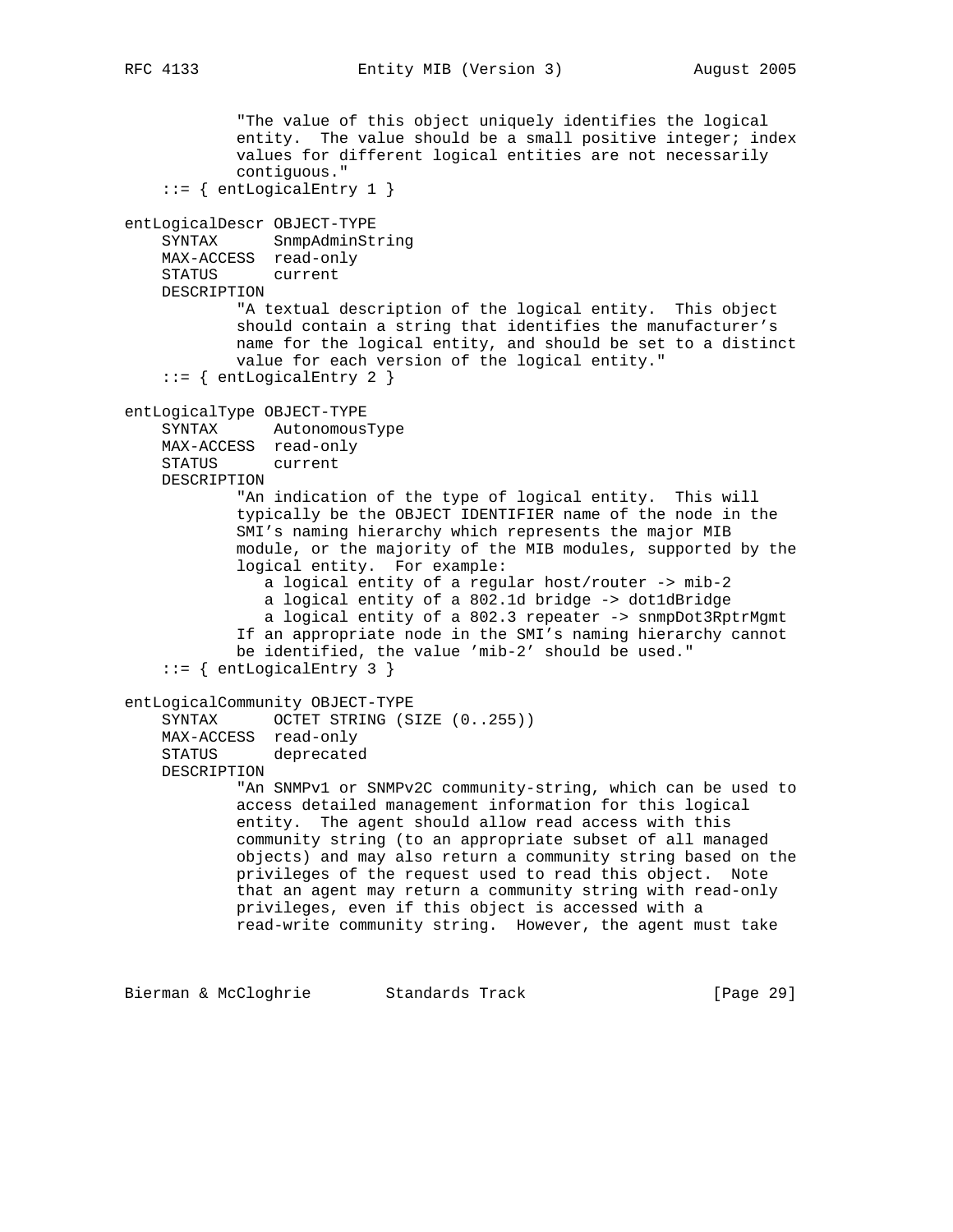care not to return a community string that allows more privileges than the community string used to access this object.

 A compliant SNMP agent may wish to conserve naming scopes by representing multiple logical entities in a single 'default' naming scope. This is possible when the logical entities, represented by the same value of entLogicalCommunity, have no object instances in common. For example, 'bridge1' and 'repeater1' may be part of the main naming scope, but at least one additional community string is needed to represent 'bridge2' and 'repeater2'.

 Logical entities 'bridge1' and 'repeater1' would be represented by sysOREntries associated with the 'default' naming scope.

 For agents not accessible via SNMPv1 or SNMPv2C, the value of this object is the empty string. This object may also contain an empty string if a community string has not yet been assigned by the agent, or if no community string with suitable access rights can be returned for a particular SNMP request.

 Note that this object is deprecated. Agents which implement SNMPv3 access should use the entLogicalContextEngineID and entLogicalContextName objects to identify the context associated with each logical entity. SNMPv3 agents may return a zero-length string for this object, or may continue to return a community string (e.g., tri-lingual agent support)."

```
::= { entLogicalEntry 4 }
```

```
entLogicalTAddress OBJECT-TYPE
```
 SYNTAX TAddress MAX-ACCESS read-only STATUS current DESCRIPTION

> "The transport service address by which the logical entity receives network management traffic, formatted according to the corresponding value of entLogicalTDomain.

> For snmpUDPDomain, a TAddress is 6 octets long: the initial 4 octets contain the IP-address in network-byte order and the last 2 contain the UDP port in network-byte order. Consult 'Transport Mappings for the Simple Network Management Protocol' (STD 62, RFC 3417 [RFC3417]) for further information on snmpUDPDomain."

Bierman & McCloghrie Standards Track (Page 30)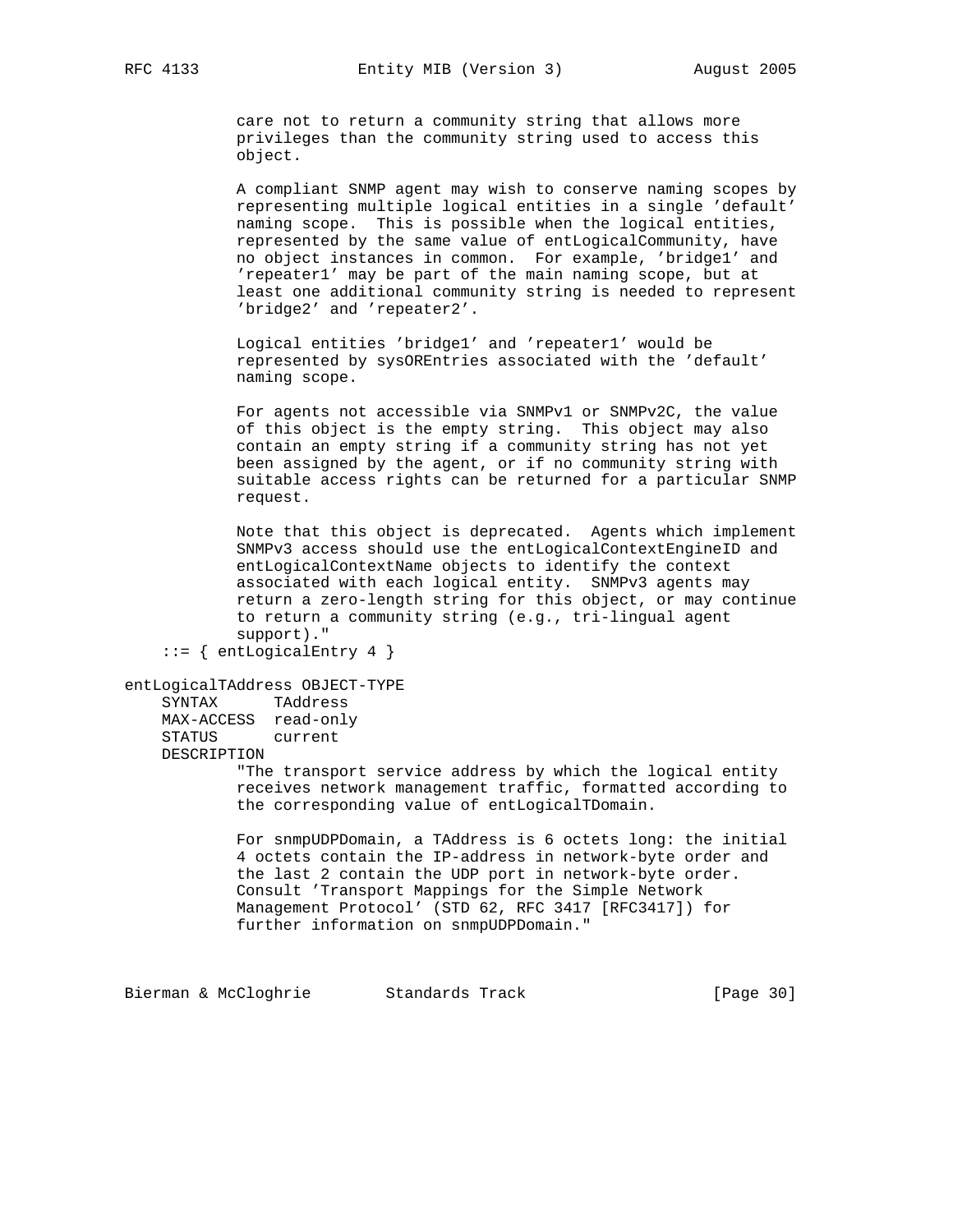```
 ::= { entLogicalEntry 5 }
entLogicalTDomain OBJECT-TYPE
    SYNTAX TDomain
    MAX-ACCESS read-only
    STATUS current
    DESCRIPTION
            "Indicates the kind of transport service by which the
            logical entity receives network management traffic.
            Possible values for this object are presently found in the
            Transport Mappings for Simple Network Management Protocol'
            (STD 62, RFC 3417 [RFC3417])."
    ::= { entLogicalEntry 6 }
entLogicalContextEngineID OBJECT-TYPE
    SYNTAX SnmpEngineIdOrNone
    MAX-ACCESS read-only
    STATUS current
    DESCRIPTION
            "The authoritative contextEngineID that can be used to send
            an SNMP message concerning information held by this logical
            entity, to the address specified by the associated
            'entLogicalTAddress/entLogicalTDomain' pair.
            This object, together with the associated
            entLogicalContextName object, defines the context associated
            with a particular logical entity, and allows access to SNMP
            engines identified by a contextEngineId and contextName
            pair.
            If no value has been configured by the agent, a zero-length
            string is returned, or the agent may choose not to
            instantiate this object at all."
     ::= { entLogicalEntry 7 }
entLogicalContextName OBJECT-TYPE
    SYNTAX SnmpAdminString
    MAX-ACCESS read-only
    STATUS current
    DESCRIPTION
            "The contextName that can be used to send an SNMP message
            concerning information held by this logical entity, to the
            address specified by the associated
            'entLogicalTAddress/entLogicalTDomain' pair.
            This object, together with the associated
            entLogicalContextEngineID object, defines the context
            associated with a particular logical entity, and allows
Bierman & McCloghrie Standards Track [Page 31]
```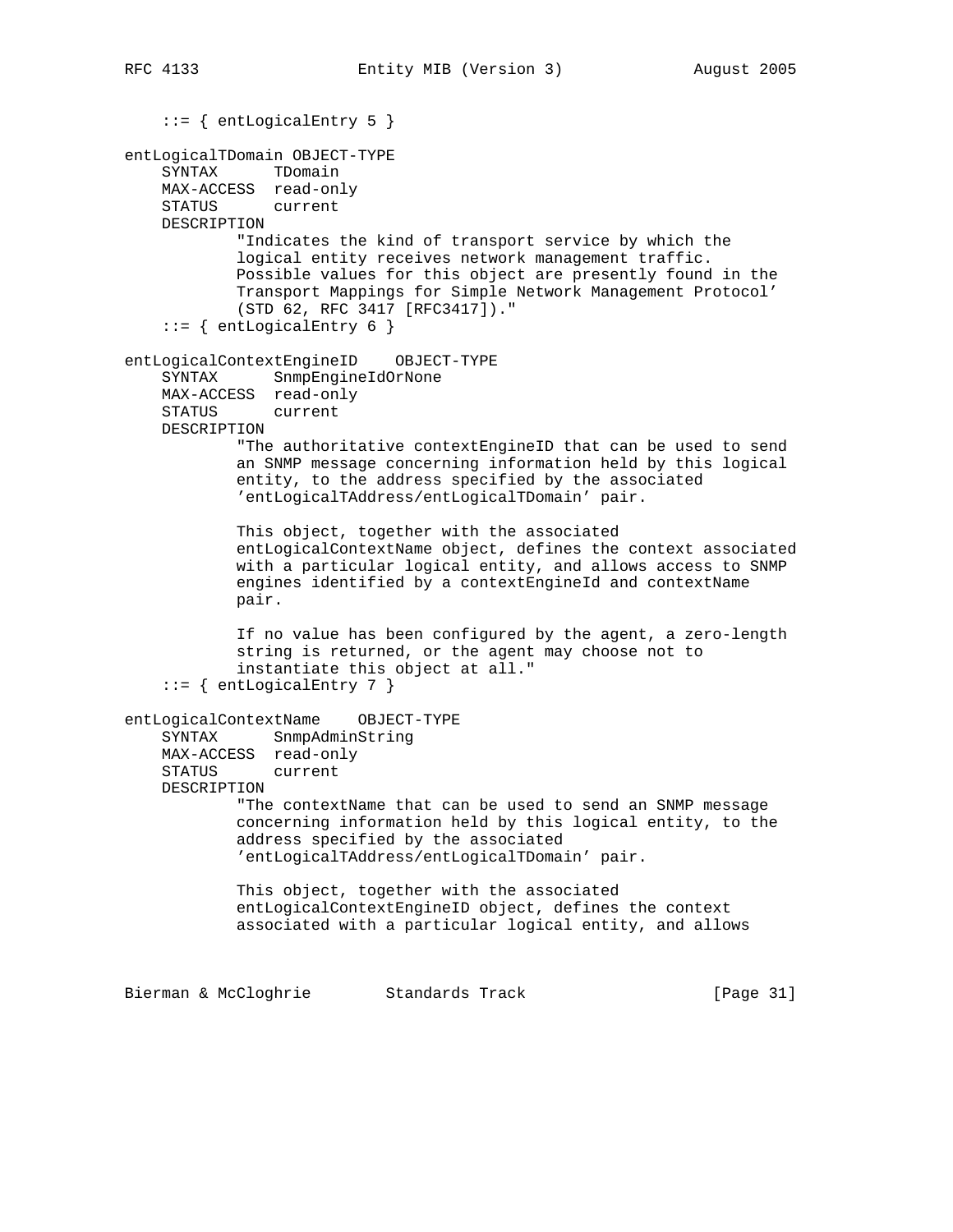access to SNMP engines identified by a contextEngineId and contextName pair.

 If no value has been configured by the agent, a zero-length string is returned, or the agent may choose not to instantiate this object at all." ::= { entLogicalEntry 8 }

#### entLPMappingTable OBJECT-TYPE

 SYNTAX SEQUENCE OF EntLPMappingEntry MAX-ACCESS not-accessible STATUS current DESCRIPTION

 "This table contains zero or more rows of logical entity to physical equipment associations. For each logical entity known by this agent, there are zero or more mappings to the physical resources, which are used to realize that logical entity.

 An agent should limit the number and nature of entries in this table such that only meaningful and non-redundant information is returned. For example, in a system that contains a single power supply, mappings between logical entities and the power supply are not useful and should not be included.

 Also, only the most appropriate physical component, which is closest to the root of a particular containment tree, should be identified in an entLPMapping entry.

 For example, suppose a bridge is realized on a particular module, and all ports on that module are ports on this bridge. A mapping between the bridge and the module would be useful, but additional mappings between the bridge and each of the ports on that module would be redundant (because the entPhysicalContainedIn hierarchy can provide the same information). On the other hand, if more than one bridge were utilizing ports on this module, then mappings between each bridge and the ports it used would be appropriate.

 Also, in the case of a single backplane repeater, a mapping for the backplane to the single repeater entity is not necessary."

```
::= { entityMapping 1 }
```
entLPMappingEntry OBJECT-TYPE SYNTAX EntLPMappingEntry MAX-ACCESS not-accessible

Bierman & McCloghrie Standards Track [Page 32]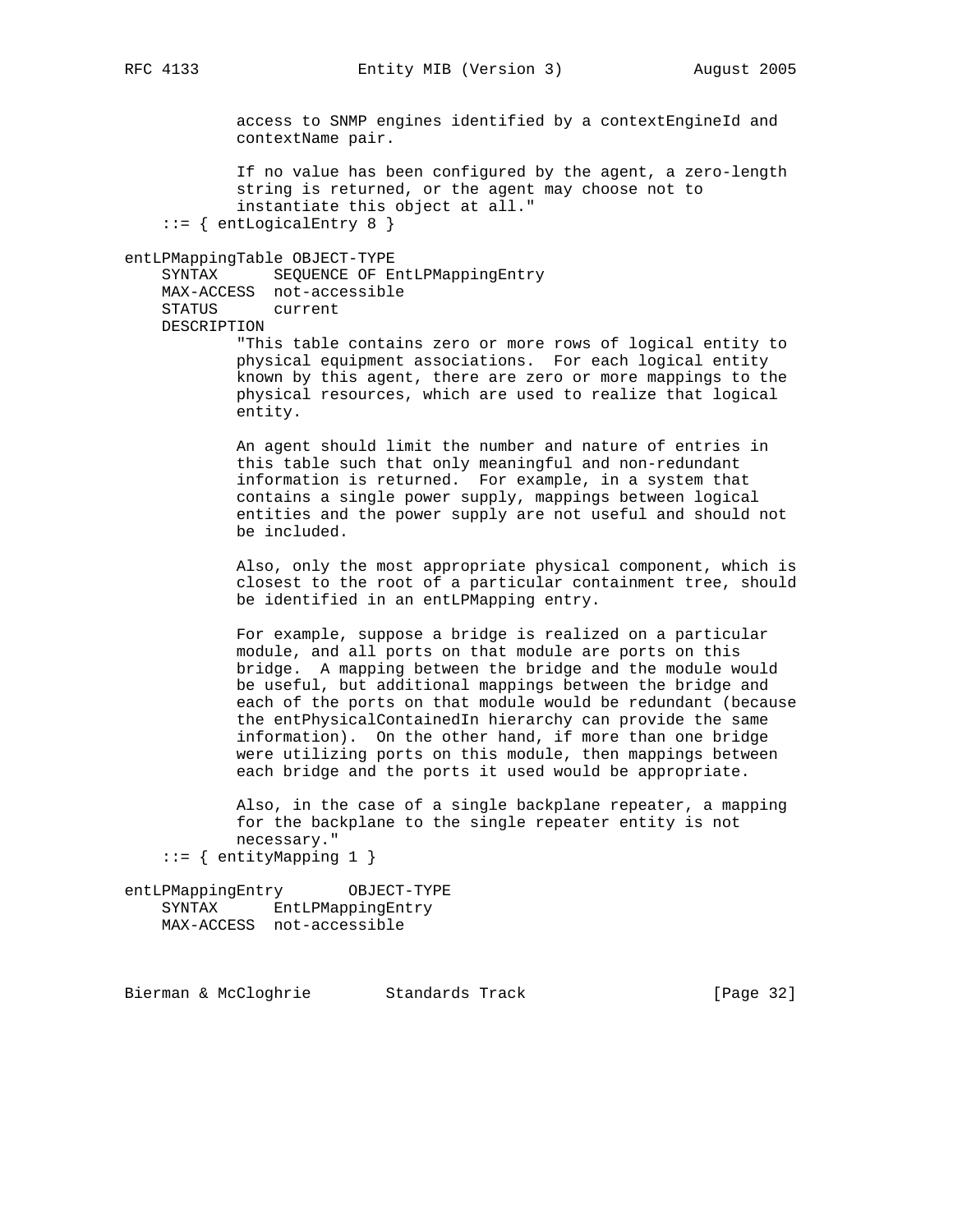```
 STATUS current
    DESCRIPTION
            "Information about a particular logical entity to physical
            equipment association. Note that the nature of the
            association is not specifically identified in this entry.
            It is expected that sufficient information exists in the
            MIBs used to manage a particular logical entity to infer how
            physical component information is utilized."
     INDEX { entLogicalIndex, entLPPhysicalIndex }
     ::= { entLPMappingTable 1 }
EntLPMappingEntry ::= SEQUENCE {
      entLPPhysicalIndex PhysicalIndex
}
entLPPhysicalIndex OBJECT-TYPE
    SYNTAX PhysicalIndex
    MAX-ACCESS read-only
    STATUS current
    DESCRIPTION
            "The value of this object identifies the index value of a
            particular entPhysicalEntry associated with the indicated
            entLogicalEntity."
     ::= { entLPMappingEntry 1 }
-- logical entity/component to alias table
entAliasMappingTable OBJECT-TYPE
    SYNTAX SEQUENCE OF EntAliasMappingEntry
    MAX-ACCESS not-accessible
    STATUS current
    DESCRIPTION
            "This table contains zero or more rows, representing
            mappings of logical entity and physical component to
            external MIB identifiers. Each physical port in the system
            may be associated with a mapping to an external identifier,
            which itself is associated with a particular logical
            entity's naming scope. A 'wildcard' mechanism is provided
            to indicate that an identifier is associated with more than
            one logical entity."
     ::= { entityMapping 2 }
entAliasMappingEntry OBJECT-TYPE
    SYNTAX EntAliasMappingEntry
    MAX-ACCESS not-accessible
    STATUS current
    DESCRIPTION
             "Information about a particular physical equipment, logical
```
Bierman & McCloghrie Standards Track [Page 33]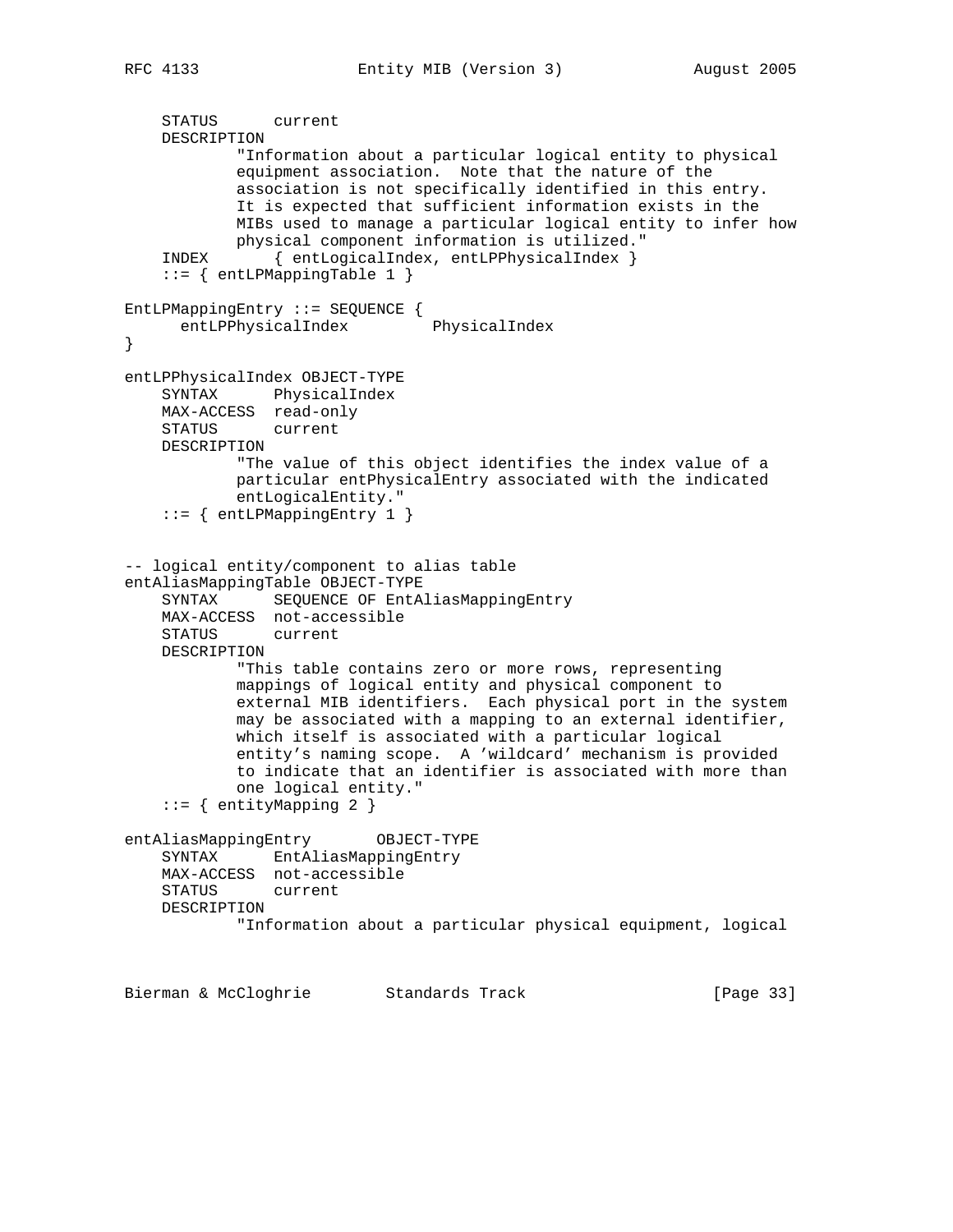```
 entity to external identifier binding. Each logical
            entity/physical component pair may be associated with one
            alias mapping. The logical entity index may also be used as
            a 'wildcard' (refer to the entAliasLogicalIndexOrZero object
            DESCRIPTION clause for details.)
            Note that only entPhysicalIndex values that represent
            physical ports (i.e., associated entPhysicalClass value is
            'port(10)') are permitted to exist in this table."
     INDEX { entPhysicalIndex, entAliasLogicalIndexOrZero }
     ::= { entAliasMappingTable 1 }
EntAliasMappingEntry ::= SEQUENCE {
entAliasLogicalIndexOrZero    Integer32,
entAliasMappingIdentifier RowPointer
}
entAliasLogicalIndexOrZero OBJECT-TYPE
    SYNTAX Integer32 (0..2147483647)
    MAX-ACCESS not-accessible
    STATUS current
    DESCRIPTION
             "The value of this object identifies the logical entity
            that defines the naming scope for the associated instance
            of the 'entAliasMappingIdentifier' object.
            If this object has a non-zero value, then it identifies the
            logical entity named by the same value of entLogicalIndex.
            If this object has a value of zero, then the mapping between
            the physical component and the alias identifier for this
            entAliasMapping entry is associated with all unspecified
            logical entities. That is, a value of zero (the default
            mapping) identifies any logical entity that does not have
            an explicit entry in this table for a particular
            entPhysicalIndex/entAliasMappingIdentifier pair.
            For example, to indicate that a particular interface (e.g.,
            physical component 33) is identified by the same value of
             ifIndex for all logical entities, the following instance
            might exist:
```
entAliasMappingIdentifier.33.0 = ifIndex.5

 In the event an entPhysicalEntry is associated differently for some logical entities, additional entAliasMapping entries may exist, e.g.:

Bierman & McCloghrie Standards Track [Page 34]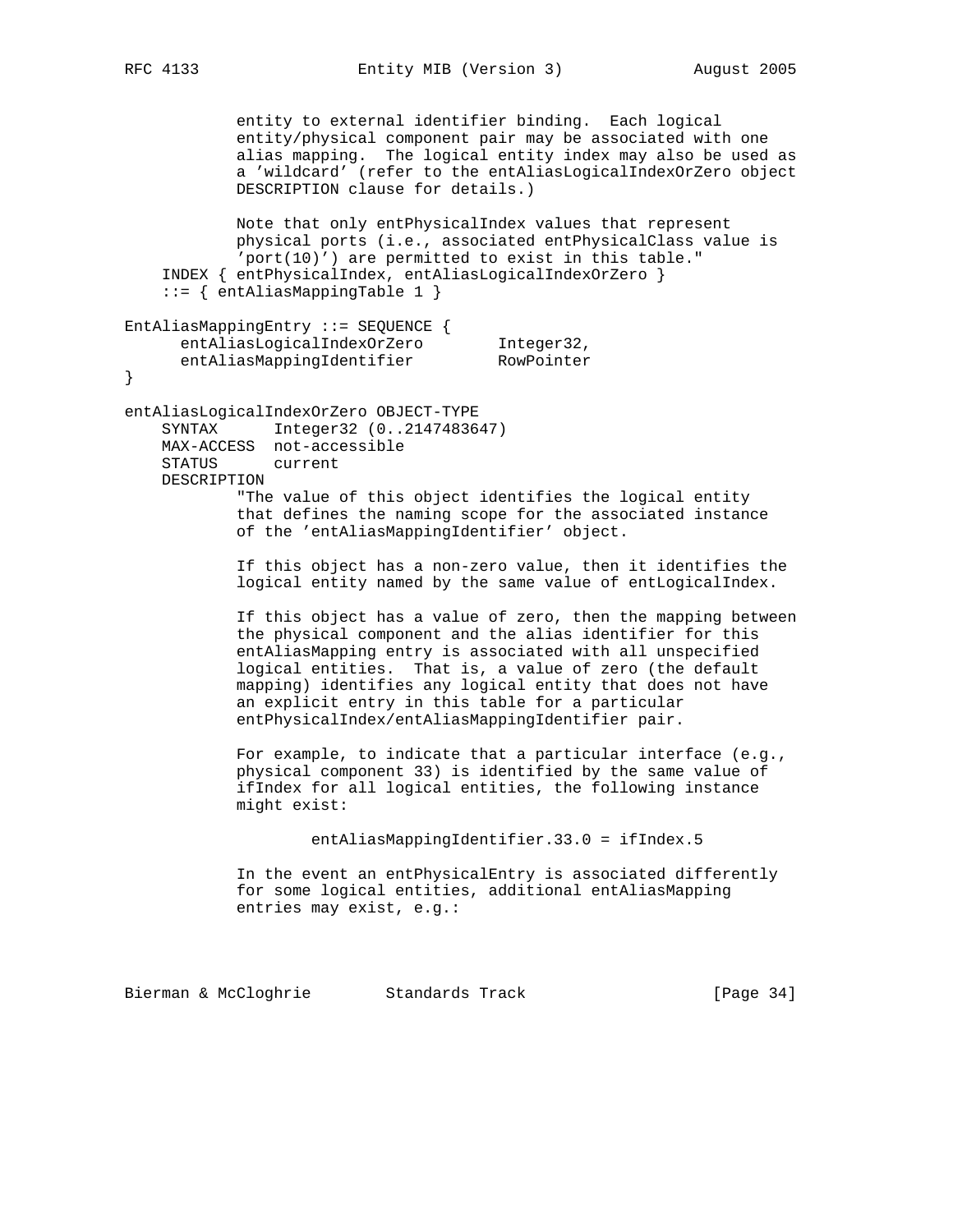entAliasMappingIdentifier.33.0 = ifIndex.6 entAliasMappingIdentifier.33.4 = ifIndex.1 entAliasMappingIdentifier.33.5 = ifIndex.1 entAliasMappingIdentifier.33.10 = ifIndex.12 Note that entries with non-zero entAliasLogicalIndexOrZero index values have precedence over zero-indexed entries. In this example, all logical entities except 4, 5, and 10, associate physical entity 33 with ifIndex.6." ::= { entAliasMappingEntry 1 } entAliasMappingIdentifier OBJECT-TYPE SYNTAX RowPointer MAX-ACCESS read-only STATUS current DESCRIPTION "The value of this object identifies a particular conceptual row associated with the indicated entPhysicalIndex and entLogicalIndex pair. Because only physical ports are modeled in this table, only entries that represent interfaces or ports are allowed. If an ifEntry exists on behalf of a particular physical port, then this object should identify the associated 'ifEntry'. For repeater ports, the appropriate row in the 'rptrPortGroupTable' should be identified instead. For example, suppose a physical port was represented by entPhysicalEntry.3, entLogicalEntry.15 existed for a repeater, and entLogicalEntry.22 existed for a bridge. Then there might be two related instances of entAliasMappingIdentifier: entAliasMappingIdentifier.3.15 == rptrPortGroupIndex.5.2 entAliasMappingIdentifier.3.22 == ifIndex.17 It is possible that other mappings (besides interfaces and repeater ports) may be defined in the future, as required. Bridge ports are identified by examining the Bridge MIB and appropriate ifEntries associated with each 'dot1dBasePort', and are thus not represented in this table." ::= { entAliasMappingEntry 2 } -- physical mapping table entPhysicalContainsTable OBJECT-TYPE SYNTAX SEQUENCE OF EntPhysicalContainsEntry MAX-ACCESS not-accessible STATUS current

Bierman & McCloghrie Standards Track [Page 35]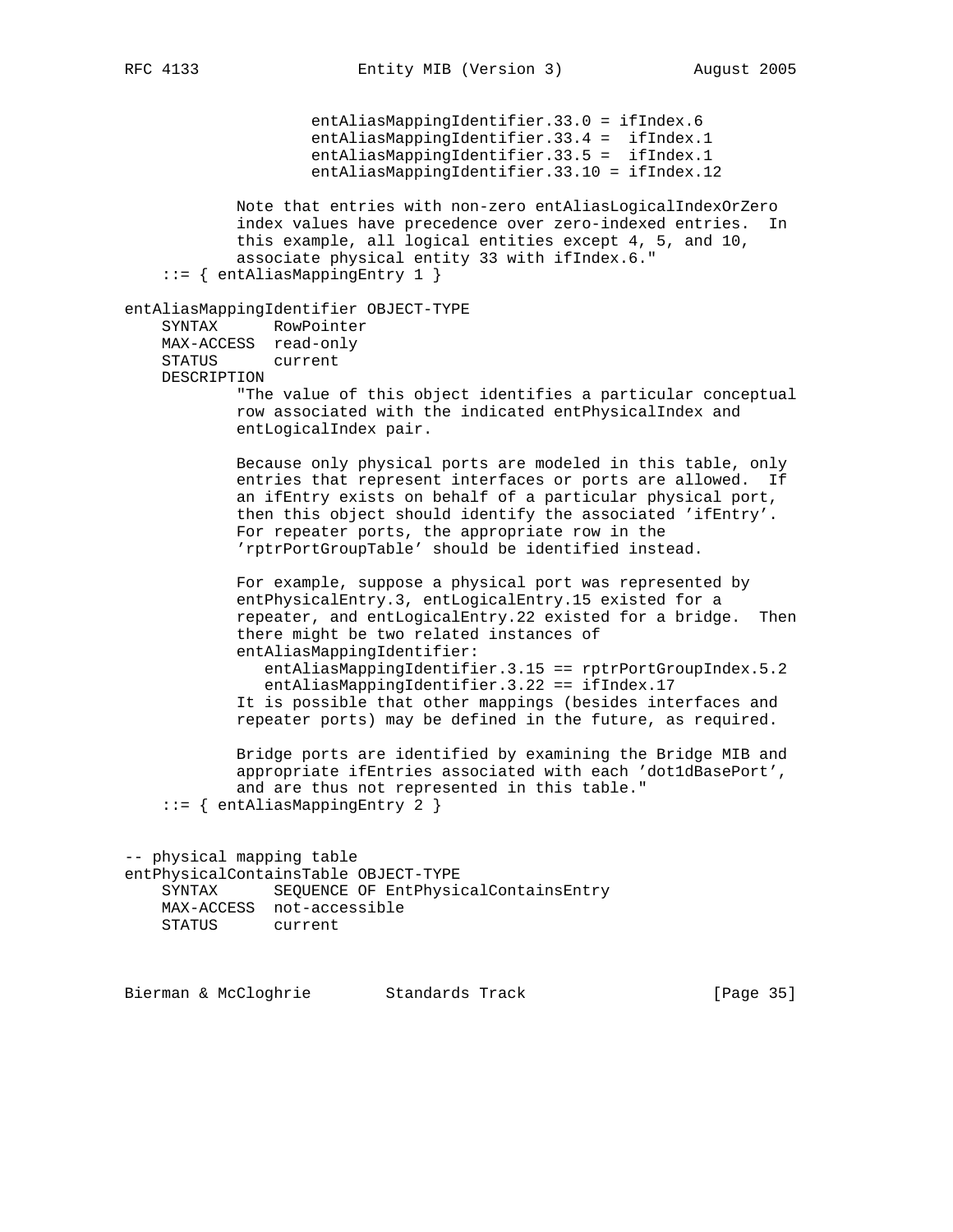```
 DESCRIPTION
             "A table that exposes the container/'containee'
            relationships between physical entities. This table
            provides all the information found by constructing the
            virtual containment tree for a given entPhysicalTable, but
            in a more direct format.
            In the event a physical entity is contained by more than one
            other physical entity (e.g., double-wide modules), this
            table should include these additional mappings, which cannot
            be represented in the entPhysicalTable virtual containment
            tree."
     ::= { entityMapping 3 }
entPhysicalContainsEntry OBJECT-TYPE
     SYNTAX EntPhysicalContainsEntry
    MAX-ACCESS not-accessible
   STATUS
    DESCRIPTION
            "A single container/'containee' relationship."
     INDEX { entPhysicalIndex, entPhysicalChildIndex }
     ::= { entPhysicalContainsTable 1 }
EntPhysicalContainsEntry ::= SEQUENCE {
      entPhysicalChildIndex PhysicalIndex
}
entPhysicalChildIndex OBJECT-TYPE
    SYNTAX PhysicalIndex
    MAX-ACCESS read-only
    STATUS current
    DESCRIPTION
             "The value of entPhysicalIndex for the contained physical
            entity."
     ::= { entPhysicalContainsEntry 1 }
-- last change time stamp for the whole MIB
entLastChangeTime OBJECT-TYPE
    SYNTAX TimeStamp
    MAX-ACCESS read-only
    STATUS current
    DESCRIPTION
            "The value of sysUpTime at the time a conceptual row is
            created, modified, or deleted in any of these tables:
                     - entPhysicalTable
                     - entLogicalTable
                     - entLPMappingTable
                     - entAliasMappingTable
```
Bierman & McCloghrie Standards Track [Page 36]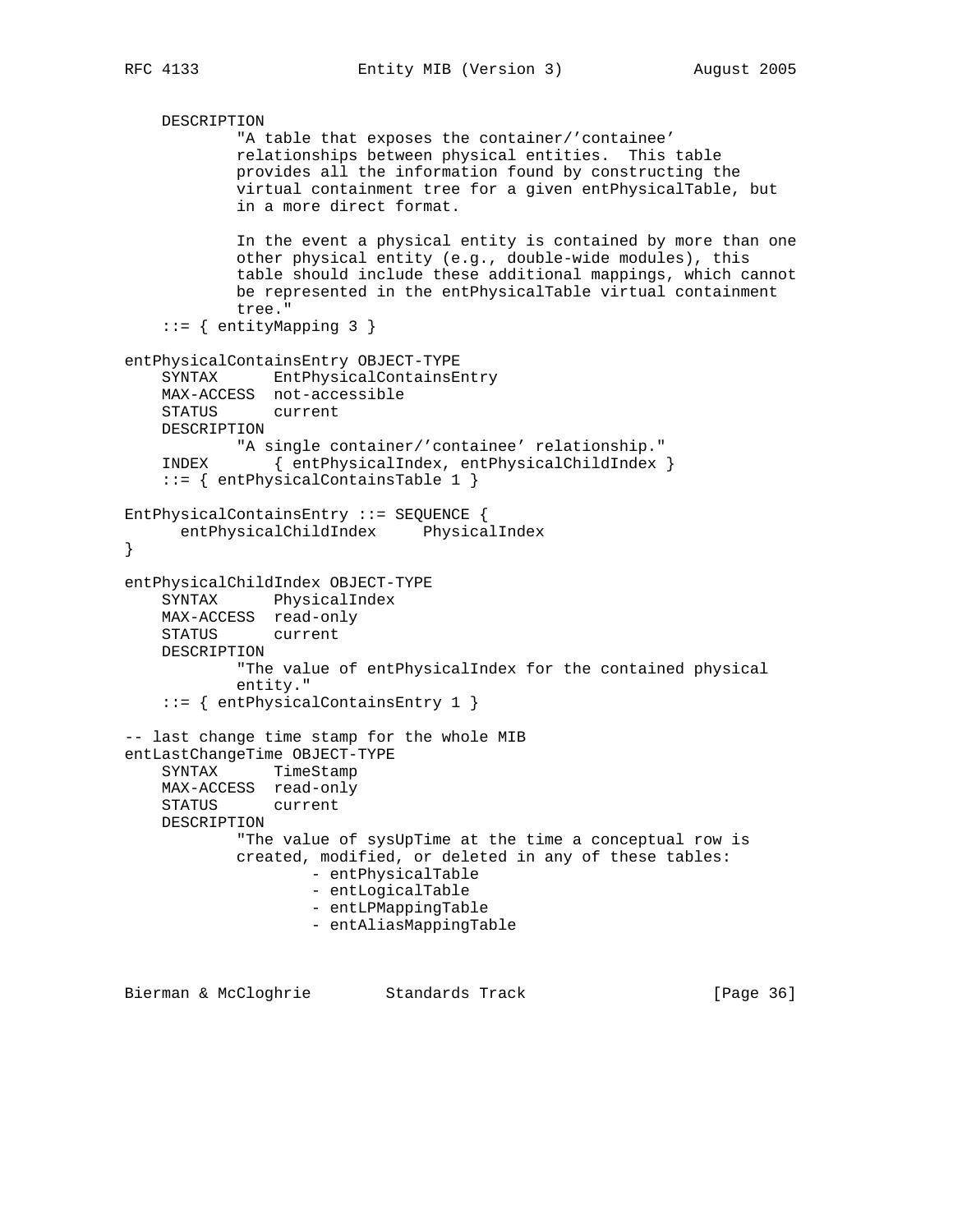- entPhysicalContainsTable

" "The Contract of the Contract of the Contract of the Contract of the Contract of the Contract of the Contract of the Contract of the Contract of the Contract of the Contract of the Contract of the Contract of the Contrac  $::=$  { entityGeneral 1 }

-- Entity MIB Trap Definitions entityMIBTraps OBJECT IDENTIFIER ::= { entityMIB 2 } entityMIBTrapPrefix OBJECT IDENTIFIER  $::=$  { entityMIBTraps 0 }

entConfigChange NOTIFICATION-TYPE STATUS current

DESCRIPTION

 "An entConfigChange notification is generated when the value of entLastChangeTime changes. It can be utilized by an NMS to trigger logical/physical entity table maintenance polls.

 An agent should not generate more than one entConfigChange 'notification-event' in a given time interval (five seconds is the suggested default). A 'notification-event' is the transmission of a single trap or inform PDU to a list of notification destinations.

 If additional configuration changes occur within the throttling period, then notification-events for these changes should be suppressed by the agent until the current throttling period expires. At the end of a throttling period, one notification-event should be generated if any configuration changes occurred since the start of the throttling period. In such a case, another throttling period is started right away.

 An NMS should periodically check the value of entLastChangeTime to detect any missed entConfigChange notification-events, e.g., due to throttling or transmission loss."

::= { entityMIBTrapPrefix 1 }

-- conformance information entityConformance OBJECT IDENTIFIER ::= { entityMIB 3 }

entityCompliances OBJECT IDENTIFIER ::= { entityConformance 1 } entityGroups OBJECT IDENTIFIER  $\cdot := \{$  entityConformance 2  $\}$ 

-- compliance statements entityCompliance MODULE-COMPLIANCE STATUS deprecated

Bierman & McCloghrie Standards Track [Page 37]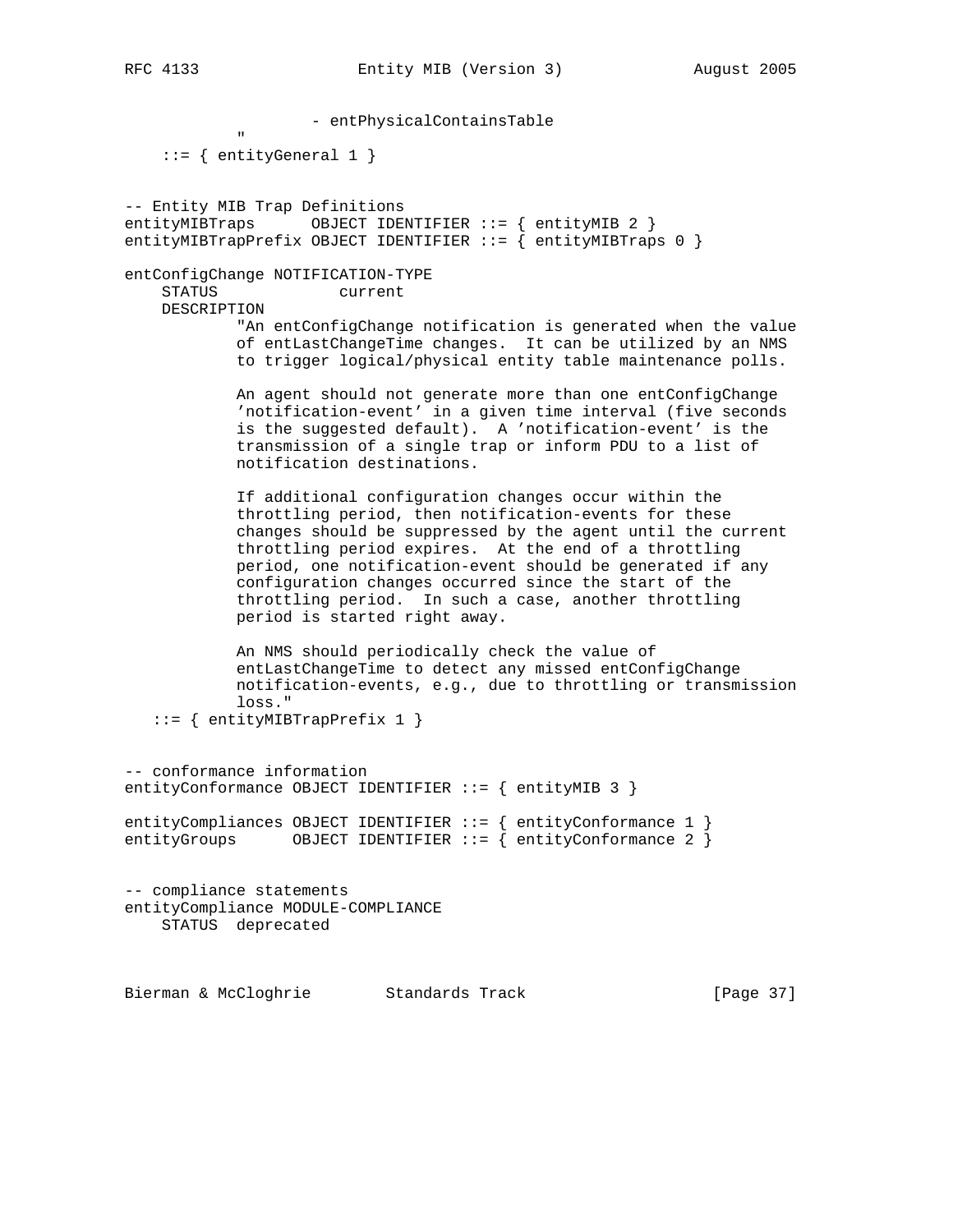```
 DESCRIPTION
             "The compliance statement for SNMP entities that implement
             version 1 of the Entity MIB."
     MODULE -- this module
         MANDATORY-GROUPS {
                            entityPhysicalGroup,
                            entityLogicalGroup,
                            entityMappingGroup,
                            entityGeneralGroup,
                            entityNotificationsGroup
 }
     ::= { entityCompliances 1 }
entity2Compliance MODULE-COMPLIANCE
     STATUS deprecated
     DESCRIPTION
             "The compliance statement for SNMP entities that implement
             version 2 of the Entity MIB."
     MODULE -- this module
         MANDATORY-GROUPS {
                            entityPhysicalGroup,
                            entityPhysical2Group,
                            entityGeneralGroup,
                            entityNotificationsGroup
 }
         GROUP entityLogical2Group
         DESCRIPTION
             "Implementation of this group is not mandatory for agents
             that model all MIB object instances within a single naming
             scope."
         GROUP entityMappingGroup
         DESCRIPTION
             "Implementation of the entPhysicalContainsTable is mandatory
             for all agents. Implementation of the entLPMappingTable and
             entAliasMappingTables are not mandatory for agents that
             model all MIB object instances within a single naming scope.
             Note that the entAliasMappingTable may be useful for all
             agents; however, implementation of the entityLogicalGroup or
             entityLogical2Group is required to support this table."
         OBJECT entPhysicalSerialNum
         MIN-ACCESS not-accessible
         DESCRIPTION
             "Read and write access is not required for agents that
             cannot identify serial number information for physical
             entities, and/or cannot provide non-volatile storage for
```
Bierman & McCloghrie Standards Track [Page 38]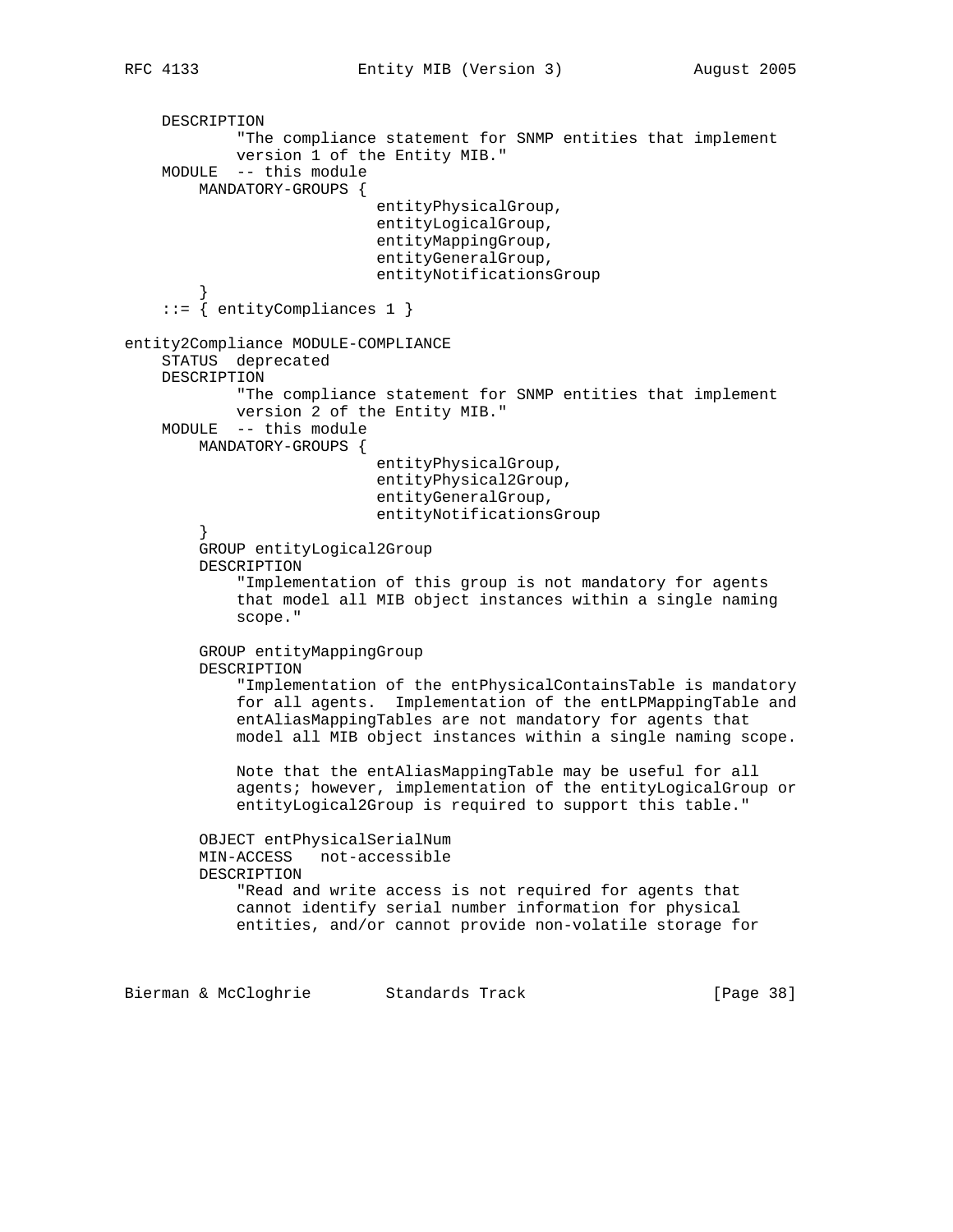```
 NMS-assigned serial numbers.
             Write access is not required for agents that can identify
             serial number information for physical entities, but cannot
             provide non-volatile storage for NMS-assigned serial
             numbers.
             Write access is not required for physical entities for which
             the associated value of the entPhysicalIsFRU object is equal
             to 'false(2)'."
        OBJECT entPhysicalAlias
        MIN-ACCESS read-only
        DESCRIPTION
             "Write access is required only if the associated
             entPhysicalClass value is equal to 'chassis(3)'."
        OBJECT entPhysicalAssetID
        MIN-ACCESS not-accessible
        DESCRIPTION
             "Read and write access is not required for agents that
             cannot provide non-volatile storage for NMS-assigned asset
             identifiers.
             Write access is not required for physical entities for which
             the associated value of the entPhysicalIsFRU object is equal
             to 'false(2)'."
        OBJECT entPhysicalClass
        SYNTAX INTEGER {
            other(1),
            unknown(2),
            chassis(3),
            backplane(4),
            container(5),
             powerSupply(6),
             fan(7),
            sensor(8),
             module(9),
             port(10),
            stack(11)
 }
        DESCRIPTION
             "Implementation of the 'cpu(12)' enumeration is not
             required."
     ::= { entityCompliances 2 }
```
Bierman & McCloghrie Standards Track [Page 39]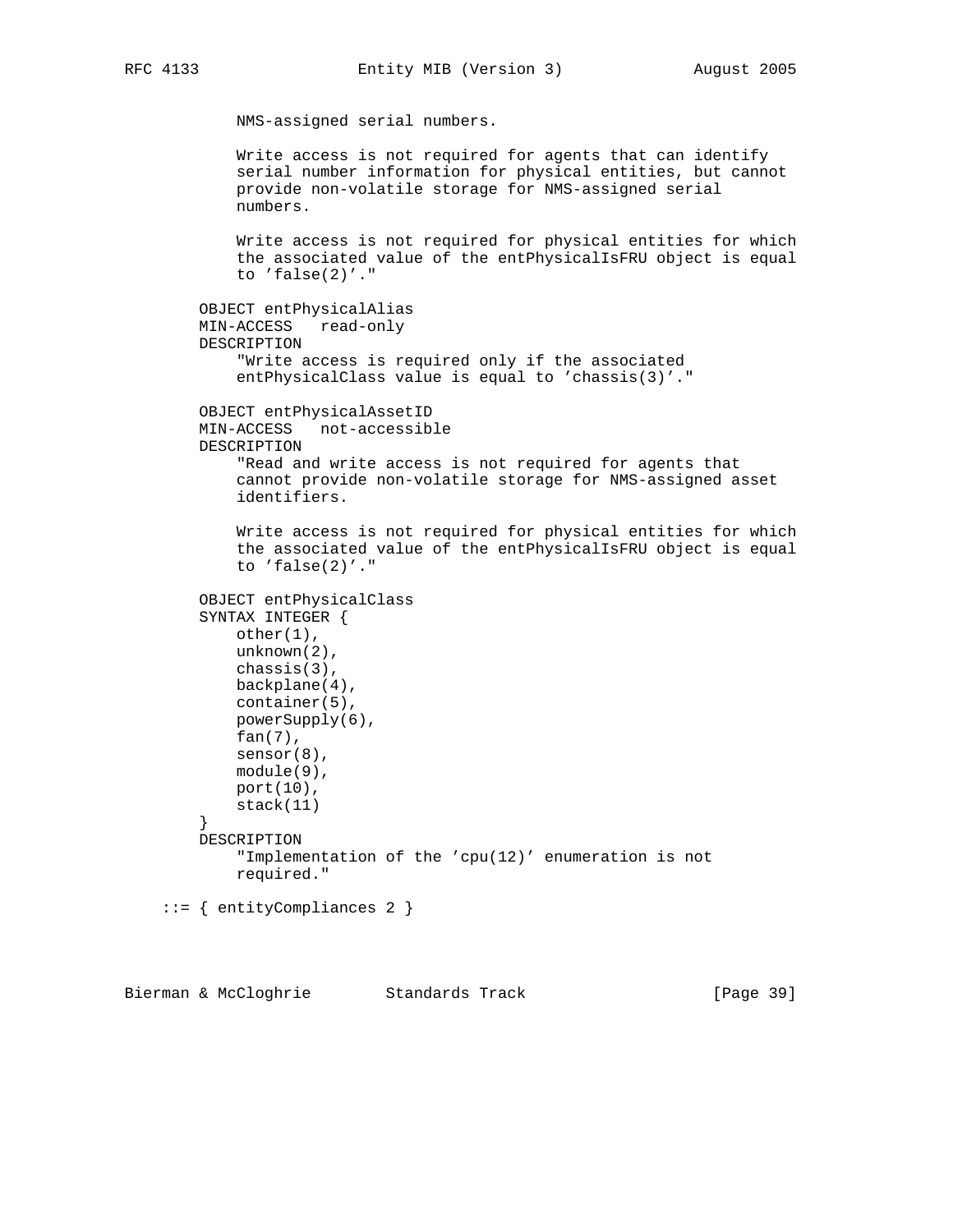entity3Compliance MODULE-COMPLIANCE STATUS current DESCRIPTION "The compliance statement for SNMP entities that implement version 3 of the Entity MIB." MODULE -- this module MANDATORY-GROUPS { entityPhysicalGroup, entityPhysical2Group, entityPhysical3Group, entityGeneralGroup, entityNotificationsGroup } GROUP entityLogical2Group DESCRIPTION "Implementation of this group is not mandatory for agents that model all MIB object instances within a single naming scope." GROUP entityMappingGroup DESCRIPTION "Implementation of the entPhysicalContainsTable is mandatory for all agents. Implementation of the entLPMappingTable and entAliasMappingTables are not mandatory for agents that model all MIB object instances within a single naming scope. Note that the entAliasMappingTable may be useful for all agents; however, implementation of the entityLogicalGroup or entityLogical2Group is required to support this table." OBJECT entPhysicalSerialNum MIN-ACCESS not-accessible DESCRIPTION "Read and write access is not required for agents that cannot identify serial number information for physical entities, and/or cannot provide non-volatile storage for NMS-assigned serial numbers. Write access is not required for agents that can identify serial number information for physical entities, but cannot provide non-volatile storage for NMS-assigned serial numbers. Write access is not required for physical entities for which the associated value of the entPhysicalIsFRU object is equal to 'false(2)'." OBJECT entPhysicalAlias

Bierman & McCloghrie Standards Track [Page 40]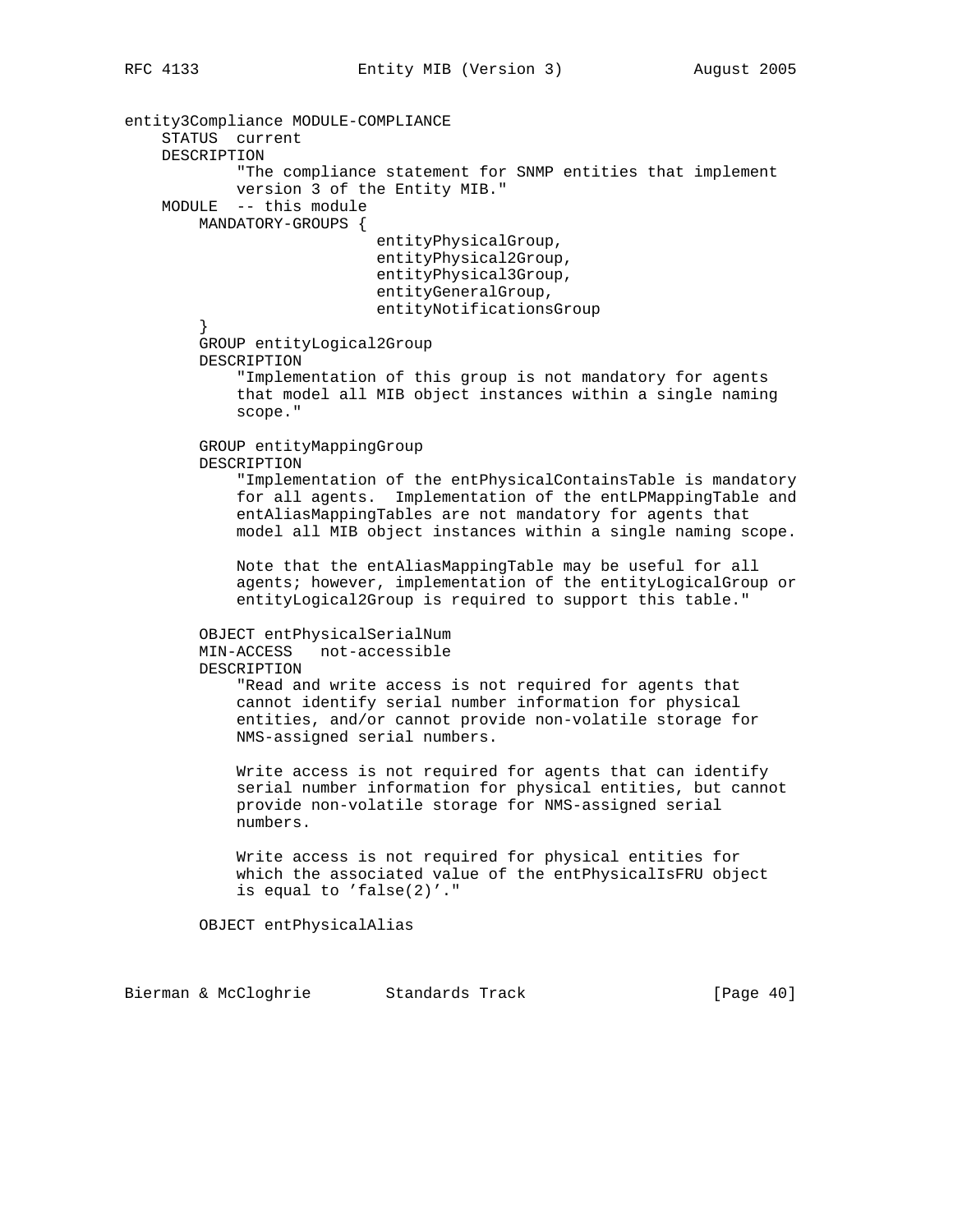```
 MIN-ACCESS read-only
        DESCRIPTION
             "Write access is required only if the associated
             entPhysicalClass value is equal to 'chassis(3)'."
         OBJECT entPhysicalAssetID
        MIN-ACCESS not-accessible
        DESCRIPTION
             "Read and write access is not required for agents that
             cannot provide non-volatile storage for NMS-assigned asset
             identifiers.
             Write access is not required for physical entities for which
             the associated value of entPhysicalIsFRU is equal to
            'false(2)'."
     ::= { entityCompliances 3 }
-- MIB groupings
entityPhysicalGroup OBJECT-GROUP
    OBJECTS {
               entPhysicalDescr,
               entPhysicalVendorType,
               entPhysicalContainedIn,
               entPhysicalClass,
               entPhysicalParentRelPos,
               entPhysicalName
 }
     STATUS current
    DESCRIPTION
             "The collection of objects used to represent physical
             system components, for which a single agent provides
             management information."
     ::= { entityGroups 1 }
entityLogicalGroup OBJECT-GROUP
    OBJECTS {
               entLogicalDescr,
               entLogicalType,
               entLogicalCommunity,
               entLogicalTAddress,
               entLogicalTDomain
 }
     STATUS deprecated
    DESCRIPTION
             "The collection of objects used to represent the list of
             logical entities, for which a single agent provides
             management information."
```
Bierman & McCloghrie Standards Track [Page 41]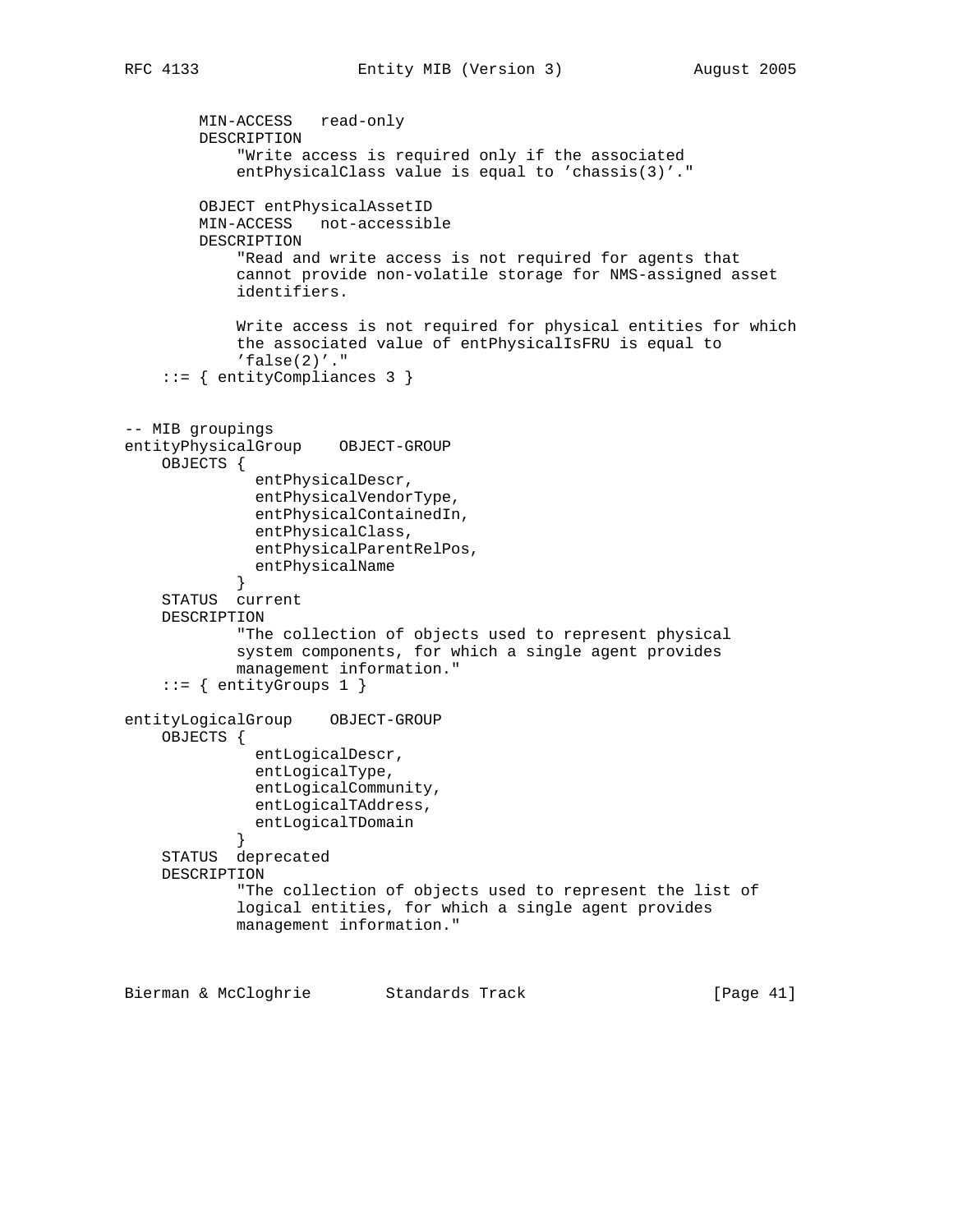```
 ::= { entityGroups 2 }
entityMappingGroup OBJECT-GROUP
     OBJECTS {
               entLPPhysicalIndex,
               entAliasMappingIdentifier,
              entPhysicalChildIndex
 }
     STATUS current
    DESCRIPTION
             "The collection of objects used to represent the
             associations between multiple logical entities, physical
             components, interfaces, and port identifiers, for which a
             single agent provides management information."
     ::= { entityGroups 3 }
entityGeneralGroup OBJECT-GROUP
    OBJECTS {
            entLastChangeTime<br>}
 }
     STATUS current
    DESCRIPTION
             "The collection of objects used to represent general entity
             information, for which a single agent provides management
            information."
    ::= { entityGroups 4 }
entityNotificationsGroup NOTIFICATION-GROUP
    NOTIFICATIONS { entConfigChange }
     STATUS current
    DESCRIPTION
            "The collection of notifications used to indicate Entity MIB
             data consistency and general status information."
     ::= { entityGroups 5 }
entityPhysical2Group OBJECT-GROUP
     OBJECTS {
               entPhysicalHardwareRev,
               entPhysicalFirmwareRev,
               entPhysicalSoftwareRev,
               entPhysicalSerialNum,
               entPhysicalMfgName,
               entPhysicalModelName,
               entPhysicalAlias,
               entPhysicalAssetID,
            entPhysicalIsFRU<br>}
 }
     STATUS current
```
Bierman & McCloghrie Standards Track [Page 42]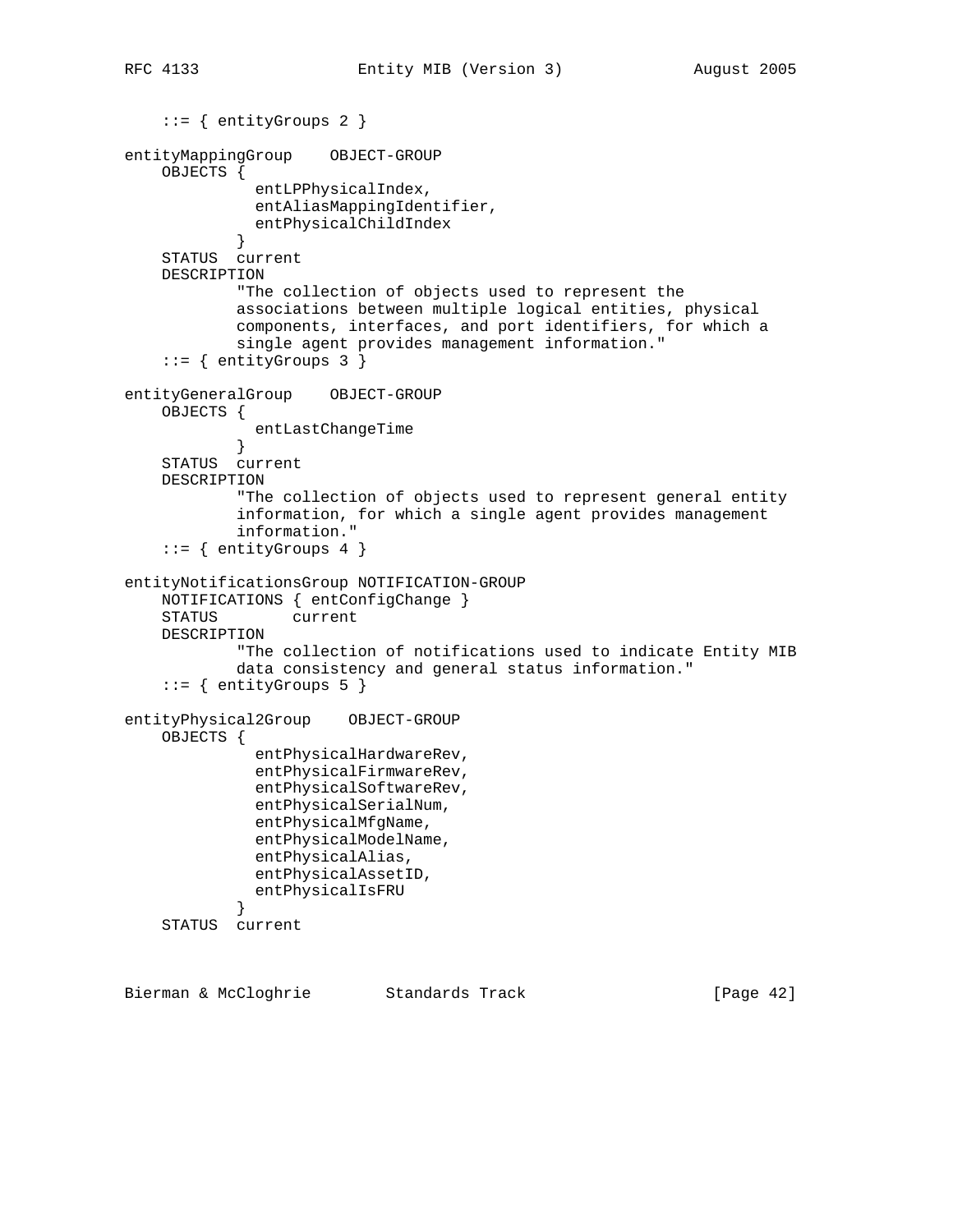```
 DESCRIPTION
             "The collection of objects used to represent physical
             system components, for which a single agent provides
             management information. This group augments the objects
             contained in the entityPhysicalGroup."
    ::= { entityGroups 6 }
entityLogical2Group OBJECT-GROUP
     OBJECTS {
               entLogicalDescr,
               entLogicalType,
               entLogicalTAddress,
               entLogicalTDomain,
               entLogicalContextEngineID,
            entLogicalContextName<br>}
 }
     STATUS current
    DESCRIPTION
             "The collection of objects used to represent the
             list of logical entities, for which a single SNMP entity
             provides management information."
     ::= { entityGroups 7 }
entityPhysical3Group OBJECT-GROUP
     OBJECTS {
               entPhysicalMfgDate,
              entPhysicalUris
 }
     STATUS current
     DESCRIPTION
             "The collection of objects used to represent physical
             system components, for which a single agent provides
             management information. This group augments the objects
             contained in the entityPhysicalGroup."
     ::= { entityGroups 8 }
```

```
END
```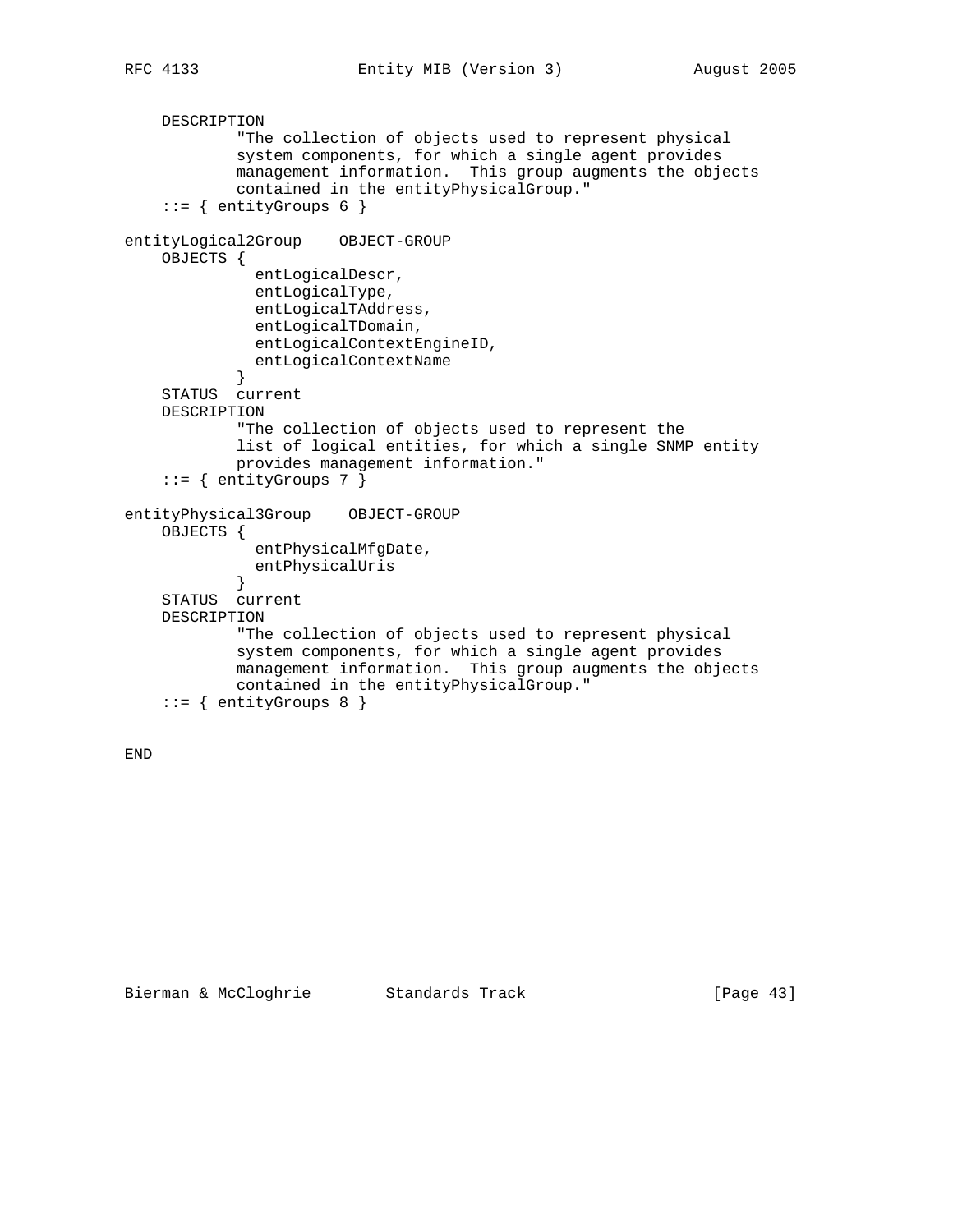# 4. Usage Examples

 The following sections iterate the instance values for two example networking devices. These examples are kept simple to make them more understandable. Auxiliary components such as fans, sensors, empty slots, and sub-modules are not shown, but might be modeled in real implementations.

# 4.1. Router/Bridge

 The first example is a router containing two slots. Each slot contains a 3 port router/bridge module. Each port is represented in the ifTable. There are two logical instances of OSPF running and two logical bridges:

| Physical entities -- entPhysicalTable:<br>1 Field-replaceable physical chassis: |                                     |
|---------------------------------------------------------------------------------|-------------------------------------|
| $entPhysicalDescri.1 ==$                                                        | 'Acme Chassis Model 100'            |
| $entPhysicalVendorType.1 ==$                                                    | acmeProducts.chassisTypes.1         |
| $entPhysicalContainerdim.1 ==$                                                  | U                                   |
| entPhysicalClass.1 ==                                                           | chassis(3)                          |
| entPhysicalParentRelPos.1 ==                                                    | $\Omega$                            |
| entPhysicalName.1 ==                                                            | $'100 - A'$                         |
| $entPhysicsicalHardwareRev.1 ==$                                                | 'A(1.00.02)'                        |
| entPhysicalSoftwareRev.1 ==                                                     | $\mathbf{r}$                        |
| $entPhysical FirmwareRev.1 ==$                                                  | $\prime$                            |
| entPhysicalSerialNum.1 ==                                                       | 'C100076544'                        |
| $entPhysicalMfgName.1 ==$                                                       | 'Acme'                              |
| $entPhysicalModelName.1 ==$                                                     | '100'                               |
| $entPhysicalalias.1 ==$                                                         | 'cl-SJ17-3-006:rack1:rtr-U3'        |
| $entPhysical AssetID.1 ==$                                                      | '0007372293'                        |
| $entPhysicalISFRU.1 ==$                                                         | true(1)                             |
| $entPhysicalMfgDate.1 ==$                                                       | $'2002 - 5 - 26, 13:30:30.0, -4:0'$ |
| $entPhysicalUris.1 ==$                                                          | 'URN: CLEI: CNME120ARA'             |
| 2 slots within the chassis:                                                     |                                     |
| $entPhysicsicalDescr.2 ==$                                                      | 'Acme Chassis Slot Type AA'         |
| entPhysicalVendorType.2<br>$==$                                                 | acmeProducts.slotTypes.1            |
| $entPhysicalContainerdim.2 ==$                                                  |                                     |
| $entPhysicalClass.2 ==$                                                         | contrainer(5)                       |
| $entPhysicalParentRelPos.2 ==$                                                  | 1                                   |
| $entPhysicalName.2 ==$                                                          | $'$ S1 $'$                          |
| entPhysicalHardwareRev.2 ==                                                     | 'B(1.00.01)'                        |
| $entPhysical SoftwareRev.2 ==$                                                  | $\mathbf{r}$                        |
| $entPhysical FirmwareRev.2 ==$                                                  | $^{\prime}$                         |
| entPhysicalSerialNum.2 ==                                                       | $^{\prime}$                         |
| entPhysicalMfgName.2 ==                                                         | 'Acme'                              |
| $entPhysicalModelName.2 ==$                                                     | 'AA'                                |
| $entPhysicalalias.2 ==$                                                         | $\mathbf{r}$                        |

Bierman & McCloghrie Standards Track [Page 44]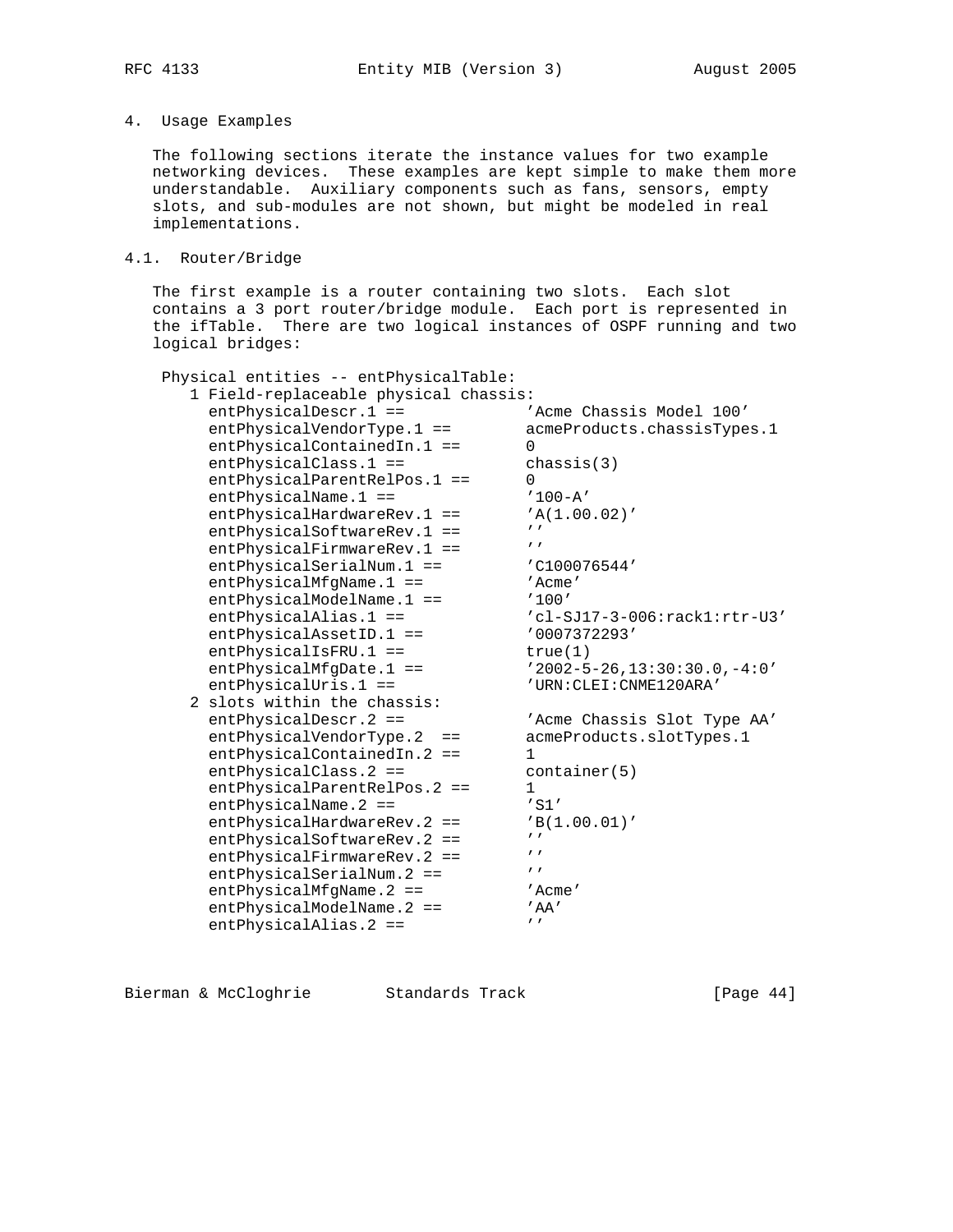```
entPhysicalAssetID.2 == 'entPhysicalIsFRU.2 == false(2)
 entPhysicalMfgDate.2 == '2002-7-26,12:22:12.0,-4:0'
 entPhysicalUris.2 == 'URN:CLEI:CNME123ARA'
 entPhysicalDescr.3 == 'Acme Chassis Slot Type AA'
 entPhysicalVendorType.3 = acmeProducts.slotTypes.1
entPhysicalContainedIn.3 == 1
entPhysicalClass.3 == container(5)
entPhysicalParentRelPos.3 == 2
entPhysicalName.3 == 'S2'
 entPhysicalHardwareRev.3 == '1.00.07'
entPhysicalSoftwareRev.3 == ''
entPhysicalFirmwareRev.3 == ''
entPhysicalSerialNum.3 == ''
entPhysicalMfgName.3 == 'Acme'
entPhysicalModelName.3 == 'AA'
entPhysicalAlias.3 == 'entPhysicalAssetID.3 == 'entPhysicalIsFRU.3 == false(2)
 entPhysicalMfgDate.3 == '2002-7-26,12:12:12.0,-4:0'
entPhysicalUris.3 == $^{\prime} URN:CLEI:CNME123ARA'
     2 Field-replaceable modules:
 Slot 1 contains a module with 3 ports:
entPhysicalDescr.4 == \blacksquare 'Acme Router-100'
 entPhysicalVendorType.4 == acmeProducts.moduleTypes.14
entPhysicalContainedIn.4 == 2
entPhysicalClass.4 == module(9)
entPhysicalParentRelPos.4 == 1
entPhysicalName.4 == 'M1'entPhysicalHardwareRev.4 == '1.00.07'entPhysicalSoftwareRev.4 == '1.4.1'entPhysicalFirmwareRev.4 == 'A(1.1)'
entPhysicalSerialNum.4 == \qquad 'C100087363'
entPhysicalMfgName.4 == 'Acme'
entPhysicalModelName.4 == 'R100-FE'
entPhysicalAlias.4 == rrtr-U3:m1:SJ17-3-eng'
entPhysicalAssetID.4 == 0007372462'entPhysicalIsFRU.4 == true(1)
 entPhysicalMfgDate.4 == '2003-7-18,13:30:30.0,-4:0'
 entPhysicalUris.4 == 'URN:CLEI:CNRU123CAA'
entPhysicalDescr.5 == \overline{A} 'Acme Ethernet-100 Port'
 entPhysicalVendorType.5 == acmeProducts.portTypes.2
 entPhysicalContainedIn.5 == 4
entPhysicalClass.5 == port(10)
entPhysicalParentRelPos.5 == 1
```
Bierman & McCloghrie Standards Track [Page 45]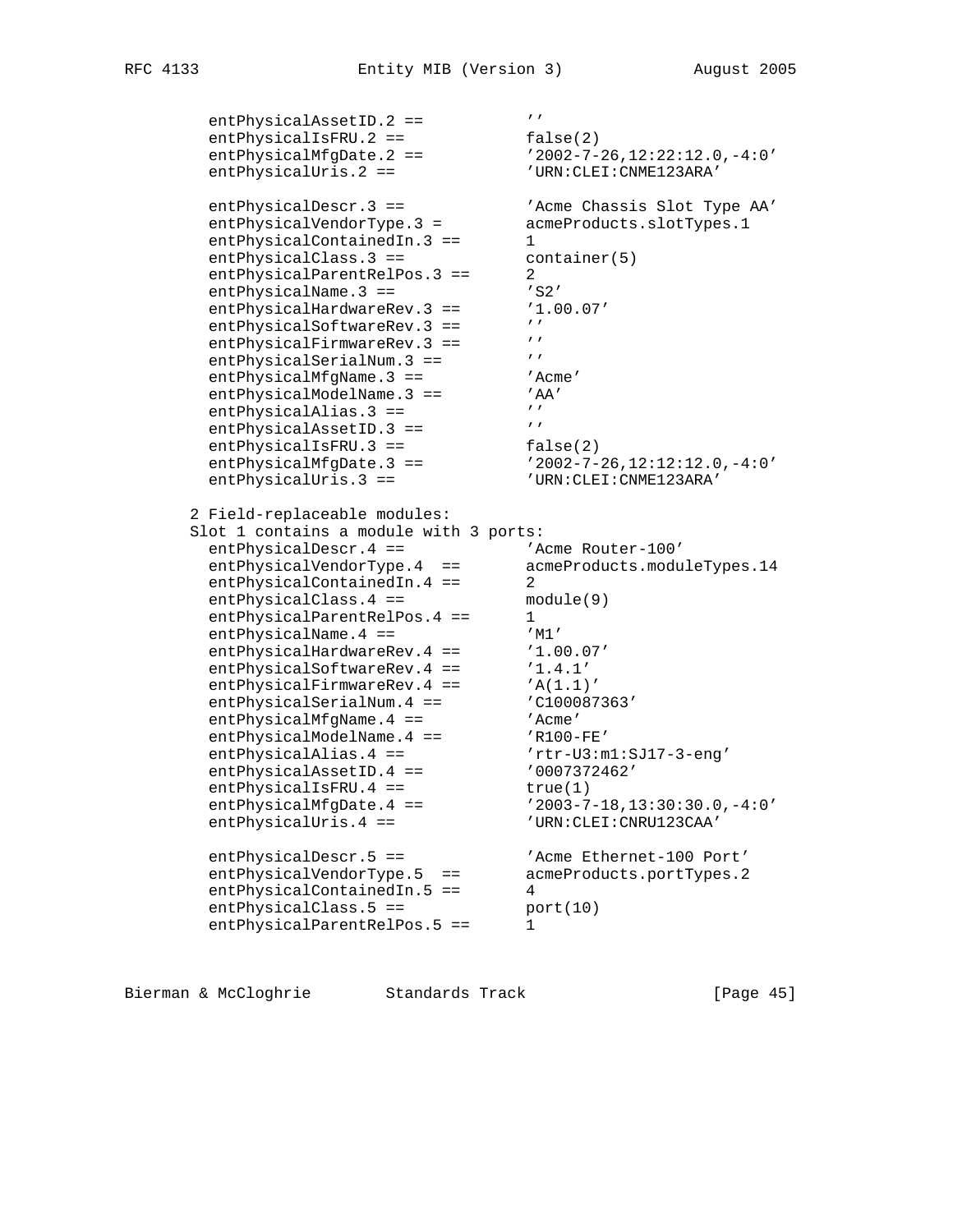```
entPhysicalName.5 == 'P1'entPhysicalHardwareRev.5 == G(1.02)'entPhysicalSoftwareRev.5 == 'entPhysicalFirmwareRev.5 == '1.1'entPhysicalSerialNum.5 == 'entPhysicalMfgName.5 == 'Acme'
entPhysicalModelName.5 == 'FE-100'
entPhysicalAlias.5 == 'entPhysicalAssetID.5 == 'entPhysicalIsFRU.5 == false(2)
 entPhysicalMfgDate.5 == '2003-7-18,14:20:22.0,-4:0'
 entPhysicalUris.5 == 'URN:CLEI:CNMES23ARA'
entPhysicalDescr.6 == \overline{A} 'Acme Ethernet-100 Port'
 entPhysicalVendorType.6 == acmeProducts.portTypes.2
 entPhysicalContainedIn.6 == 4
 entPhysicalClass.6 == port(10)
entPhysicalParentRelPos.6 == 2
entPhysicalName.6 == 'P2'entPhysicalHardwareRev.6 == G(1.02)'entPhysicalSoftwareRev.6 == 'entPhysicalFirmwareRev.6 == '1.1'entPhysicalSerialNum.6 == 'entPhysicalMfgName.6 == 'Acme'
entPhysicalModelName.6 == 'FE-100'
entPhysicalAlias.6 == 'entPhysicalAssetID.6 == 'entPhysicalIsFRU.6 == false(2)
 entPhysicalMfgDate.6 == '2003-7-19,10:15:15.0,-4:0'
 entPhysicalUris.6 == 'URN:CLEI:CNMES23ARA'
 entPhysicalDescr.7 == 'Acme Router-100 FDDI-Port'
 entPhysicalVendorType.7 == acmeProducts.portTypes.3
 entPhysicalContainedIn.7 == 4
entPhysicalClass.7 == port(10)
entPhysicalParentRelPos.7 == 3
entPhysicalName.7 == 'P3'entPhysicalHardwareRev.7 == 'B(1.03)'
entPhysicalSoftwareRev.7 == '2.5.1'entPhysicalFirmwareRev.7 == '2.5F'
entPhysicalSerialNum.7 == 'entPhysicalMfgName.7 == 'Acme'
entPhysicalModelName.7 == \blacksquare 'FDDI-100'
entPhysicalAlias.7 == 'entPhysicalAssetID.7 == 'entPhysicalIsFRU.7 == false(2)
```
Bierman & McCloghrie Standards Track [Page 46]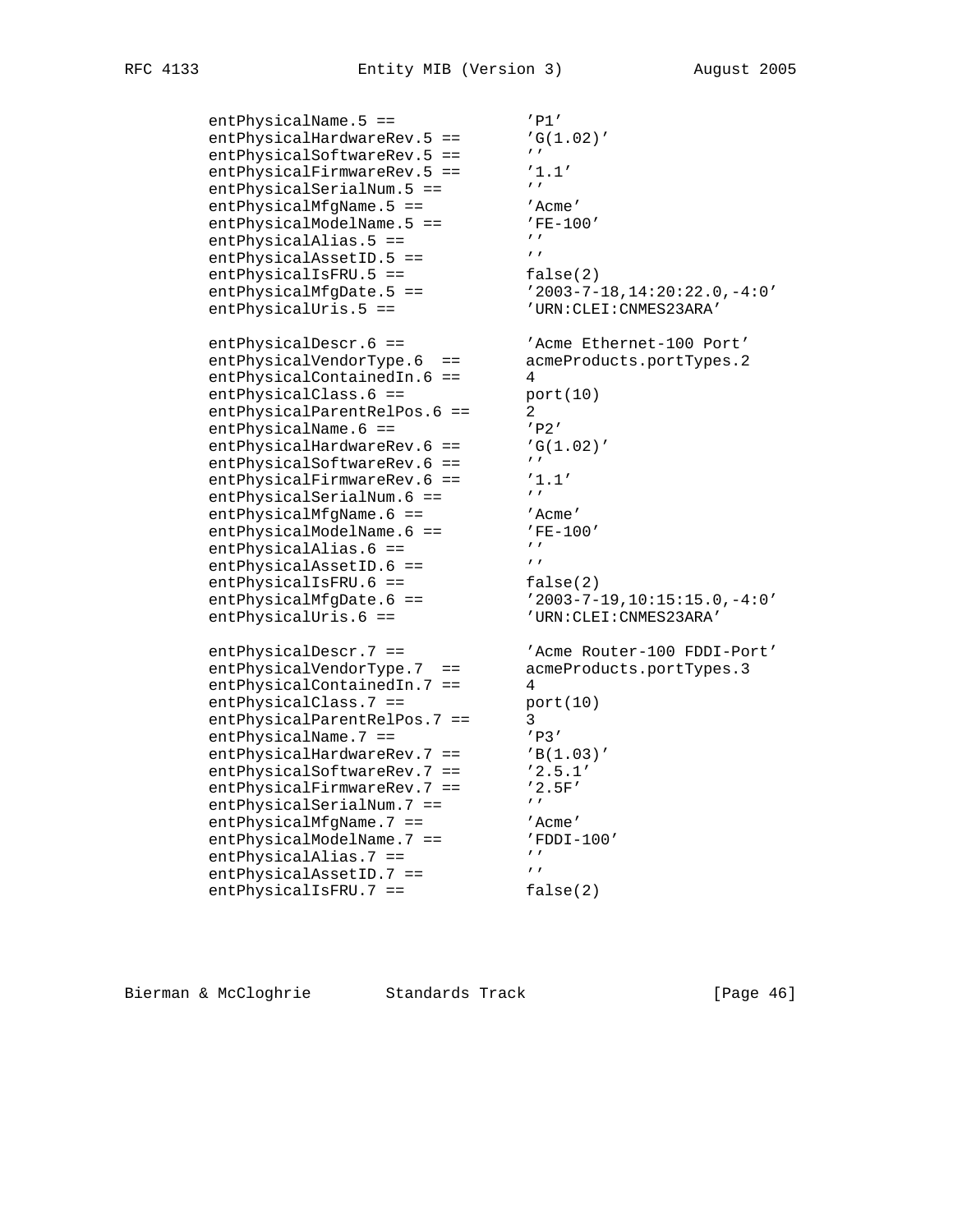| Slot 2 contains another 3-port module: |                                     |  |  |
|----------------------------------------|-------------------------------------|--|--|
| entPhysicalDescr.8 ==                  | 'Acme Router-100 Comm Module'       |  |  |
| entPhysicalVendorType.8<br>$=$ $=$     | acmeProducts.moduleTypes.15         |  |  |
| entPhysicalContainedIn.8 ==            | 3                                   |  |  |
| entPhysicalClass.8 ==                  | module(9)                           |  |  |
| entPhysicalParentRelPos.8 ==           | 1                                   |  |  |
| $entPhysicalName.8 ==$                 | $^{\prime}$ M2 $^{\prime}$          |  |  |
| entPhysicalHardwareRev.8 ==            | '2.01.00'                           |  |  |
| entPhysicalSoftwareRev.8 ==            | '3.0.7'                             |  |  |
| entPhysicalFirmwareRev.8 ==            | 'A(1.2)'                            |  |  |
| entPhysicalSerialNum.8 ==              | 'C100098732'                        |  |  |
| $entPhysicalMfgName.8 ==$              | 'Acme'                              |  |  |
| entPhysicalModelName.8 ==              | $'$ C $100'$                        |  |  |
| $entPhysicalalias.8 ==$                | $'$ rtr-U3:m2:SJ17-2-eng'           |  |  |
| entPhysicalAssetID.8 ==                | '0007373982'                        |  |  |
| entPhysicalIsFRU.8 ==                  | true(1)                             |  |  |
| $entPhysicalMfgDate.8 ==$              | $'2002 - 5 - 26, 13:30:15.0, -4:0'$ |  |  |
|                                        |                                     |  |  |
| entPhysicalUris.8 ==                   | 'URN: CLEI: CNRT321MAA'             |  |  |
| entPhysicalDescr.9 ==                  | 'Acme Fddi-100 Port'                |  |  |
| entPhysicalVendorType.9 ==             | acmeProducts.portTypes.5            |  |  |
| entPhysicalContainedIn.9 ==            | 8                                   |  |  |
| entPhysicalClass.9 ==                  | port(10)                            |  |  |
| entPhysicalParentRelPos.9 ==           | 1                                   |  |  |
| entPhysicalName.9 ==                   | 'FDDI Primary'                      |  |  |
| entPhysicalHardwareRev.9 ==            | 'CC(1.07)'                          |  |  |
| entPhysicalSoftwareRev.9 ==            | '2.0.34'                            |  |  |
| entPhysicalFirmwareRev.9 ==            | '1.1'                               |  |  |
| entPhysicalSerialNum.9 ==              | $\mathbf{r}$                        |  |  |
| $entPhysicalMfgName.9 ==$              | 'Acme'                              |  |  |
| entPhysicalModelName.9 ==              | $'$ FDDI-100 $'$                    |  |  |
| entPhysicalAlias.9 ==                  | $\mathbf{r}$                        |  |  |
| entPhysicalAssetID.9 ==                | $\mathbf{r}$                        |  |  |
| entPhysicalIsFRU.9 ==                  | false(2)                            |  |  |
|                                        |                                     |  |  |
| entPhysicalDescr.10 ==                 | 'Acme Ethernet-100 Port'            |  |  |
| entPhysicalVendorType.10 ==            | acmeProducts.portTypes.2            |  |  |
| entPhysicalContainedIn.10 ==           | 8                                   |  |  |
| entPhysicalClass.10 ==                 | port(10)                            |  |  |
| entPhysicalParentRelPos.10 ==          | 2                                   |  |  |
| entPhysicalName.10 ==                  | 'Ethernet A'                        |  |  |
| entPhysicalHardwareRev.10 ==           | 'G(1.04)'                           |  |  |
| entPhysicalSoftwareRev.10<br>$=$       | $\mathbf{r}$                        |  |  |
| entPhysicalFirmwareRev.10 ==           | '1.3'                               |  |  |
| entPhysicalSerialNum.10 ==             | $\mathbf{r}$                        |  |  |
| $entPhysicalMfgName.10 ==$             | 'Acme'                              |  |  |
| entPhysicalModelName.10 ==             | 'FE-100'                            |  |  |
| entPhysicalAlias.10 ==                 | $\mathbf{r}$                        |  |  |
|                                        |                                     |  |  |

Bierman & McCloghrie Standards Track [Page 47]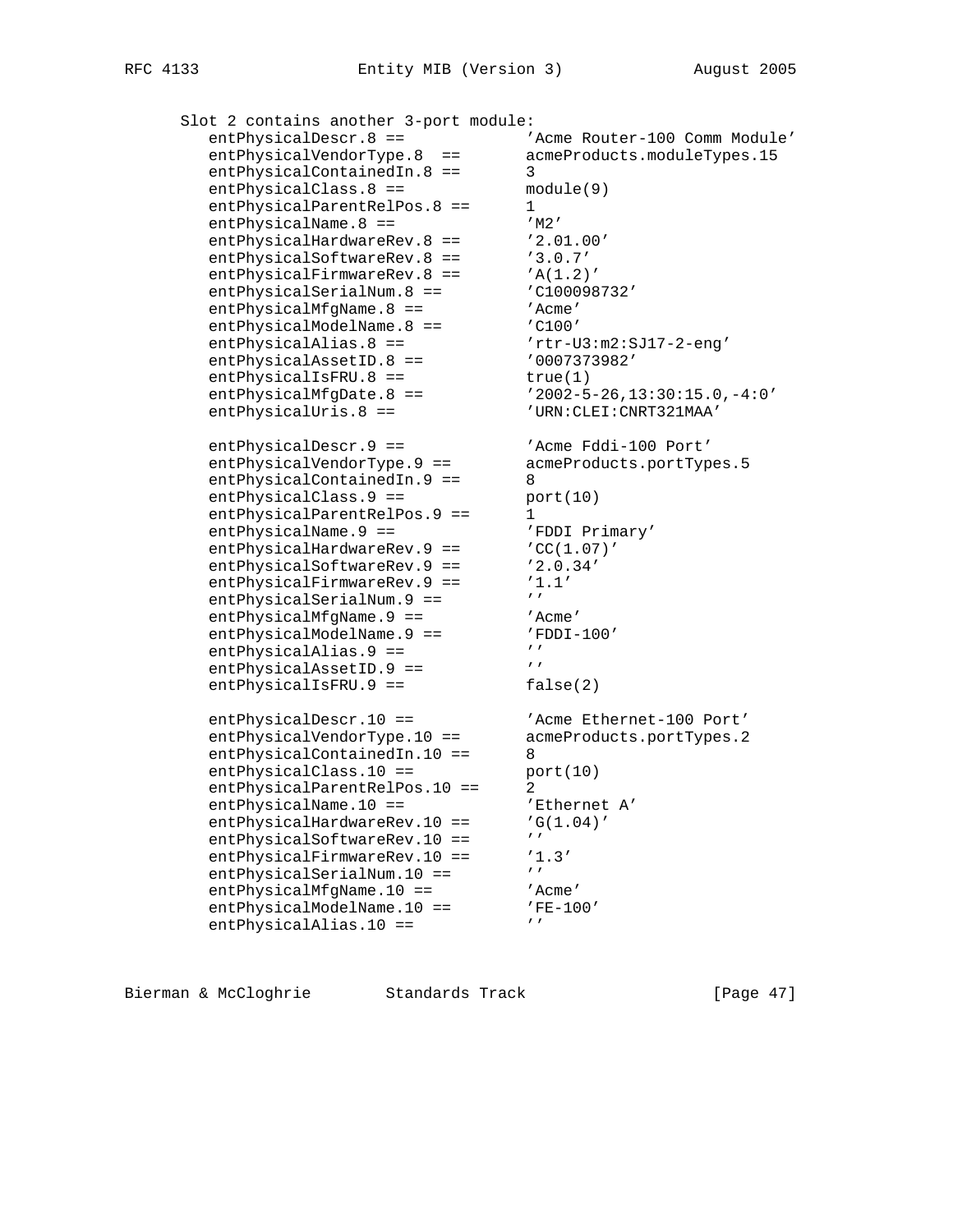```
entPhysicalAssetID.10 == 'entPhysicalIsFRU.10 == false(2)
 entPhysicalMfgDate.10 == '2002-7-26,13:30:15.0,-4:0'
 entPhysicalUris.10 == 'URN:CLEI:CNMES23ARA'
entPhysicalDescr.11 == \qquad 'Acme Ethernet-100 Port'
 entPhysicalVendorType.11 == acmeProducts.portTypes.2
entPhysicalContainedIn.11 == 8
entPhysicalClass.11 == port(10)
 entPhysicalParentRelPos.11 == 3
entPhysicalName.11 == \overline{B} 'Ethernet B'
entPhysicalHardwareRev.11 == 'G(1.04)'
entPhysicalSoftwareRev.11 == ''
entPhysicalFirmwareRev.11 == '1.3'
entPhysicalSerialNum.11 == 'entPhysicalMfgName.11 == 'Acme'
entPhysicalModelName.11 == 'FE-100'
entPhysicalAlias.11 == 'entPhysicalAssetID.11 == 'entPhysicalIsFRU.11 == false(2)
 entPhysicalMfgDate.11 == '2002-8-16,15:35:15.0,-4:0'
 entPhysicalUris.11 == 'URN:CLEI:CNMES23ARA'
     Logical entities -- entLogicalTable; no SNMPv3 support
     2 OSPF instances:
entLogicalDescr.1 == 'Acme OSPF v1.1'
entLogicalType.1 == 0spf
entLogicalCommunity.1 == 'public - ospf1' entLogicalTAddress.1 == 192.0.2.1:161
entLogicalTDomain.1 == snmpUDPDomain
entLogicalContextEngineID.1 == ''
entLogicalContextName.1 == 'entLogicalDescr.2 == \blacksquare 'Acme OSPF v1.1'
entLogicalType.2 == 0spf
entLogicalCommunity.2 == 'public - ospf2'entLogicalTAddress.2 == 192.0.2.1:161
entLogicalTDomain.2 == snmpUDPDomain
entLogicalContextEngineID.2 == ''
entLogicalContextName.2 == ' 2 logical bridges:
entLogicalDescr.3 == \qquad \qquad 'Acme Bridge v2.1.1'
entLogicalType.3 == dot1dBridge
 entLogicalCommunity.3 == 'public-bridge1'
entLogicalTAddress.3 == 192.0.2.1:161
entLogicalTDomain.3 == snmpUDPDomain
entLogicalContextEngineID.3 == ''
```
Bierman & McCloghrie Standards Track [Page 48]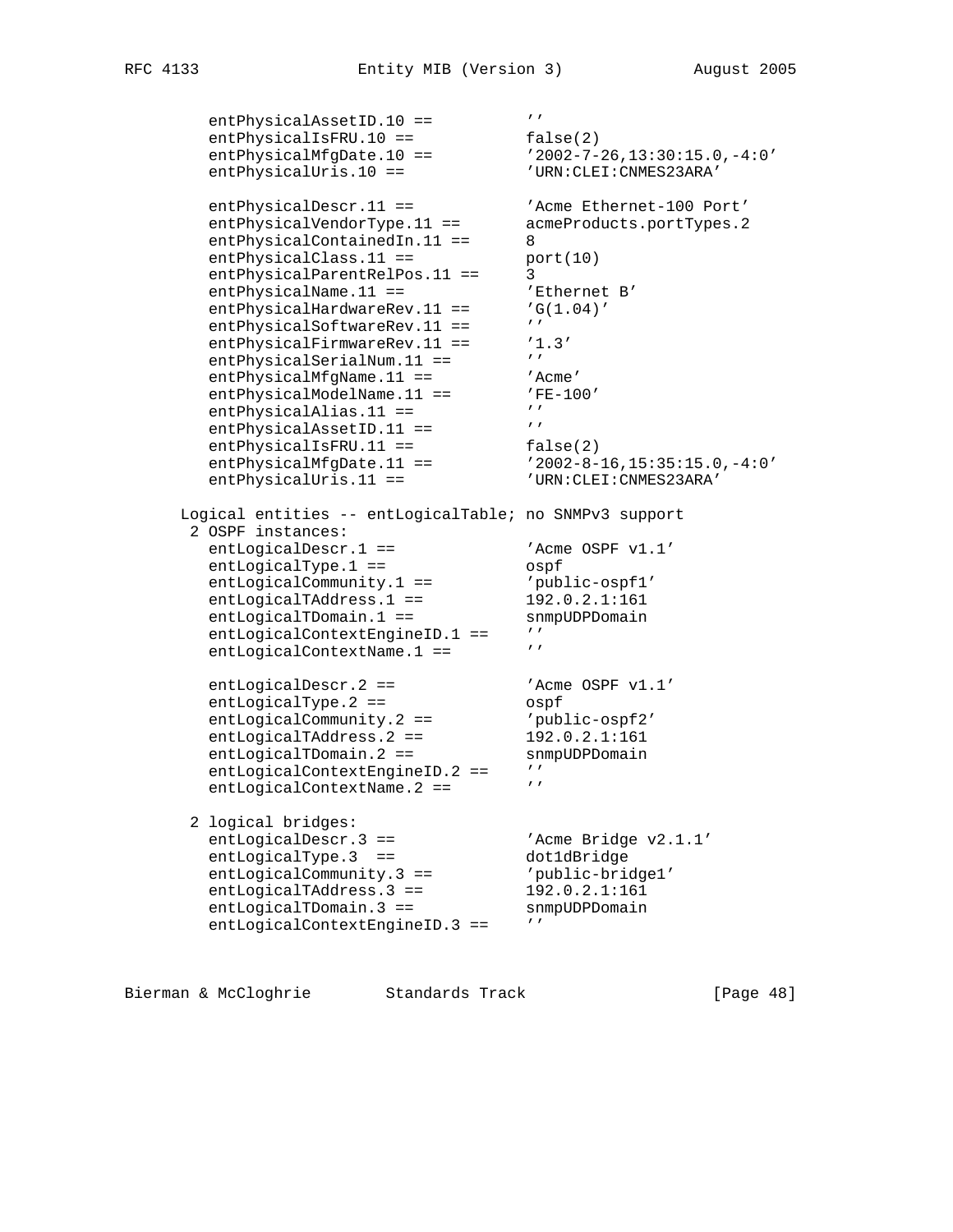entLogicalContextName.3 == '' entLogicalDescr.4 ==  $\qquad \qquad$  'Acme Bridge v2.1.1' entLogicalType.4 == dot1dBridge entLogicalCommunity.4 == 'public-bridge2' entLogicalTAddress.4 == 192.0.2.1:161 entLogicalTDomain.4 == snmpUDPDomain entLogicalContextEngineID.4 == '' entLogicalContextName.4 ==  $'$  Logical to Physical Mappings: 1st OSPF instance: uses module 1-port 1 entLPPhysicalIndex.1.5 == 5 2nd OSPF instance: uses module 2-port 1 entLPPhysicalIndex.2.9 == 9 1st bridge group: uses module 1, all ports [ed. -- Note that these mappings are included in the table because another logical entity (1st OSPF) utilizes one of the ports. If this were not the case, then a single mapping to the module (e.g., entLPPhysicalIndex.3.4) would be present instead.] entLPPhysicalIndex.3.5 == 5 entLPPhysicalIndex.3.6 == 6 entLPPhysicalIndex.3.7 == 7 2nd bridge group: uses module 2, all ports entLPPhysicalIndex.4.9 == 9<br>entLPPhysicalIndex.4.10 == 10 entLPPhysicalIndex.4.10 == 10 entLPPhysicalIndex.4.11 == 11 Physical to Logical to MIB Alias Mappings -- entAliasMappingTable: Example 1: ifIndex values are global to all logical entities entAliasMappingIdentifier.5.0 == ifIndex.1 entAliasMappingIdentifier.6.0 == ifIndex.2 entAliasMappingIdentifier.7.0 == ifIndex.3 entAliasMappingIdentifier.9.0 == ifIndex.4 entAliasMappingIdentifier.10.0 == ifIndex.5 entAliasMappingIdentifier.11.0 == ifIndex.6 Example 2: ifIndex values are not shared by all logical entities; (Bridge-1 uses ifIndex values 101 - 103 and Bridge-2 uses ifIndex values 204-206.) entAliasMappingIdentifier.5.0 == ifIndex.1 entAliasMappingIdentifier.5.3 == ifIndex.101 entAliasMappingIdentifier.6.0 == ifIndex.2

Bierman & McCloghrie Standards Track [Page 49]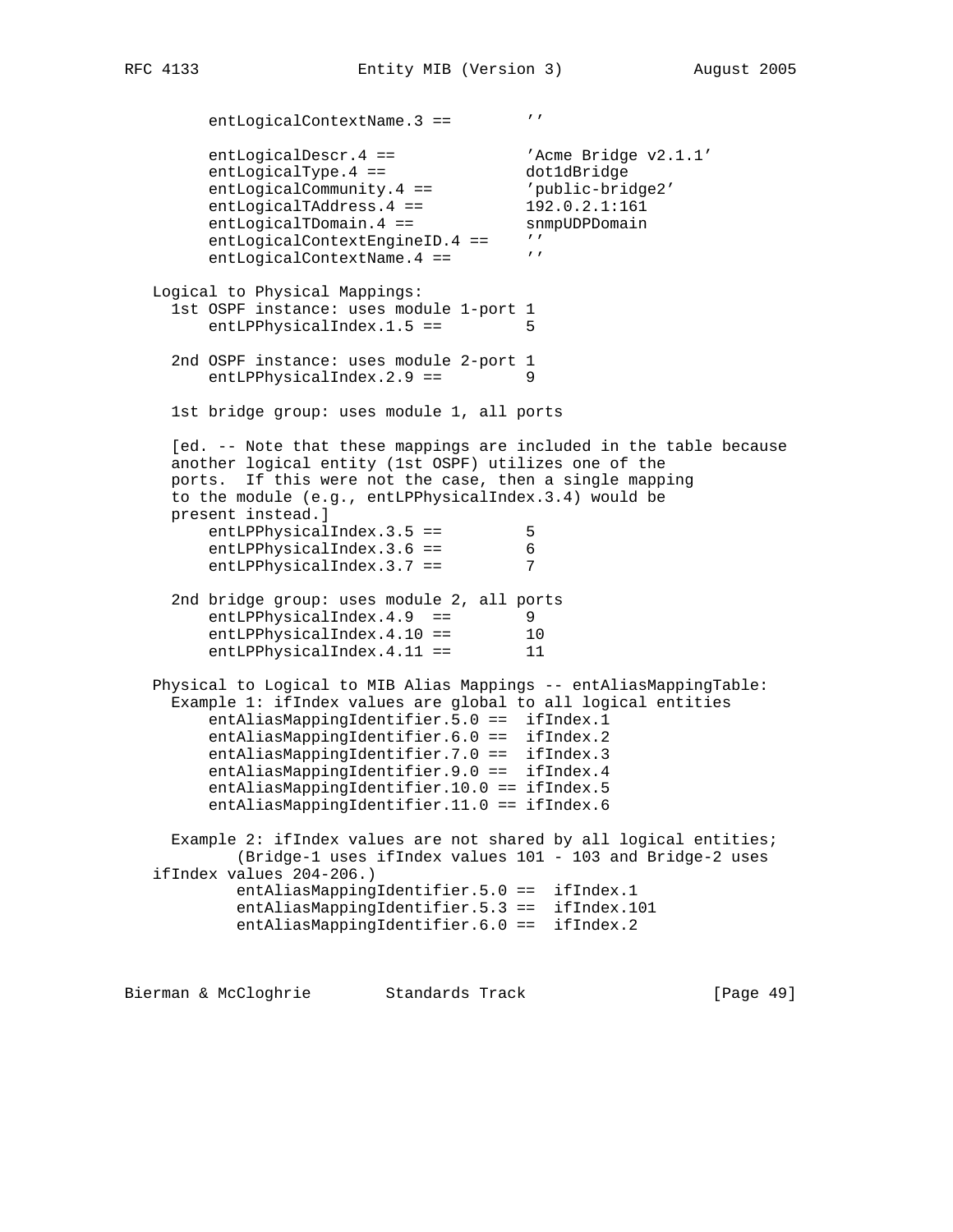```
 entAliasMappingIdentifier.6.3 == ifIndex.102
           entAliasMappingIdentifier.7.0 == ifIndex.3
 entAliasMappingIdentifier.7.3 == ifIndex.103
 entAliasMappingIdentifier.9.0 == ifIndex.4
           entAliasMappingIdentifier.9.4 == ifIndex.204
           entAliasMappingIdentifier.10.0 == ifIndex.5
           entAliasMappingIdentifier.10.4 == ifIndex.205
           entAliasMappingIdentifier.11.0 == ifIndex.6
           entAliasMappingIdentifier.11.4 == ifIndex.206
   Physical Containment Tree -- entPhysicalContainsTable
     chassis has two containers:
        entPhysicalChildIndex.1.2 == 2
       entPhysicalChildIndex.1.3 == 3
     container 1 has a module:
       entPhysicalChildIndex.2.4 == 4
     container 2 has a module:
       entPhysicalChildIndex.3.8 == 8
     module 1 has 3 ports:
entPhysicalChildIndex.4.5 == 5
entPhysicalChildIndex.4.6 == 6
       entPhysicalChildIndex.4.7 == 7
     module 2 has 3 ports:
entPhysicalChildIndex.8.9 == 9
entPhysicalChildIndex.8.10 == 10
       entPhysicalChildIndex.8.11 == 11
```
#### 4.2. Repeaters

 The second example is a 3-slot Hub with 2 backplane ethernet segments. Slot three is empty, and the remaining slots contain ethernet repeater modules.

 Note that this example assumes an older Repeater MIB implementation, (RFC 1516 [RFC1516]) rather than the new Repeater MIB (RFC 2108 [RFC2108]). The new version contains an object called 'rptrPortRptrId', which should be used to identify repeater port groupings, rather than using community strings or contexts.

 Physical entities -- entPhysicalTable: 1 Field-replaceable physical chassis: entPhysicalDescr.1 == 'Acme Chassis Model 110' entPhysicalVendorType.1 == acmeProducts.chassisTypes.2 entPhysicalContainedIn.1 == 0

Bierman & McCloghrie Standards Track [Page 50]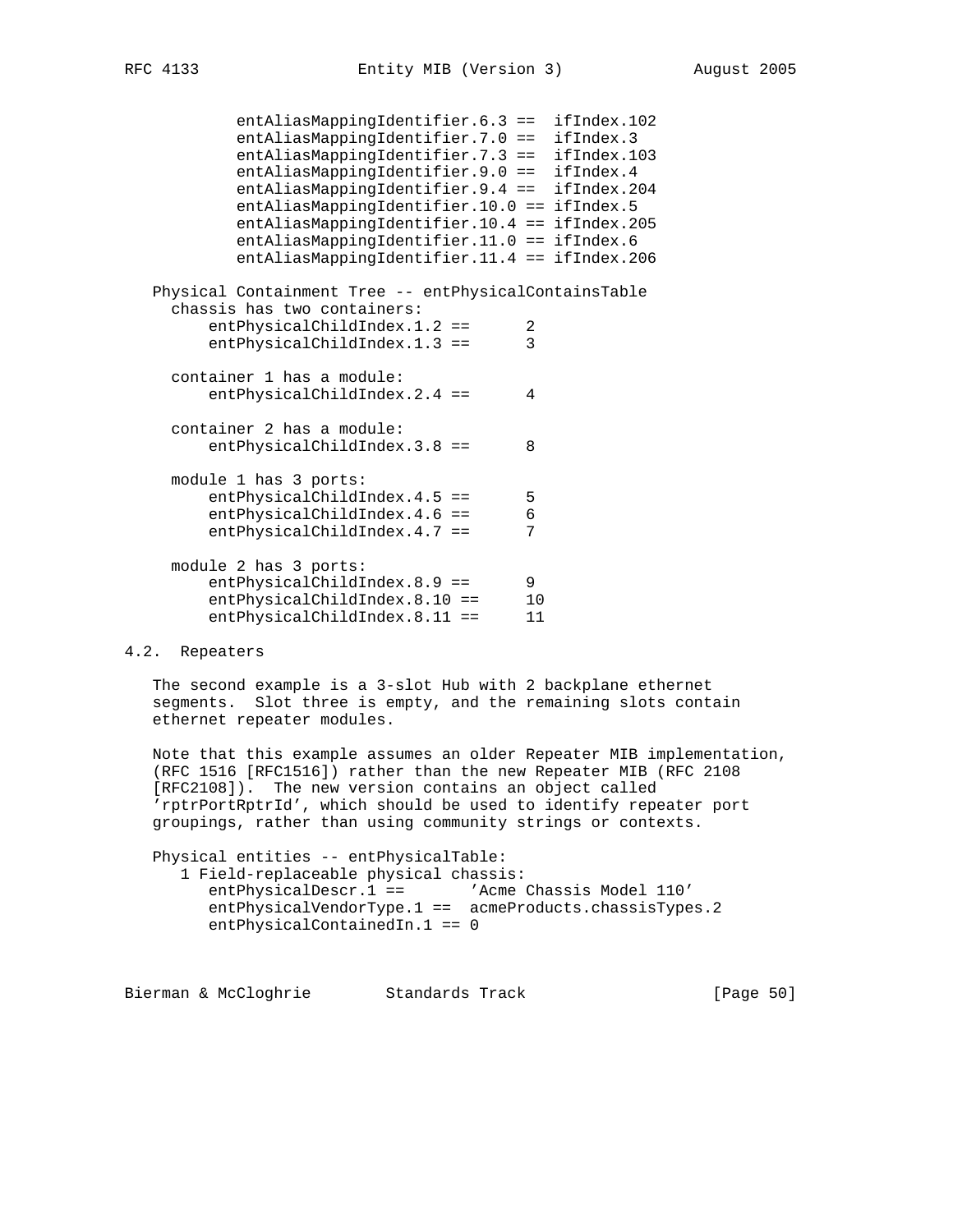entPhysicalClass.1 == chassis(3) entPhysicalParentRelPos.1 ==0 entPhysicalName.1 ==  $'110-B'$ entPhysicalHardwareRev.1 == 'A(1.02.00)' entPhysicalSoftwareRev.1 == '' entPhysicalFirmwareRev.1 == '' entPhysicalSerialNum.1 == 'C100079294' entPhysicalMfgName.1 == 'Acme' entPhysicalModelName.1 == '110' entPhysicalAlias.1 == 'bldg09:floor1:rptr18:0067eea0229f' entPhysicalAssetID.1 == '0007386327' entPhysicalIsFRU.1 == true(1) 2 Chassis Ethernet Backplanes: entPhysicalDescr.2 == 'Acme Ethernet Backplane Type A' entPhysicalVendorType.2 == acmeProducts.backplaneTypes.1 entPhysicalContainedIn.2 == 1 entPhysicalClass.2 == backplane(4) entPhysicalParentRelPos.2 == 1 entPhysicalName.2 ==  $'BI'$ entPhysicalHardwareRev.  $2 ==$  'A(2.04.01)'<br>entPhysicalSoftwareRev.  $2 ==$  '' entPhysicalSoftwareRev.2 == ''<br>entPhysicalFirmwareRev.2 == '' entPhysicalFirmwareRev.2 == entPhysicalSerialNum.2 == '' entPhysicalMfgName.2 == 'Acme' entPhysicalModelName.2 == 'BK-A' entPhysicalAlias.2 == '''<br>entPhysicalAlias.2 == '''<br>entPhysicalAssetID 2 -- ''' entPhysicalAssetID.2 ==  $'$ entPhysicalIsFRU.2 == false(2) entPhysicalDescr.3 == 'Acme Ethernet Backplane Type A' entPhysicalVendorType.3 == acmeProducts.backplaneTypes.1 entPhysicalContainedIn.3 == 1 entPhysicalClass.3 == backplane(4) entPhysicalParentRelPos.3 == 2 entPhysicalName.3 == 'B2' entPhysicalHardwareRev.3 ==  $'A(2.04.01)'$ <br>ontPhysicalSoftwarePoy 3 ==  $'$ entPhysicalSoftwareRev.3 == ''<br>ontPhysicalFirmwarePoy 3 == '' entPhysicalFirmwareRev.3 == ''<br>entPhysicalSerialNum 3 -- ''' entPhysicalSerialNum.3 == ''<br>entPhysicalMfqName.3 == 'Acme' entPhysicalMfgName.3 == 'Acme' entPhysicalModelName.3 == 'BK-A' entPhysicalAlias.3 == '''<br>entPhysicalAssetID 3 == ''' entPhysicalAssetID.3 == entPhysicalIsFRU.3 == false(2)

Bierman & McCloghrie Standards Track [Page 51]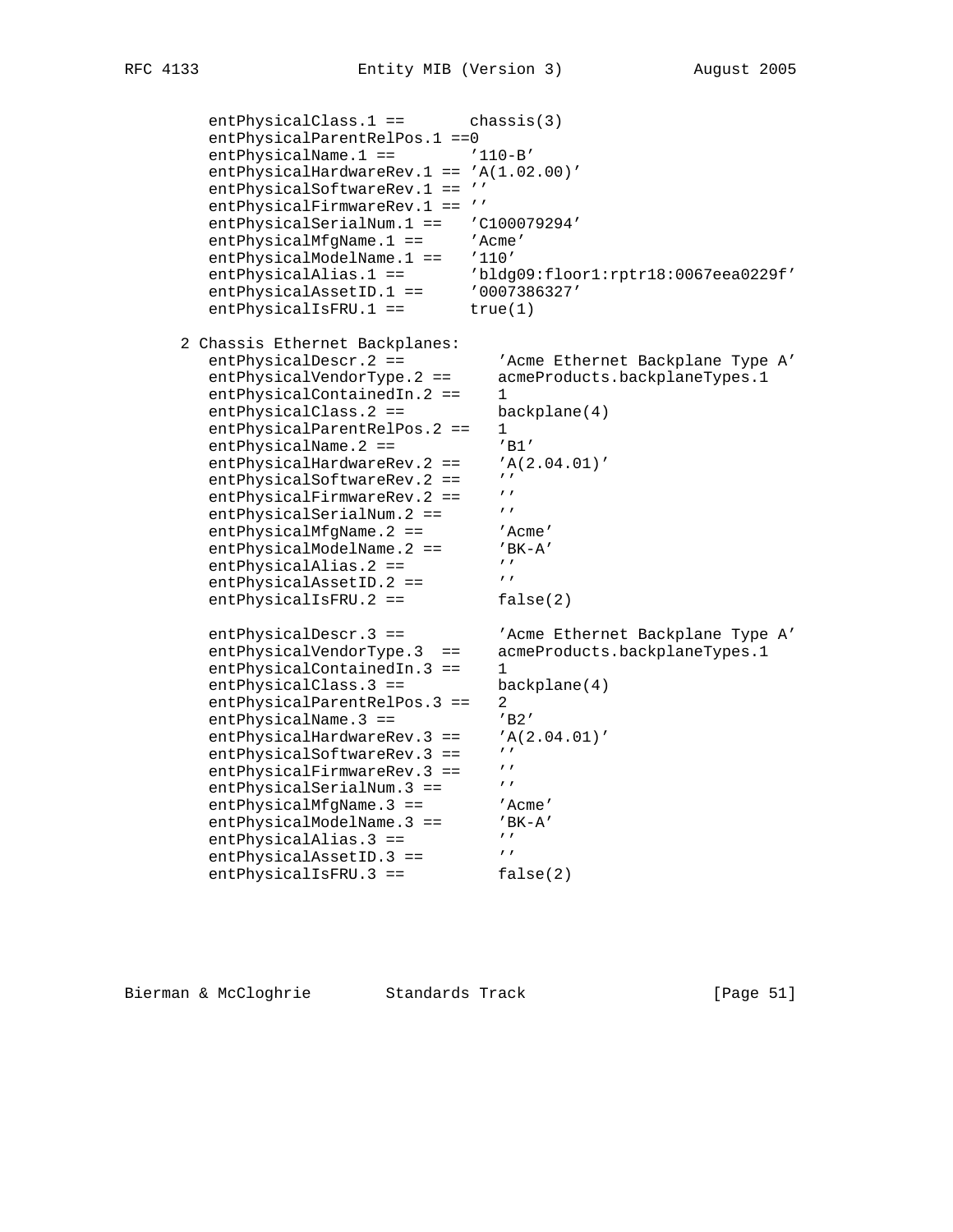| 3 slots within the chassis:        |                                            |
|------------------------------------|--------------------------------------------|
| entPhysicalDescr.4 ==              | 'Acme Hub Slot Type RB'                    |
| entPhysicalVendorType.4<br>$=$ $=$ | acmeProducts.slotTypes.5                   |
| $entPhysicalContainerdim.4 ==$     | 1                                          |
| entPhysicalClass.4 ==              | container(5)                               |
| entPhysicalParentRelPos.4 ==       | 1                                          |
| $entPhysicalName.4 ==$             | 'Slot 1'                                   |
| entPhysicalHardwareRev.4 ==        | 'B(1.00.03)'                               |
| entPhysicalSoftwareRev.4 ==        |                                            |
| entPhysicalFirmwareRev.4 ==        |                                            |
| entPhysicalSerialNum.4 ==          | $^{\prime}$                                |
| $entPhysicalMfgName.4 ==$          |                                            |
|                                    | 'Acme'                                     |
| entPhysicalModelName.4 ==          | $^{\prime}$ RB $^{\prime}$<br>$\mathbf{r}$ |
| $entPhysicalalias.4 ==$            |                                            |
| entPhysicalAssetID.4 ==            |                                            |
| entPhysicalIsFRU.4 ==              | false(2)                                   |
| $entPhysicalDescri.5 ==$           | 'Acme Hub Slot Type RB'                    |
| entPhysicalVendorType.5<br>$=$ $=$ | acmeProducts.slotTypes.5                   |
| $entPhysicalContainerdim.5 ==$     | 1                                          |
| entPhysicalClass.5 ==              | contrainer(5)                              |
| entPhysicalParentRelPos.5 ==       | 2                                          |
| $entPhysicalName.5 ==$             | 'Slot 2'                                   |
| entPhysicalHardwareRev.5<br>$==$   | 'B(1.00.03)'                               |
| entPhysicalSoftwareRev.5 ==        | $^{\prime}$                                |
| $entPhysical FirmwareRev.5 ==$     | $^{\prime}$                                |
| entPhysicalSerialNum.5 ==          |                                            |
| entPhysicalMfgName.5 ==            | 'Acme'                                     |
| $entPhysicalModelName.5 ==$        | $'$ RB $'$                                 |
| $entPhysicalalias.5 ==$            | $^{\prime}$                                |
| entPhysicalAssetID.5 ==            | $\mathbf{r}$                               |
| $entPhysicalISFRU.5 ==$            | false(2)                                   |
|                                    |                                            |
| entPhysicalDescr.6 ==              | 'Acme Hub Slot Type RB'                    |
| entPhysicalVendorType.6<br>$=$ $=$ | acmeProducts.slotTypes.5                   |
| $entPhysicalContainerdim.6 ==$     | 1                                          |
| entPhysicalClass.6 ==              | contrainer(5)                              |
| entPhysicalParentRelPos.6 ==       | 3                                          |
| entPhysicalName.6 ==               | 'Slot 3'                                   |
| entPhysicalHardwareRev.6 ==        | 'B(1.00.03)'                               |
| entPhysicalSoftwareRev.6 ==        | $^{\prime}$                                |
| entPhysicalFirmwareRev.6 ==        | $\mathbf{r}$                               |
| entPhysicalSerialNum.6 ==          | $\prime$                                   |
| $entPhysicalMfgName.6 ==$          | 'Acme'                                     |
| entPhysicalModelName.6 ==          | 'RB'                                       |
| entPhysicalAlias.6 ==              | $\mathbf{r}$                               |
| entPhysicalAssetID.6 ==            | $\mathbf{r}$                               |
| entPhysicalIsFRU.6 ==              | false(2)                                   |
|                                    |                                            |

Bierman & McCloghrie Standards Track (Page 52)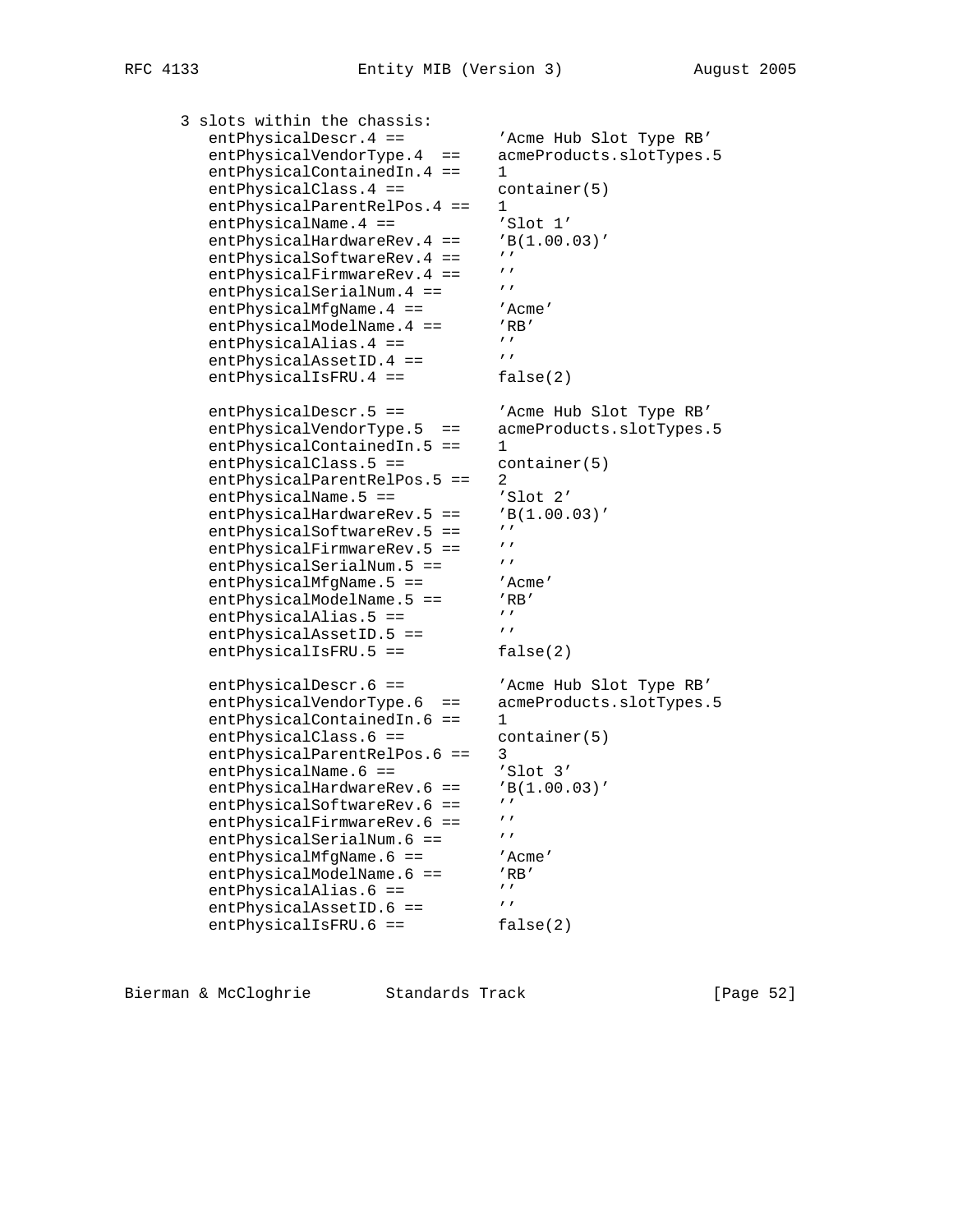Slot 1 contains a plug-in module with 4 10-BaseT ports: entPhysicalDescr.7 == 'Acme 10Base-T Module 114' entPhysicalVendorType.7 == acmeProducts.moduleTypes.32 entPhysicalContainedIn.7 == 4<br>entPhysicalClass.7 == module(9)  $entPhysicsicalClass.7 ==$ entPhysicalParentRelPos.7 == 1 entPhysicalName.7 == 'M1' entPhysicalHardwareRev.7 == 'A(1.02.01)' entPhysicalSoftwareRev.7 == '1.7.2' entPhysicalFirmwareRev.7 == 'A(1.5)' entPhysicalSerialNum.7 == 'C100096244' entPhysicalMfgName.7 == 'Acme' entPhysicalModelName.7 = '114' entPhysicalAlias.7 == 'bldg09:floor1:eng' entPhysicalAssetID.7 ==  $'0007962951'$ entPhysicalIsFRU.7 == true(1) entPhysicalDescr.8 == 'Acme 10Base-T Port RB' entPhysicalVendorType.8 == acmeProducts.portTypes.10 entPhysicalContainedIn.8 == 7  $entPhysicalClass.8 == port(10)$ entPhysicalParentRelPos.8 == 1 entPhysicalName.8 == 'Ethernet-A' entPhysicalHardwareRev.8 ==  $'A(1.04F)'$ <br>antPhysicalSoftwareRev.8 ==  $'$ entPhysicalSoftwareRev.8 == ''<br>entPhysicalFirmwareRev.8 == '1.4' entPhysicalFirmwareRev.8 == '1.<br>entPhysicalSerialNum 8 == ''' entPhysicalSerialNum.8 == '''<br>entPhysicalMfqName.8 == ''Acme' entPhysicalMfgName.8 == 'Acme' entPhysicalModelName.8 == 'RB' entPhysicalAlias.8 == '''<br>entPhysicalAlias.8 == '''<br>entPhysicalAssetID.8 == ''' entPhysicalAssetID.8 == ''<br>entPhysicalIsFRU.8 == false(2) entPhysicalIsFRU.8 == entPhysicalDescr.9 == 'Acme 10Base-T Port RB' entPhysicalVendorType.9 == acmeProducts.portTypes.10 entPhysicalContainedIn.9 == 7 entPhysicalClass.9 == port(10) entPhysicalParentRelPos.9 == 2 entPhysicalName.9 ==  $\blacksquare$ 'Ethernet-B' entPhysicalHardwareRev.9 ==  $'A(1.04F)'$ <br>antPhysicalSoftwareRev.9 ==  $'$ entPhysicalSoftwareRev.9 == entPhysicalFirmwareRev.9 == '1.4'<br>ontPhysicalSoxialNum 0 == ''' entPhysicalSerialNum.9 == entPhysicalMfgName.9 == 'Acme' entPhysicalModelName.9 = 'RB' entPhysicalAlias.9 == ''' entPhysicalAssetID.9 ==  $'$ entPhysicalIsFRU.9 == false(2)

Bierman & McCloghrie Standards Track [Page 53]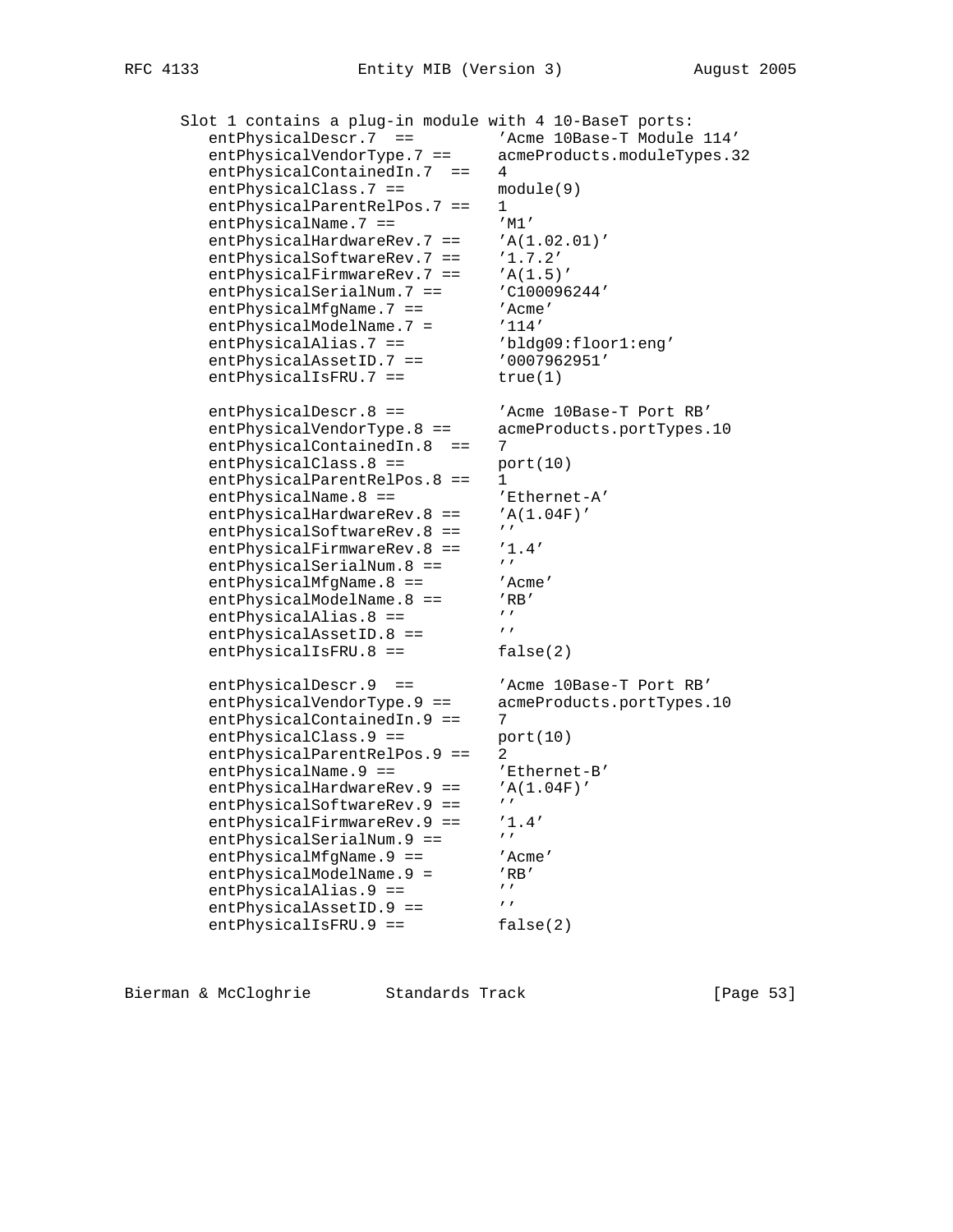entPhysicalDescr.10 == 'Acme 10Base-T Port RB' entPhysicalVendorType.10 == acmeProducts.portTypes.10 entPhysicalContainedIn.10 == 7  $entPhysicalClass.10 == port(10)$  entPhysicalParentRelPos.10 == 3 entPhysicalName.10 == 'Ethernet-C' entPhysicalHardwareRev.10 == 'B(1.02.07)'<br>entPhysicalSoftwareRev.10 == '' entPhysicalSoftwareRev.10 == entPhysicalFirmwareRev.10 == '1.4'<br>entPhysicalSerialNum.10 == '' entPhysicalSerialNum.10 == ''<br>entPhysicalMfqName.10 == 'Acme' entPhysicalMfgName.10 == 'Acm<br>entPhysicalModelName.10 == 'RB' entPhysicalModelName.10 ==  $'$ RI<br>entPhysicalAlias 10 --  $'$ entPhysicalAlias.10 ==  $^{\prime\prime}$ <br>entPhysicalAssetID 10 ==  $^{\prime\prime}$ entPhysicalAssetID.10 == ''<br>entPhysicalIsFRU.10 == false(2)  $entPhysicalISFRU.10 ==$ entPhysicalDescr.11 == 'Acme 10Base-T Port RB' entPhysicalVendorType.11 == acmeProducts.portTypes.10 entPhysicalContainedIn.11 == 7  $entPhysicalClass.11 == port(10)$  entPhysicalParentRelPos.11 == 4 entPhysicalName.11 == 'Ethernet-D' entPhysicalHardwareRev.11 == 'B(1.02.07)' entPhysicalSoftwareRev.11 == ''<br>entPhysicalFirmwareRev.11 == '1.4' entPhysicalFirmwareRev.11 == '1.<br>entPhysicalSerialNum 11 == '' entPhysicalSerialNum.11 == ''<br>entPhysicalMfqName.11 == 'Acme' entPhysicalMfgName.11 == 'Acme' entPhysicalModelName.11 == 'RB' entPhysicalAlias.11 == '''<br>entPhysicalAssetID 11 == ''' entPhysicalAssetID.11 == entPhysicalIsFRU.11 == false(2) Slot 2 contains another ethernet module with 2 ports. entPhysicalDescr.12 == 'Acme 10Base-T Module Model 4' entPhysicalVendorType.12 == acmeProducts.moduleTypes.30 entPhysicalContainedIn.12 = 5 entPhysicalClass.12 == module(9) entPhysicalParentRelPos.12 == 1 entPhysicalName.12 == 'M2' entPhysicalHardwareRev.12 ==  $'A(1.01.07)'$ <br>entPhysicalSoftwareRev.12 ==  $'1.8.4'$ entPhysicalSoftwareRev.12 == entPhysicalFirmwareRev.12 == 'A(1.8)' entPhysicalSerialNum.12 == 'C100102384' entPhysicalMfgName.12 == 'Acme' entPhysicalModelName.12 == '4' entPhysicalAlias.12 == 'bldg09:floor1:devtest' entPhysicalAssetID.12 == '0007968462' entPhysicalIsFRU.12 == true(1)

Bierman & McCloghrie Standards Track [Page 54]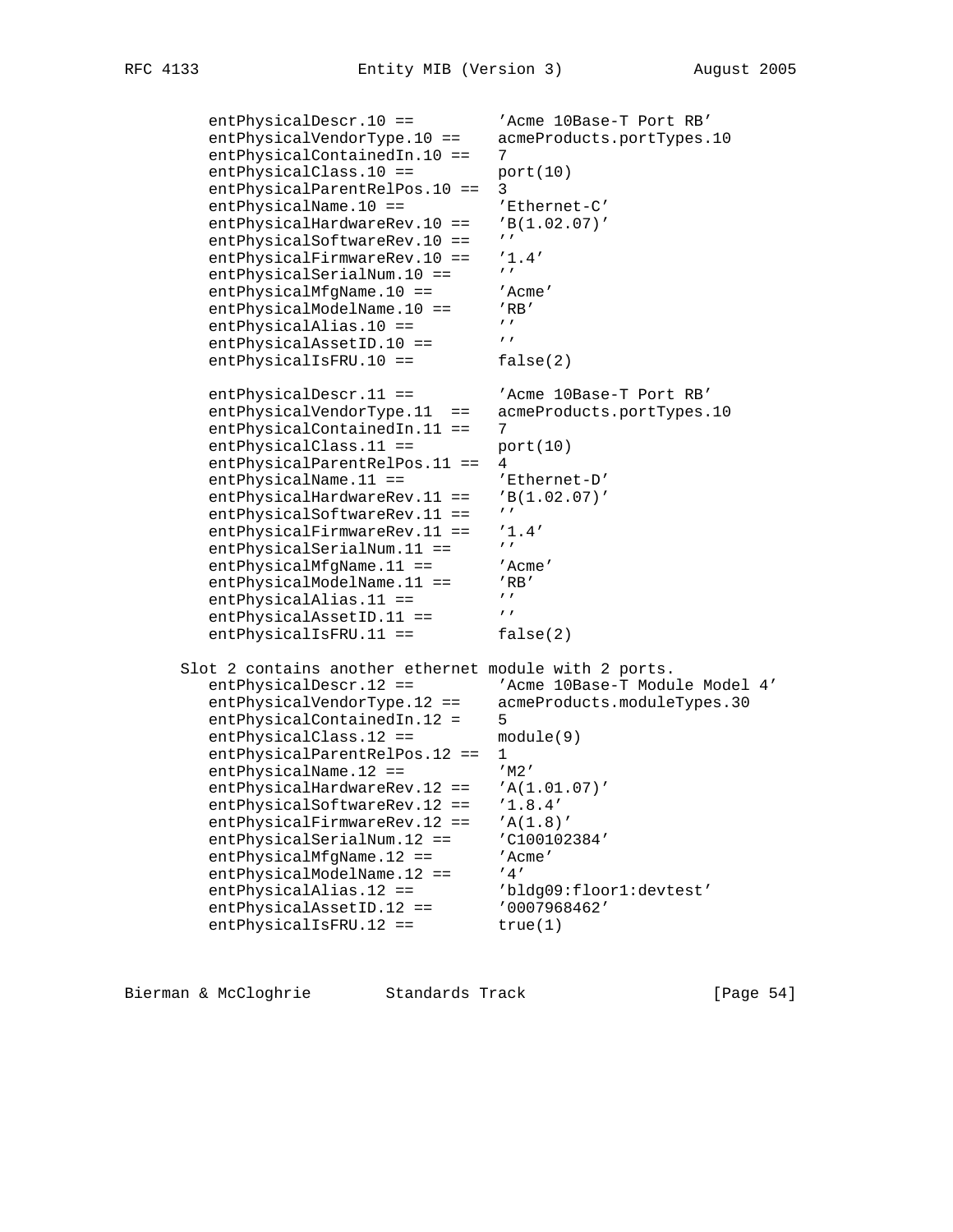entPhysicalDescr.13 == 'Acme 802.3 AUI Port' entPhysicalVendorType.13 == acmeProducts.portTypes.11 entPhysicalContainedIn.13 == 12  $entPhysicalClass.13 ==$  port(10) entPhysicalParentRelPos.13 == 1 entPhysicalName.13 == 'AUI' entPhysicalHardwareRev.13 == 'A(1.06F)' entPhysicalSoftwareRev.13 == '' entPhysicalFirmwareRev.13 == '1.5' entPhysicalSerialNum.13 == '' entPhysicalMfgName.13 == 'Acme' entPhysicalModelName.13 == '' entPhysicalAlias.13 == '' entPhysicalAssetID.13 == ''  $entPhysicalISFRU.13 ==$   $false(2)$ entPhysicalDescr.14 == 'Acme 10Base-T Port RD' entPhysicalVendorType.14 == acmeProducts.portTypes.14 entPhysicalContainedIn.14 == 12  $entPhysicalClass.14 == port(10)$  entPhysicalParentRelPos.14 == 2 entPhysicalName.14 == 'E2' entPhysicalHardwareRev.14 == 'B(1.01.02)' entPhysicalSoftwareRev.14 == '' entPhysicalFirmwareRev.14 == '2.1'<br>entPhysicalSerialNum 14 == '' entPhysicalSerialNum.14 == '' entPhysicalMfgName.14 == 'Acme' entPhysicalModelName.14 == '' entPhysicalAlias.14 == ''' entPhysicalAssetID.14 == ''  $entPhysicalISFRU.14 ==$   $false(2)$  Logical entities -- entLogicalTable; with SNMPv3 support Repeater 1--comprised of any ports attached to backplane 1 entLogicalDescr.1 ==  $\blacksquare$  'Acme repeater v3.1' entLogicalType.1 == snmpDot3RptrMgt entLogicalCommunity.1 'public-repeater1' entLogicalTAddress.1 == 192.0.2.1:161 entLogicalTDomain.1 == snmpUDPDomain entLogicalContextEngineID.1 == '80000777017c7d7e7f'H entLogicalContextName.1 == 'repeater1' Repeater 2--comprised of any ports attached to backplane 2: entLogicalDescr.2 ==  $\blacksquare$  'Acme repeater v3.1' entLogicalType.2 == snmpDot3RptrMgt entLogicalCommunity.2 == 'public-repeater2' entLogicalTAddress.2 == 192.0.2.1:161 entLogicalTDomain.2 == snmpUDPDomain

Bierman & McCloghrie Standards Track [Page 55]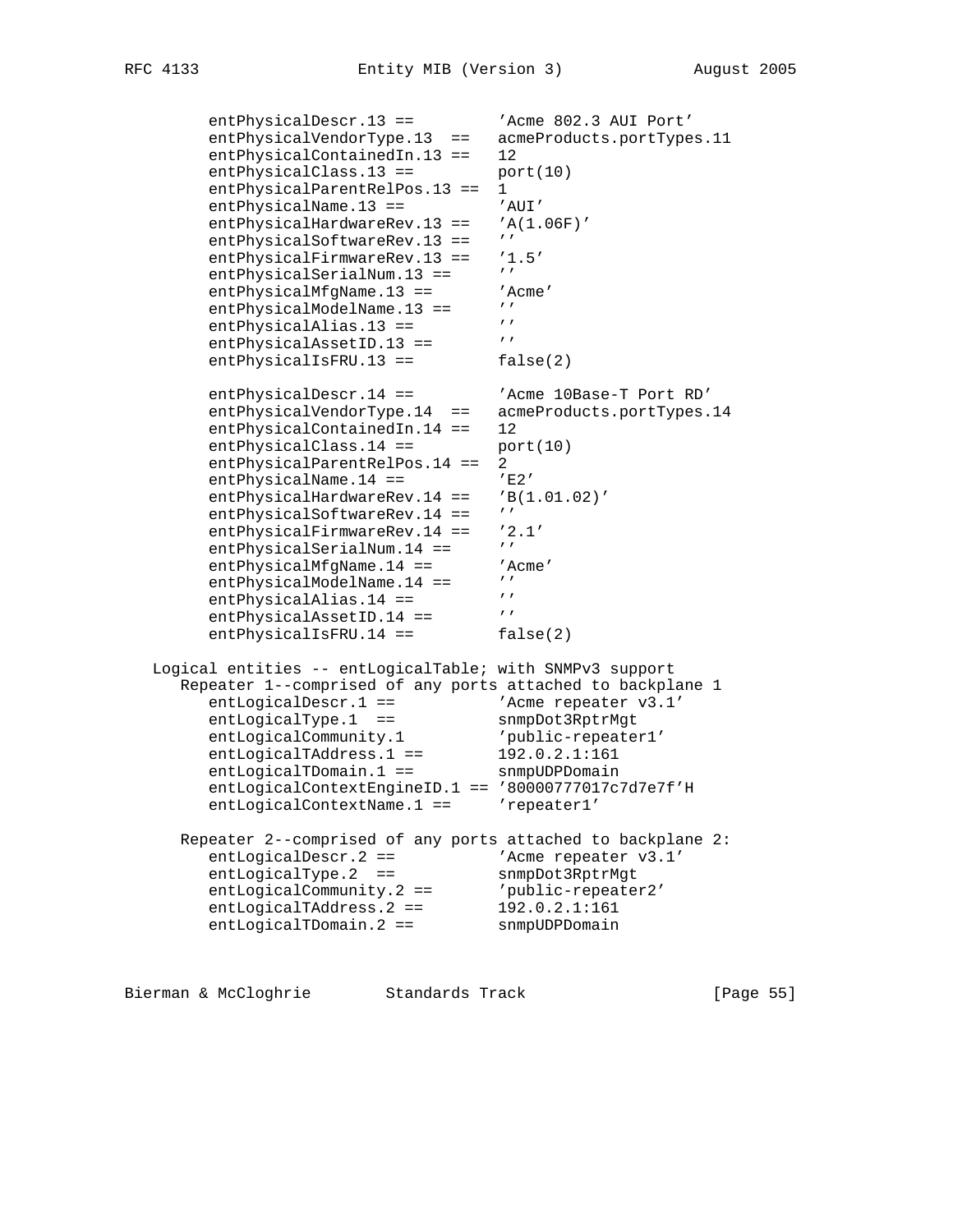entLogicalContextEngineID.2 == '80000777017c7d7e7f'H entLogicalContextName.2 == 'repeater2' Logical to Physical Mappings -- entLPMappingTable: repeater1 uses backplane 1, slot 1-ports 1 & 2, slot 2-port 1 [ed. -- Note that a mapping to the module is not included, because this example represents a port-switchable hub. Even though all ports on the module could belong to the same repeater as a matter of configuration, the LP port mappings should not be replaced dynamically with a single mapping for the module (e.g., entLPPhysicalIndex.1.7). If all ports on the module shared a single backplane connection, then a single mapping for the module would be more appropriate.] entLPPhysicalIndex.1.2 == 2 entLPPhysicalIndex.1.8 == 8 entLPPhysicalIndex.1.9 == 9 entLPPhysicalIndex.1.13 == 13 repeater2 uses backplane 2, slot 1-ports 3 & 4, slot 2-port 2 entLPPhysicalIndex.2.3 == 3 entLPPhysicalIndex.2.10 == 10 entLPPhysicalIndex.2.11 == 11 entLPPhysicalIndex.2.14 == 14 Physical to Logical to MIB Alias Mappings -- entAliasMappingTable: Repeater Port Identifier values are shared by both repeaters: entAliasMappingIdentifier.8.0 == rptrPortGroupIndex.1.1 entAliasMappingIdentifier.9.0 == rptrPortGroupIndex.1.2 entAliasMappingIdentifier.10.0 == rptrPortGroupIndex.1.3 entAliasMappingIdentifier.11.0 == rptrPortGroupIndex.1.4 entAliasMappingIdentifier.13.0 == rptrPortGroupIndex.2.1 entAliasMappingIdentifier.14.0 == rptrPortGroupIndex.2.2 Physical Containment Tree -- entPhysicalContainsTable chassis has two backplanes and three containers: entPhysicalChildIndex.1.2 == 2 entPhysicalChildIndex.1.3 == 3 entPhysicalChildIndex.1.4 == 4 entPhysicalChildIndex.1.5 == 5 entPhysicalChildIndex.1.6 == 6 container 1 has a module: entPhysicalChildIndex.4.7 == 7 container 2 has a module entPhysicalChildIndex.5.12 == 12

Bierman & McCloghrie Standards Track [Page 56]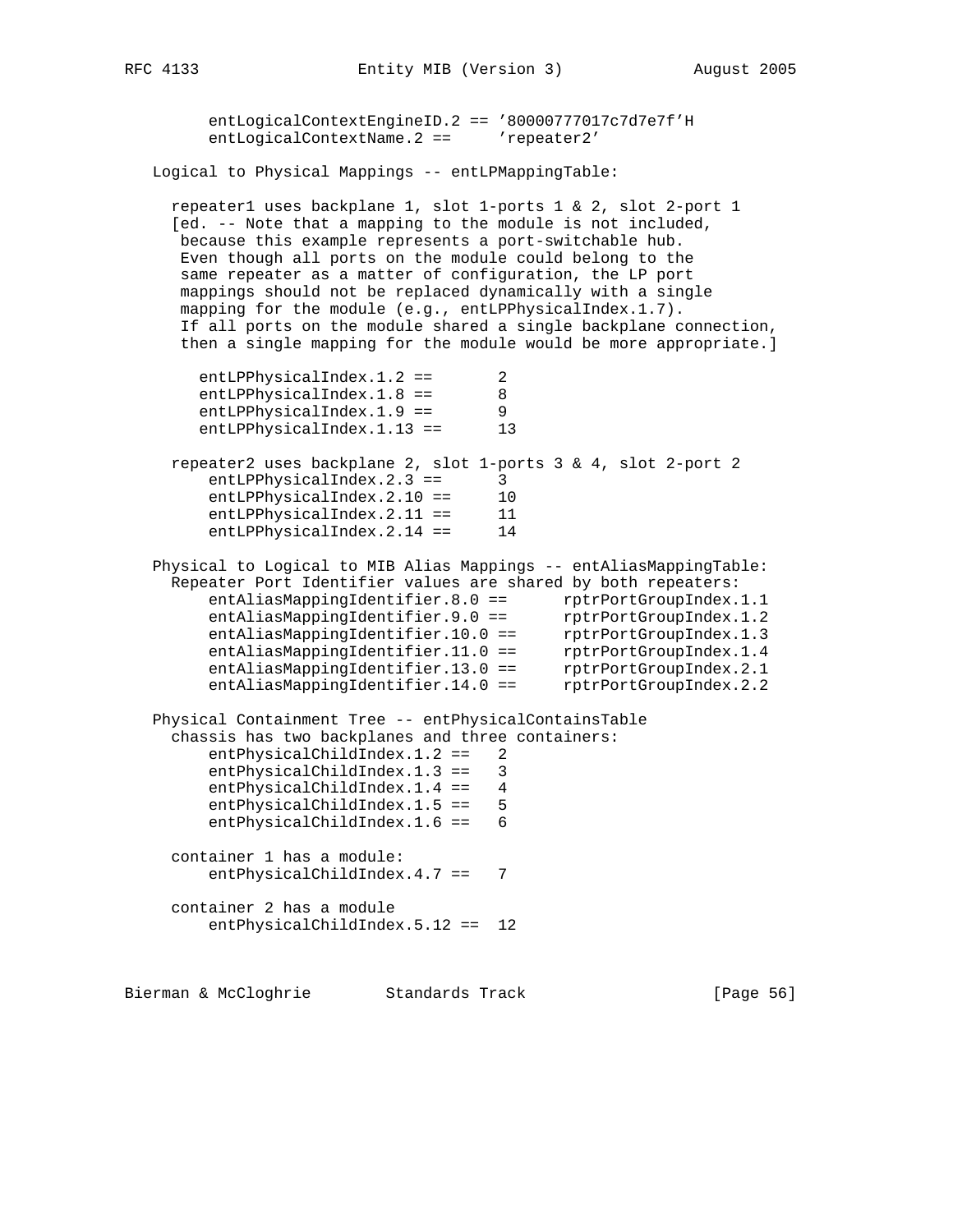[ed. -- in this example, container 3 is empty.]

 module 1 has 4 ports: entPhysicalChildIndex.7.8 == 8 entPhysicalChildIndex.7.9 == 9 entPhysicalChildIndex.7.10 == 10 entPhysicalChildIndex.7.11 == 11 module 2 has 2 ports: entPhysicalChildIndex.12.13 == 13 entPhysicalChildIndex.12.14 == 14

5. Security Considerations

 There are a number of management objects defined in this MIB that have a MAX-ACCESS clause of read-write and/or read-create. Such objects may be considered sensitive or vulnerable in some network environments. The support for SET operations in a non-secure environment without proper protection can have a negative effect on network operations.

 There are a number of managed objects in this MIB that may contain sensitive information. These are:

 entPhysicalDescr entPhysicalVendorType entPhysicalHardwareRev entPhysicalFirmwareRev entPhysicalSoftwareRev entPhysicalSerialNum entPhysicalMfgName entPhysicalModelName

> These objects expose information about the physical entities within a managed system, which may be used to identify the vendor, model, and version information of each system component.

entPhysicalAssetID

 This object can allow asset identifiers for various system components to be exposed, in the event this MIB object is actually configured by an NMS application.

 entLogicalDescr entLogicalType

> These objects expose the type of logical entities present in the managed system.

Bierman & McCloghrie Standards Track [Page 57]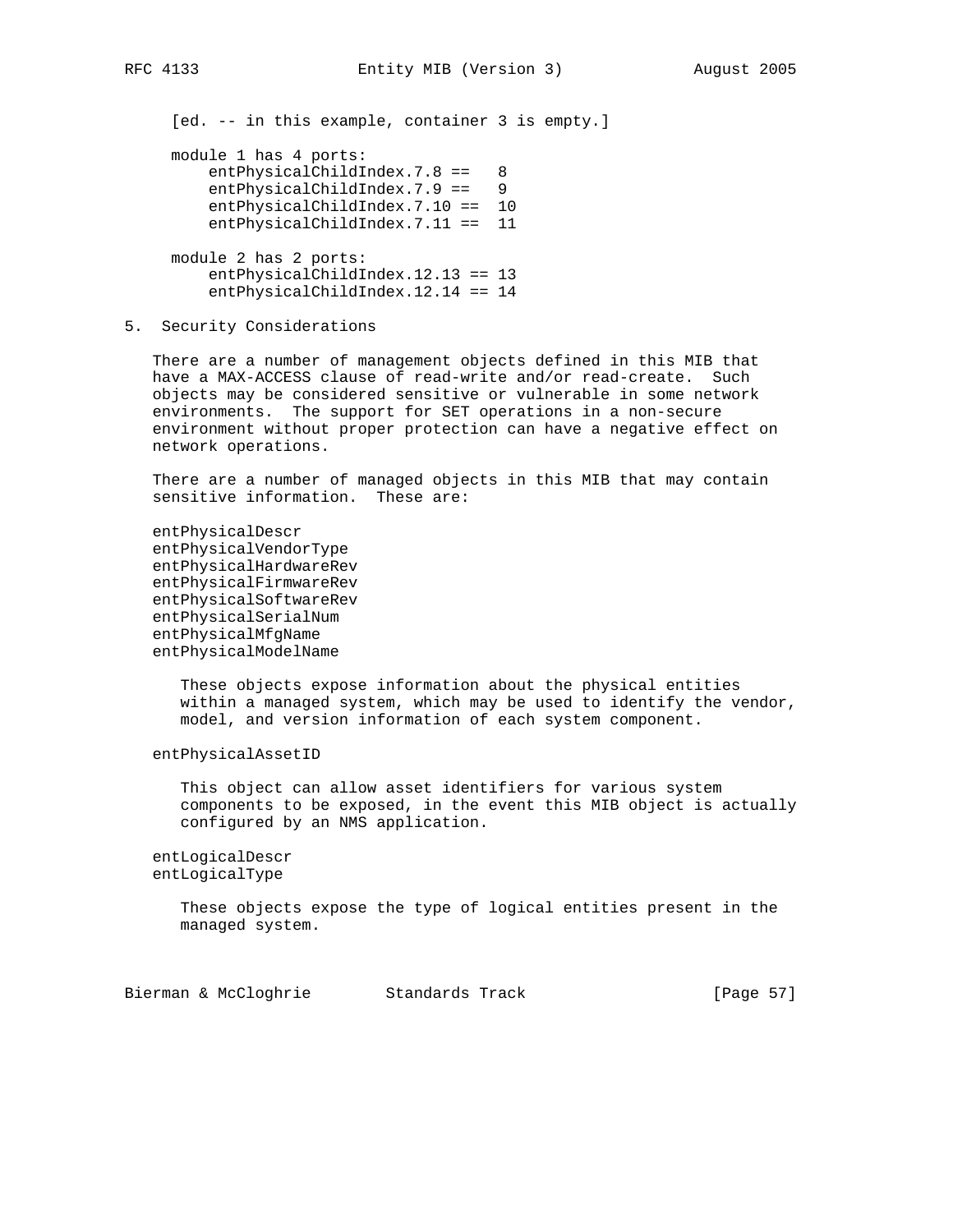entLogicalCommunity

 This object exposes community names associated with particular logical entities within the system.

 entLogicalTAddress entLogicalTDomain

> These objects expose network addresses that can be used to communicate with an SNMP agent on behalf of particular logical entities within the system.

 entLogicalContextEngineID entLogicalContextName

> These objects identify the authoritative SNMP engine that contains information on behalf of particular logical entities within the system.

 It is thus important to control even GET access to these objects and possibly to even encrypt the values of these object when sending them over the network via SNMP. Not all versions of SNMP provide features for such a secure environment.

 SNMPv1 by itself is not a secure environment. Even if the network itself is secure (for example by using IPSec), even then, there is no control as to who on the secure network is allowed to access and GET/SET (read/change/create/delete) the objects in this MIB.

 It is recommended that the implementers consider the security features as provided by the SNMPv3 framework. Specifically, the use of the User-based Security Model RFC 3414 [RFC3414] and the View-based Access Control Model RFC 3415 [RFC3415] is recommended.

 It is then a customer/user responsibility to ensure that the SNMP entity giving access to an instance of this MIB, is properly configured to give access to the objects only to those principals (users) that have legitimate rights to indeed GET or SET (change/create/delete) them.

6. IANA Considerations

 The MIB module in this document uses the following IANA-assigned OBJECT IDENTIFIER values recorded in the SMI Numbers registry:

| Descriptor | OBJECT IDENTIFIER value |
|------------|-------------------------|
|            |                         |
| entityMIB  | $\{$ mib-2 47 $\}$      |

Bierman & McCloghrie Standards Track [Page 58]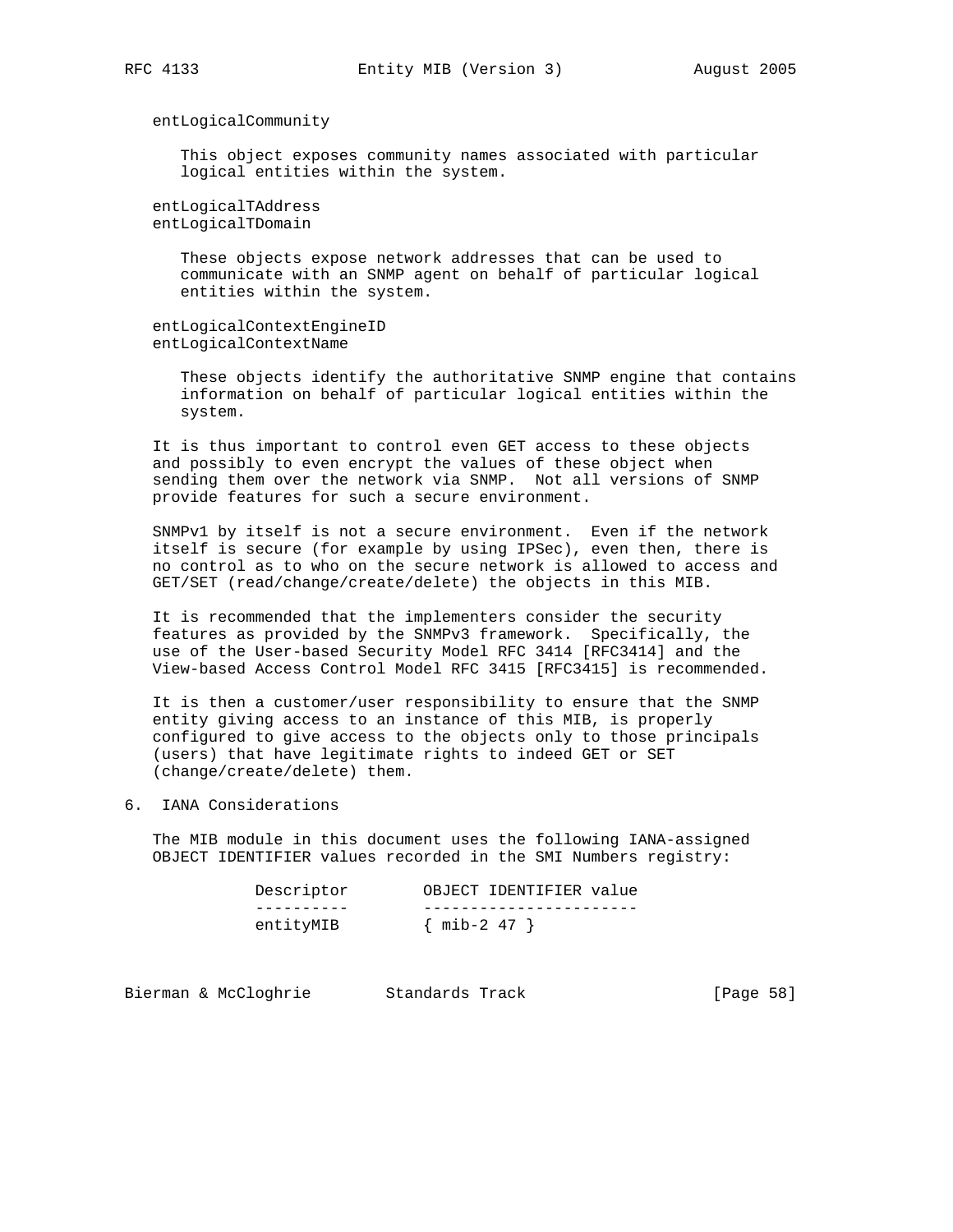# 7. Acknowledgements

This memo has been produced by the IETF's Entity MIB working group.

- 8. References
- 8.1. Normative References
	- [RFC2578] McCloghrie, K., Perkins, D., and J. Schoenwaelder, "Structure of Management Information Version 2 (SMIv2)", STD 58, RFC 2578, April 1999.
	- [RFC2579] McCloghrie, K., Perkins, D., and J. Schoenwaelder, "Textual Conventions for SMIv2", STD 58, RFC 2579, April 1999.
	- [RFC2580] McCloghrie, K., Perkins, D., and J. Schoenwaelder, "Conformance Statements for SMIv2", STD 58, RFC 2580, April 1999.
	- [RFC3411] Harrington, D., Presuhn, R., and B. Wijnen, "An Architecture for Describing Simple Network Management Protocol (SNMP) Management Frameworks", STD 62, RFC 3411, December 2002.
	- [RFC3417] Presuhn, R., "Transport Mappings for the Simple Network Management Protocol (SNMP)", STD 62, RFC 3417, December 2002.
	- [RFC3986] Berners-Lee, T., Fielding, R., and L. Masinter, "Uniform Resource Identifier (URI): Generic Syntax", STD 66, RFC 3986, January 2005.
- 8.2. Informative References
	- [RFC1157] Case, J., Fedor, M., Schoffstall, M., and J. Davin, "Simple Network Management Protocol", STD 15, RFC 1157, May 1990.
	- [RFC1493] Decker, E., Langille, P., Rijsinghani, A., and K. McCloghrie, "Definitions of Managed Objects for Bridges", RFC 1493, July 1993.
	- [RFC1516] McMaster, D. and K. McCloghrie, "Definitions of Managed Objects for IEEE 802.3 Repeater Devices", RFC 1516, September 1993.

Bierman & McCloghrie Standards Track [Page 59]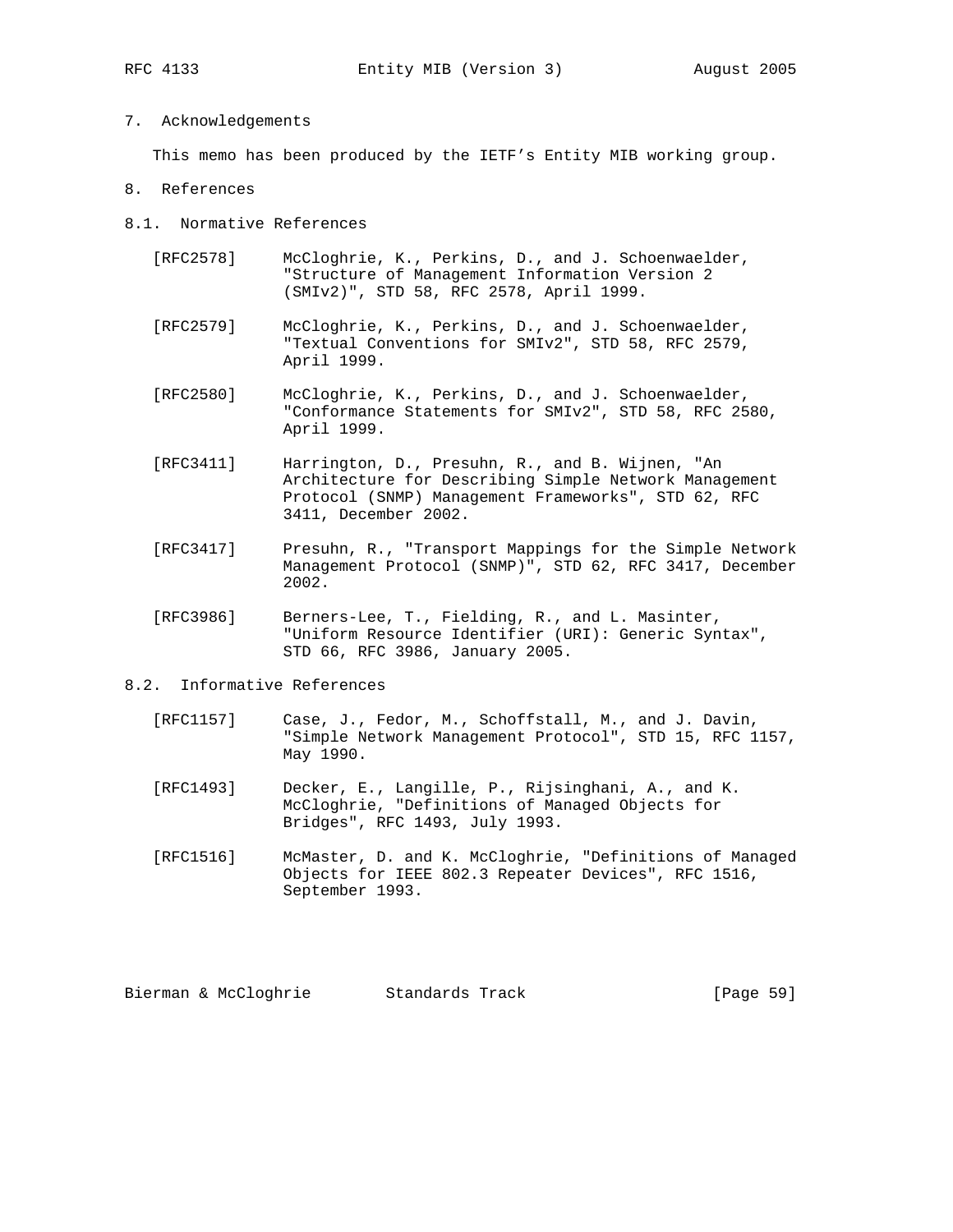- - [RFC2037] McCloghrie, K. and A. Bierman, "Entity MIB using SMIv2", RFC 2037, October 1996.
	- [RFC2108] de Graaf, K., Romascanu, D., McMaster, D., and K. McCloghrie, "Definitions of Managed Objects for IEEE 802.3 Repeater Devices using SMIv2", RFC 2108, February 1997.
	- [RFC2737] McCloghrie, K. and A. Bierman, "Entity MIB (Version 2)", RFC 2737, December 1999.
	- [RFC2863] McCloghrie, K. and F. Kastenholz, "The Interfaces Group MIB", RFC 2863, June 2000.
	- [RFC3406] Daigle, L., van Gulik, D., Iannella, R., and P. Faltstrom, "Uniform Resource Names (URN) Namespace Definition Mechanisms", BCP 66, RFC 3406, October 2002.
	- [RFC3410] Case, J., Mundy, R., Partain, D., and B. Stewart, "Introduction and Applicability Statements for Internet-Standard Management Framework", RFC 3410, December 2002.
	- [RFC3414] Blumenthal, U. and B. Wijnen, "User-based Security Model (USM) for version 3 of the Simple Network Management Protocol (SNMPv3)", STD 62, RFC 3414, December 2002.
	- [RFC3415] Wijnen, B., Presuhn, R., and K. McCloghrie, "View-based Access Control Model (VACM) for the Simple Network Management Protocol (SNMP)", STD 62, RFC 3415, December 2002.
	- [RFC4152] Tesink, K. and R. Fox, "A Uniform Resource Name (URN) Namespace for the CLEI Code", RFC 4152, August 2005.
	- [T1.213] ATIS T1.213-2001, "Coded Identification of Equipment Entities in the North American Telecommunications System for Information Exchange", 2001, www.ansi.org.
	- [T1.213a] ATIS T1.213a, "Supplement to T1.213-2001, Coded Identification of Equipment Entities in the North American Telecommunications System for Information Exchange, to correct the representation of the Basic Code in Figure B.1", 2001, www.ansi.org.

Bierman & McCloghrie Standards Track [Page 60]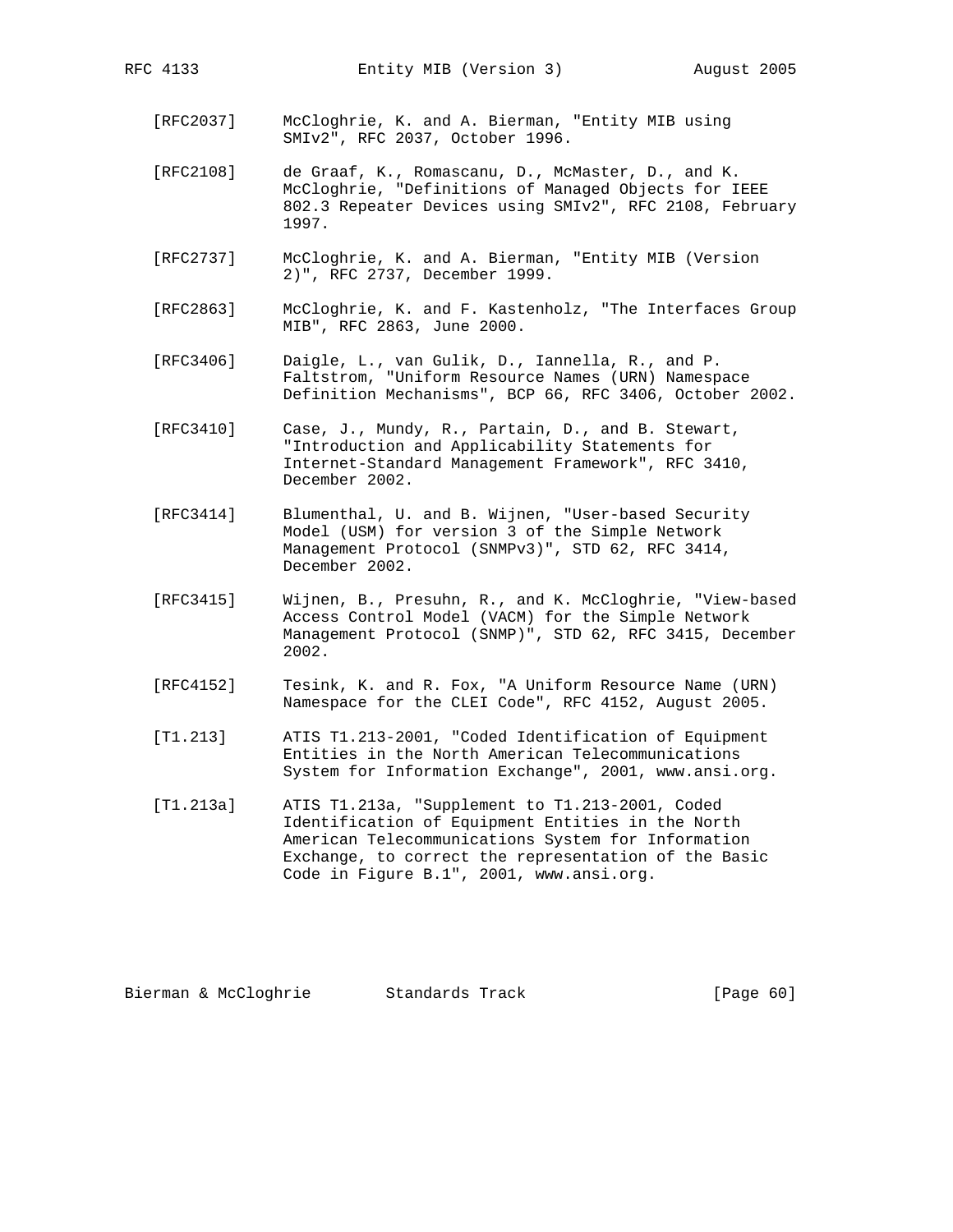Authors' Addresses

Andy Bierman

EMail: ietf@andybierman.com

 Keith McCloghrie Cisco Systems, Inc. 170 West Tasman Drive San Jose, CA 95134 USA

 Phone: +1 408-526-5260 EMail: kzm@cisco.com